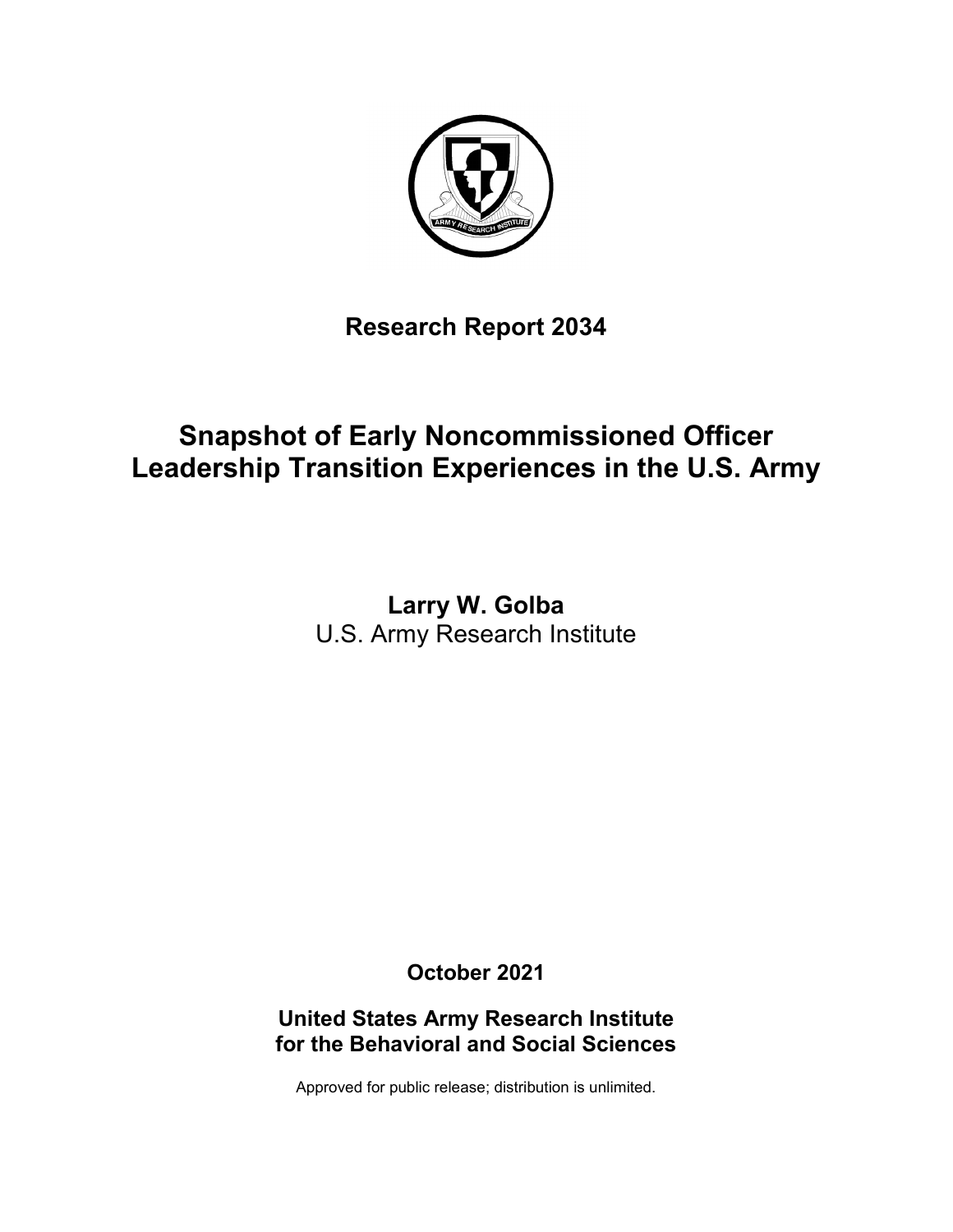# **U.S. Army Research Institute for the Behavioral and Social Sciences**

# **Department of the Army Deputy Chief of Staff, G1**

**Authorized and approved for distribution:**

# **MICHELLE L. ZBYLUT, Ph.D. Director**

Technical review by

Cristina D. Kirkendall, U.S. Army Research Institute Leonard A. White, U.S. Army Research Institute

## **DISPOSITION**

This Research Report has been submitted to the Defense Technical Information Center (DTIC).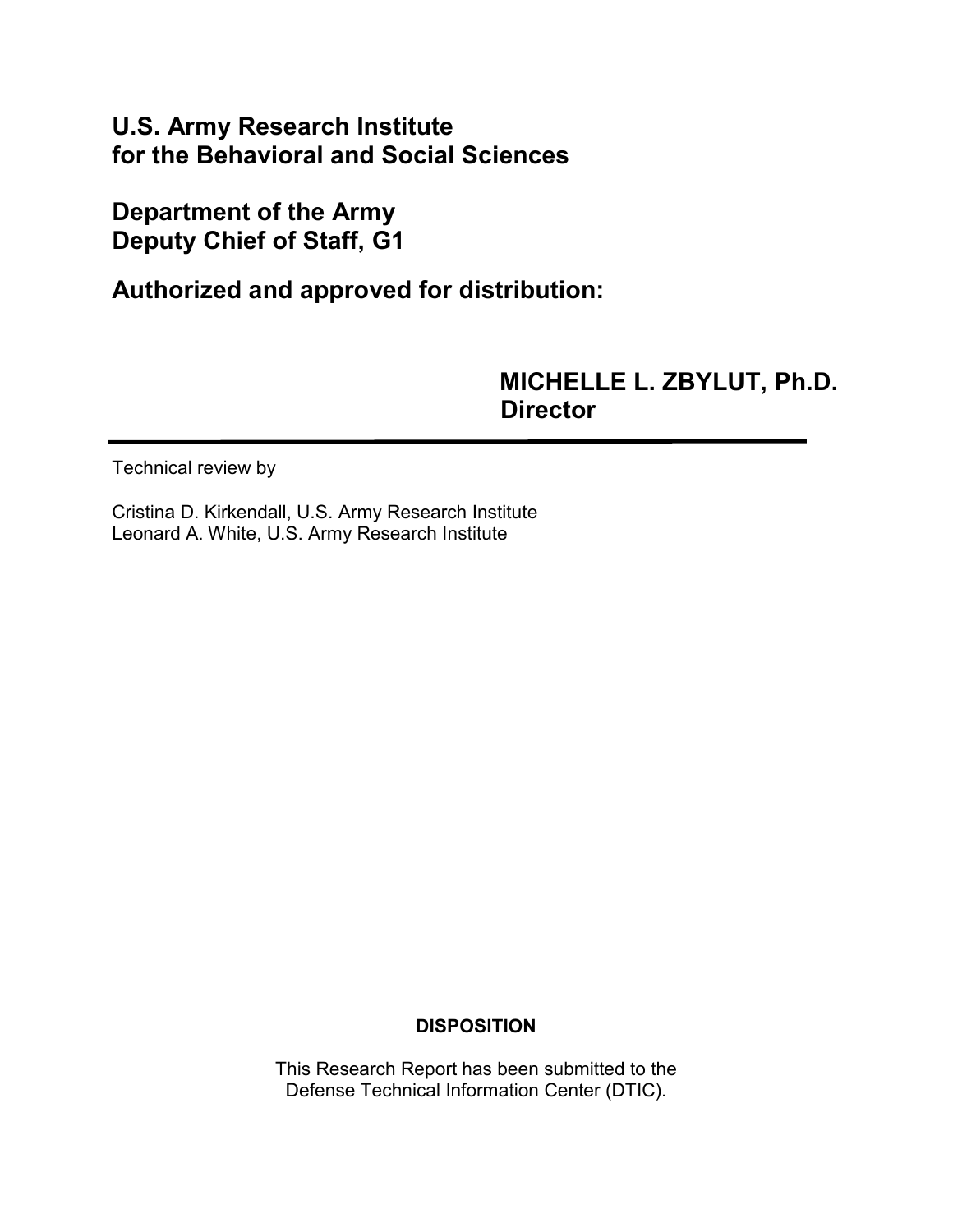| <b>REPORT DOCUMENTATION PAGE</b>                                                                                                                             |                                                                                                                             |                                                           |                                                                                         |            | Form Approved<br>OMB No. 0704-0188                                                                                            |
|--------------------------------------------------------------------------------------------------------------------------------------------------------------|-----------------------------------------------------------------------------------------------------------------------------|-----------------------------------------------------------|-----------------------------------------------------------------------------------------|------------|-------------------------------------------------------------------------------------------------------------------------------|
| <b>1. REPORT DATE</b>                                                                                                                                        |                                                                                                                             | <b>2. REPORT TYPE</b>                                     |                                                                                         |            | 3. DATES COVERED (From - To)                                                                                                  |
| October 2021                                                                                                                                                 |                                                                                                                             | Final                                                     |                                                                                         |            | June 2018 - November 2019                                                                                                     |
| <b>4. TITLE AND SUBTITLE</b>                                                                                                                                 |                                                                                                                             |                                                           |                                                                                         |            | <b>5a. CONTRACT NUMBER</b>                                                                                                    |
| Snapshot of Early Noncommissioned Officer Leadership Transition Experiences in<br>the U.S. Army                                                              |                                                                                                                             |                                                           |                                                                                         |            | <b>5b. GRANT NUMBER</b>                                                                                                       |
|                                                                                                                                                              |                                                                                                                             |                                                           |                                                                                         |            | <b>5c. PROGRAM ELEMENT NUMBER</b><br>622785                                                                                   |
| 6. AUTHOR(S)                                                                                                                                                 |                                                                                                                             |                                                           |                                                                                         |            | 5d. PROJECT NUMBER<br>A790                                                                                                    |
| Golba, Larry W.                                                                                                                                              |                                                                                                                             |                                                           |                                                                                         |            | <b>5e. TASK NUMBER</b><br>331                                                                                                 |
|                                                                                                                                                              |                                                                                                                             |                                                           |                                                                                         |            | <b>5f. WORK UNIT NUMBER</b>                                                                                                   |
|                                                                                                                                                              | 7. PERFORMING ORGANIZATION NAME(S) AND ADDRESS(ES)                                                                          |                                                           |                                                                                         |            | 8. PERFORMING ORGANIZATION REPORT                                                                                             |
| U.S. Army Research Institute                                                                                                                                 |                                                                                                                             |                                                           |                                                                                         |            | <b>NUMBER</b>                                                                                                                 |
|                                                                                                                                                              | for the Behavioral and Social Sciences                                                                                      |                                                           |                                                                                         |            |                                                                                                                               |
|                                                                                                                                                              | 6000 6th Street (Bldg 1464/Mail Stop 5610)                                                                                  |                                                           |                                                                                         |            |                                                                                                                               |
| Fort Belvoir, VA 22060-5610                                                                                                                                  |                                                                                                                             |                                                           |                                                                                         |            | Research Report 2034                                                                                                          |
|                                                                                                                                                              |                                                                                                                             | 9. SPONSORING / MONITORING AGENCY NAME(S) AND ADDRESS(ES) |                                                                                         |            | 10. SPONSOR/MONITOR'S ACRONYM(S)                                                                                              |
|                                                                                                                                                              |                                                                                                                             |                                                           |                                                                                         |            | <b>ARI</b>                                                                                                                    |
| U.S. Army Research Institute                                                                                                                                 |                                                                                                                             |                                                           |                                                                                         |            |                                                                                                                               |
|                                                                                                                                                              | for the Behavioral and Social Sciences                                                                                      |                                                           |                                                                                         |            | 11. SPONSOR/MONITOR'S REPORT                                                                                                  |
|                                                                                                                                                              | 6000 6th Street (Bldg 1464/Mail Stop 5610)                                                                                  |                                                           |                                                                                         |            | <b>NUMBER(S)</b>                                                                                                              |
| Fort Belvoir, VA 22060-5610                                                                                                                                  |                                                                                                                             |                                                           |                                                                                         |            | Research Report 2034                                                                                                          |
| 12. DISTRIBUTION / AVAILABILITY STATEMENT                                                                                                                    |                                                                                                                             |                                                           |                                                                                         |            |                                                                                                                               |
|                                                                                                                                                              | Approved for public release; distribution is unlimited                                                                      |                                                           |                                                                                         |            |                                                                                                                               |
| <b>13. SUPPLEMENTARY NOTES</b><br>ARI Research POC: Dr. Larry W. Golba, Fort Hood Research Unit                                                              |                                                                                                                             |                                                           |                                                                                         |            |                                                                                                                               |
| <b>14. ABSTRACT</b>                                                                                                                                          |                                                                                                                             |                                                           |                                                                                         |            |                                                                                                                               |
| The purpose of this research was to identify the challenges encountered by enlisted Soldiers in the U.S. Army as they                                        |                                                                                                                             |                                                           |                                                                                         |            |                                                                                                                               |
| transition into leadership roles. A sample of 49 Soldiers (private first class to first sergeant) from a Forces Command                                      |                                                                                                                             |                                                           |                                                                                         |            |                                                                                                                               |
| installation participated in focus groups designed to gather first-hand accounts during an umbrella week data collection in                                  |                                                                                                                             |                                                           |                                                                                         |            |                                                                                                                               |
|                                                                                                                                                              | August 2018. The Army Leadership Requirements model was used as a framework for examining the issues raised during          |                                                           |                                                                                         |            |                                                                                                                               |
|                                                                                                                                                              | this project in order to facilitate more direct translation of the research into existing Army leader development concepts. |                                                           |                                                                                         |            |                                                                                                                               |
|                                                                                                                                                              |                                                                                                                             |                                                           |                                                                                         |            | The primary finding of this research was that, despite a robust leader development system in the Army, the majority of        |
|                                                                                                                                                              |                                                                                                                             |                                                           |                                                                                         |            | these Soldiers encountered significant difficulties upon assuming a leadership position for the first time. While the sample  |
|                                                                                                                                                              |                                                                                                                             |                                                           |                                                                                         |            | size in this effort is small, the key points identified in this research converge with other sources of information. Based on |
|                                                                                                                                                              |                                                                                                                             |                                                           |                                                                                         |            | the findings of this preliminary research, in-depth examination of the issues unique to the transition process of enlisted    |
|                                                                                                                                                              |                                                                                                                             |                                                           | Soldiers as they transition into noncommissioned officers within the Army is warranted. |            |                                                                                                                               |
|                                                                                                                                                              |                                                                                                                             |                                                           |                                                                                         |            |                                                                                                                               |
|                                                                                                                                                              |                                                                                                                             |                                                           |                                                                                         |            |                                                                                                                               |
| <b>15. SUBJECT TERMS</b>                                                                                                                                     |                                                                                                                             |                                                           |                                                                                         |            |                                                                                                                               |
| Army, Soldiers, Role transition, Leadership, Leader development, Enlisted personnel, Noncommissioned officers,<br>Leadership attributes, Leader competencies |                                                                                                                             |                                                           |                                                                                         |            |                                                                                                                               |
| <b>16. SECURITY CLASSIFICATION OF:</b>                                                                                                                       |                                                                                                                             |                                                           | <b>17. LIMITATION</b>                                                                   | 18. NUMBER | 19a. NAME OF RESPONSIBLE                                                                                                      |
| OF ABSTRACT<br><b>OF PAGES</b>                                                                                                                               |                                                                                                                             |                                                           | <b>PERSON</b>                                                                           |            |                                                                                                                               |
| a. REPORT                                                                                                                                                    | <b>b. ABSTRACT</b>                                                                                                          | c. THIS PAGE                                              |                                                                                         |            | Dr. Brian T. Crabb<br><b>19b. TELEPHONE NUMBER</b>                                                                            |
|                                                                                                                                                              |                                                                                                                             |                                                           | Unlimited                                                                               | 42         |                                                                                                                               |
| Unclassified                                                                                                                                                 | Unclassified                                                                                                                | Unclassified                                              | Unclassified                                                                            |            | 254-288-3833                                                                                                                  |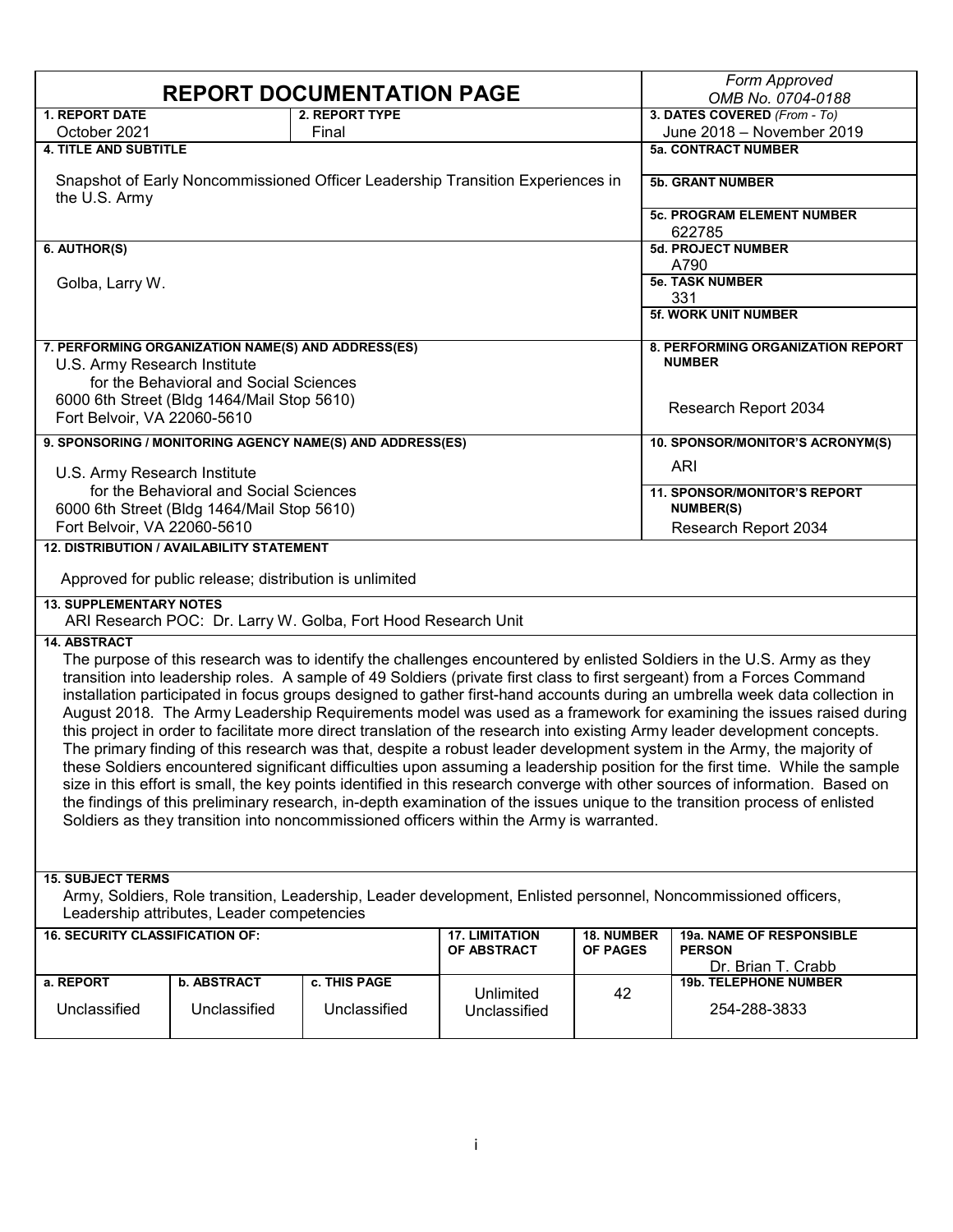**Research Report 2034**

# **Snapshot of Early Noncommissioned Officer Leadership Transition Experiences in the U.S. Army**

**Larry W. Golba** U.S. Army Research Institute

**Fort Hood Research Unit Brian T. Crabb, Chief**

**October 2021**

Approved for public release; distribution is unlimited.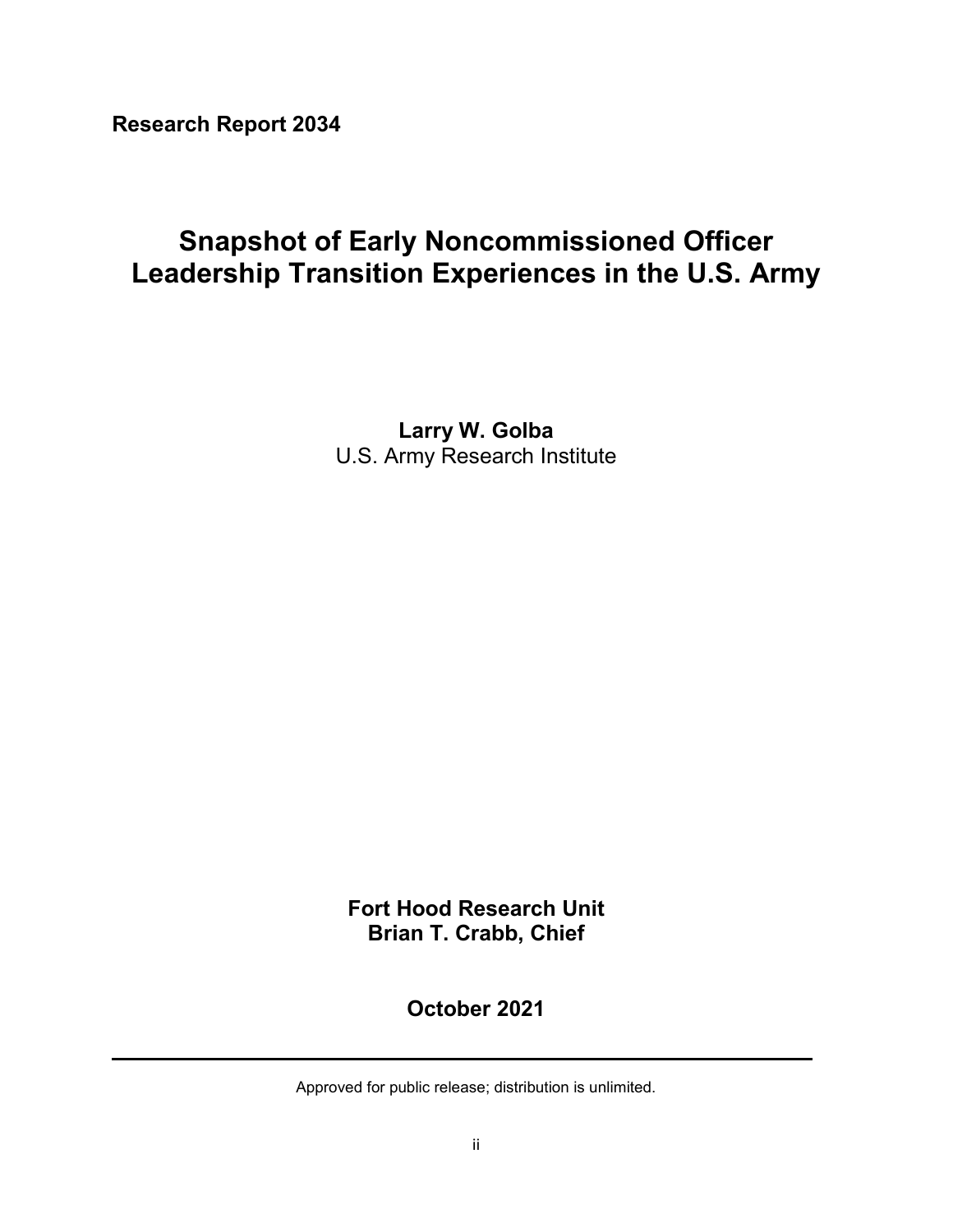## ACKNOWLEDGEMENTS

The author would like to thank the Soldiers who participated in this research. Their willingness to share their personal experiences and insights made this project possible.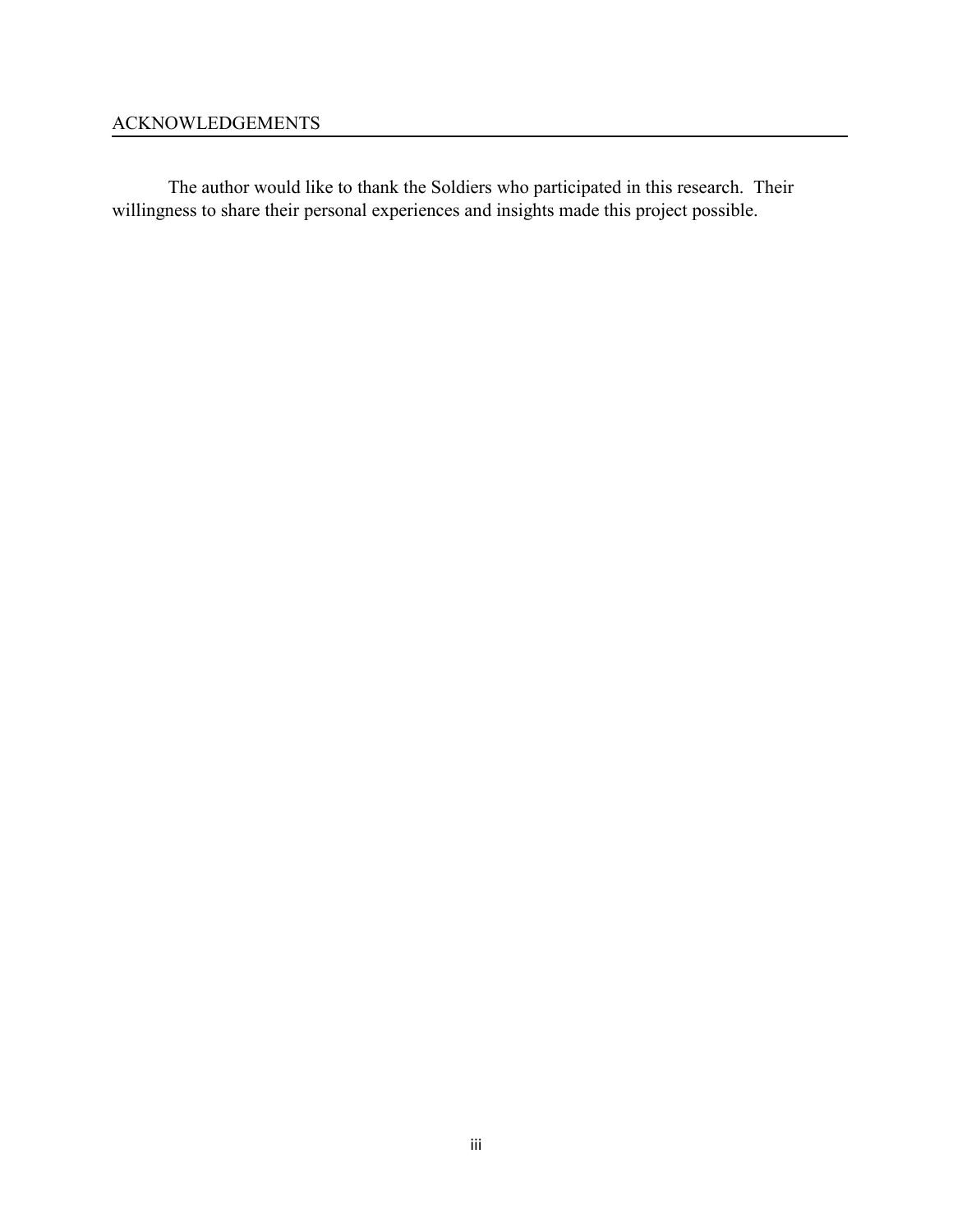#### SNAPSHOT OF EARLY NONCOMMISSIONED OFFICER LEADERSHIP TRANSITION EXPERIENCES IN THE U.S. ARMY

#### EXECUTIVE SUMMARY

#### Research Requirement:

The current research identified common challenges faced by junior enlisted Soldiers as they transition into their initial leadership roles. Noncommissioned officers (NCO) play an integral role in ensuring the Army's capability to accomplish daily and larger mission sets. Recent reports have indicated that the Army has a distinct need for more junior NCOs in firstline supervisory billets (Department of the Army 2017, Department of the Army, 2018a). However, the pressure to fill these positions has also lead to a situation in which Soldiers may be promoted before they are fully equipped to handle the full range of duties and responsibilities inherent in leadership roles. The primary goal of this project was to collect first-hand accounts from junior enlisted Soldiers and junior NCOs in order to empirically derive themes from their direct experiences in their own transition into leadership positions as well as their observed experience of this transition in others.

#### Procedure:

A sample of 49 Soldiers, ranging from private first class (PFC) to first sergeant (1SG), from one Army Forces Command installation participated in focus groups during umbrella week data collections in August 2018. Contemporaneous notes from these sessions were then analyzed for general themes and observations. Concurrent to data collection, a literature review was conducted that examined Army doctrine related to leader development and Army leadership.

#### Findings:

Two primary take away messages emerged from this preliminary work on role transition for junior enlisted Soldiers. First, the Army appears to have a solid foundation of educational and developmental materials to facilitate the necessary buildup of the initial level of the NCO Corps. The leadership development resources and materials for NCOs are grounded in generational Army knowledge and are consistent with predominant academic principles of leader development. However, the second major point is that the vast majority of junior leaders do not seem to be benefitting from those resources as early as would be ideal. The crux of that shortfall appears to be tied to meaningful and consistent early leadership experiences. Army doctrine spells out the importance of these experiences, but the current Army culture does not appear to allow these new leaders the requisite experiences until they are already in a leadership role. This lack of direct formative experience delays the acquisition and development of many of the key attributes and competencies found in the Army Leadership Requirement model, leaving room for potential missteps and inefficiency. An additional factor complicating the development of junior NCOs is that there appears to be some level of reticence from these new enlisted leaders to engage in development opportunities that do arise. The reasons cited relate to either fear of failure, potential consequences for mistakes, or a lack of confidence to act decisively. As the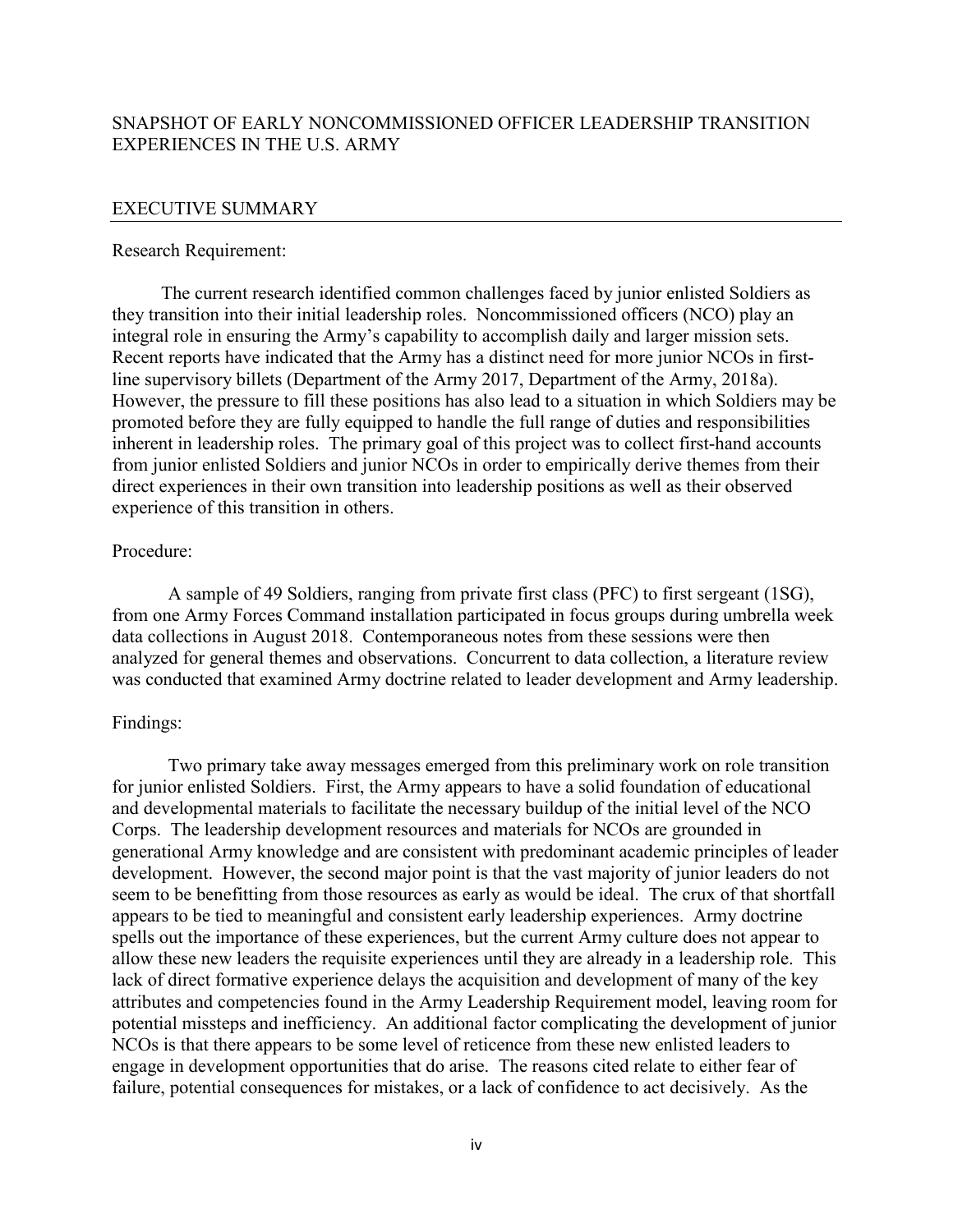Army moves toward increasingly independent functioning at all levels, it is imperative that all leaders possess these qualities before they move into leadership roles.

Utilization and Dissemination of Findings:

The results of this research will be used by the U.S. Army Research Institute for the Behavioral and Social Sciences to develop further research which will examine the challenges encountered by new enlisted leaders within the Army. The results of this line of research will then be used to develop tools and recommendations to improve the junior enlisted leader transition process.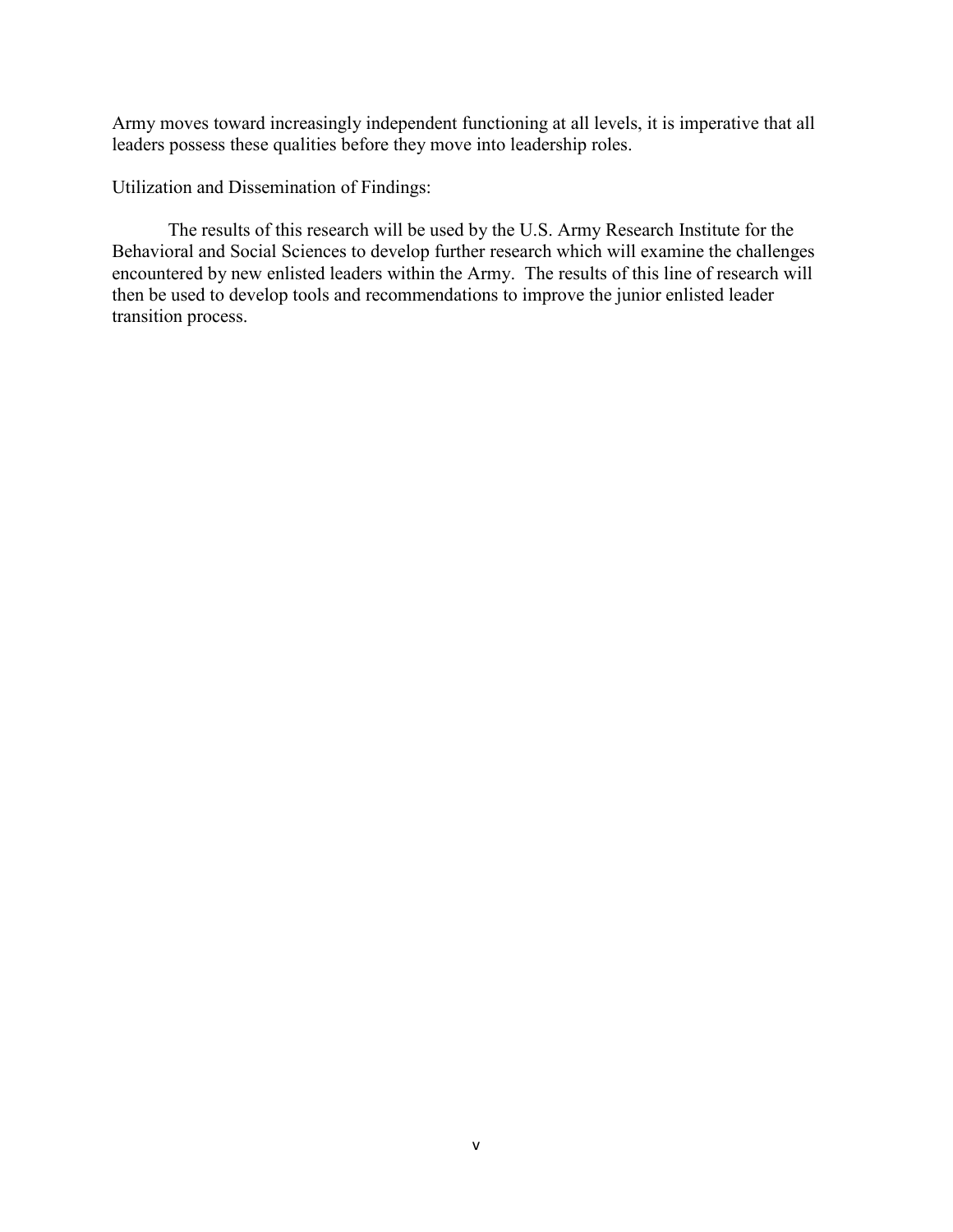## SNAPSHOT OF EARLY NONCOMMISSIONED OFFICER LEADERSHIP TRANSITION EXPERIENCES IN THE U.S. ARMY

### **CONTENTS**

## Page

| 6      |
|--------|
| 6      |
|        |
| $\tau$ |
|        |
|        |
|        |
|        |
|        |
|        |
| 18     |
| 21     |
| 21     |
|        |
|        |

## **LIST OF FIGURES**

| Figure 1. Army leader development model from Department of the Army        |  |
|----------------------------------------------------------------------------|--|
|                                                                            |  |
| Figure 2. NCO 4x6 model from DA-PAM 600-25, included to show the various   |  |
|                                                                            |  |
| Figure 3. Army leadership requirements model as presented in Army Doctrine |  |
|                                                                            |  |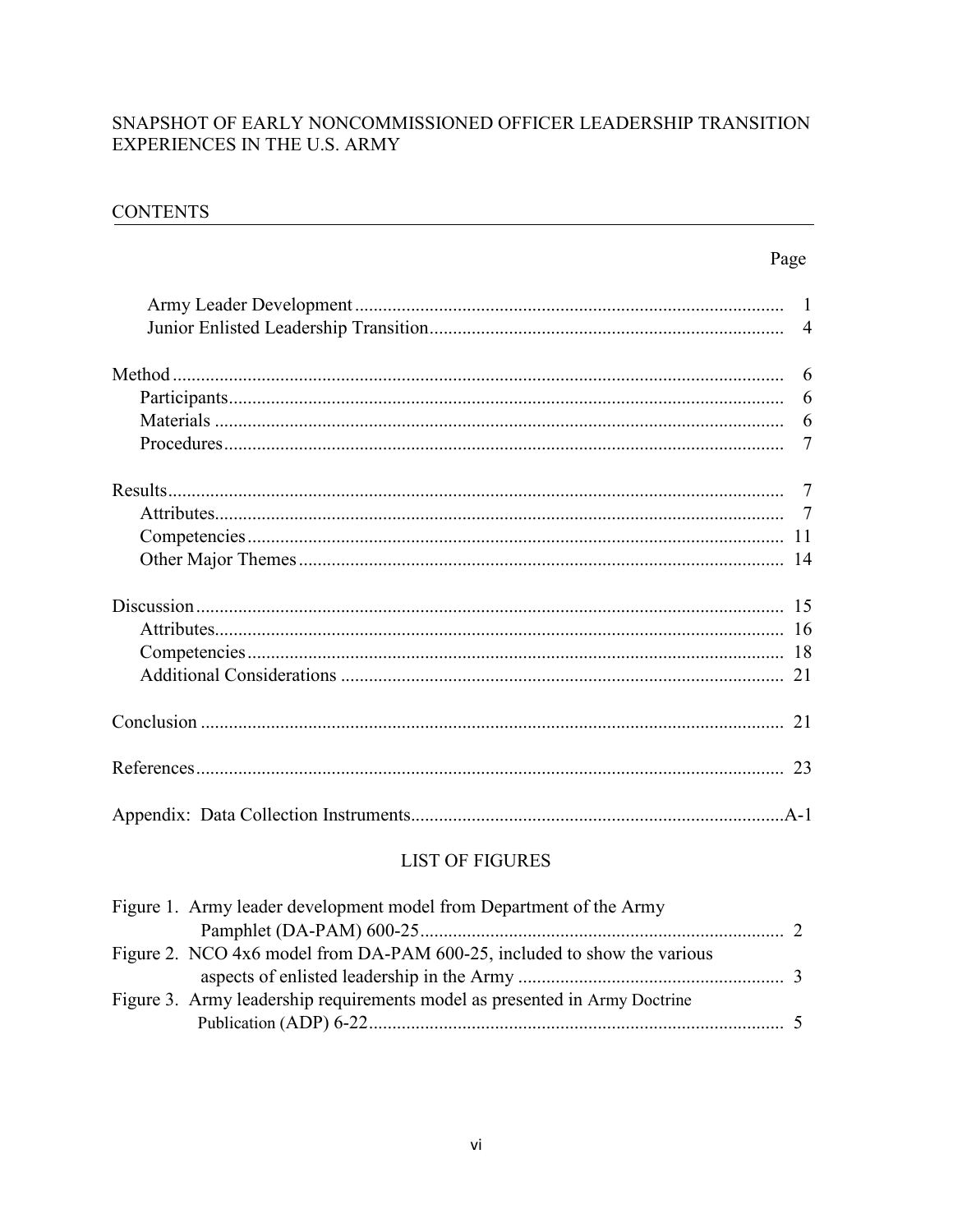#### **Snapshot of Early Noncommissioned Officer Leadership Transition Experiences in the U.S. Army**

Following an era of prolonged warfighting and subsequent draw-down, the U.S. Army is currently regenerating and rebuilding the force. This is occurring simultaneously with a fundamental re-focusing of the Army toward a posture of modernization and preparation for competition with near-peer nation-state actors (Department of the Army, 2018b). In order to successfully resolve this transitional phase and position itself for success in the future operating environment, the Army will require leaders capable of handling complexity and uncertainty (United States Army Training and Doctrine Command, 2018). The ever-increasing speed of information and kinetic assets will require leaders at all levels to decide and act in short windows of opportunity to exploit time-sensitive vulnerabilities in enemy formations.

**Army Leader Development.** Throughout the past several years formal, informal, and anecdotal evidence has pointed to a number of personnel challenges and disruptions across the formation. Official Army sources, such as the Army's report "Generating Health and Discipline in the Force: Ahead of the Strategic Reset" (Department of the U.S. Army, 2012a), have noted that from the tail-end of the conflicts in Iraq and Afghanistan the Army has been facing a number of issues within its ranks including mental health (such as post-traumatic stress disorder and suicide), dissolution of discipline, and criminal behavior. Many of these difficulties have been linked, at least in part, to the demands of maintaining a high operational tempo and exposure to combat. There is ample evidence that these factors have had a great impact on both previously and currently serving members of the military. However, the 2012 report and a previous report from 2010 (Department of the U.S. Army, 2010) also note some specific issues related to lost leadership experience and skills for operating in environments outside of combat, particularly in garrison. This lack of experience and skills for leading during long, often monotonous, periods of stability at a home station is currently being felt by Soldiers as their leaders regain or learn these skills.

Many of the leaders in the Army today have not known, at least until recently, what Army life was like outside of frenetic cycles of preparation to deployment to recovery repeated continuously through the early part of this century. Even for the leaders who had previous contact with prolonged garrison stays, it had been so long since they had those experiences that finer points of leading while at their home station had atrophied over time. They are now collectively learning how to lead in garrison as they go. While Soldiers entering the Army today may not experience continuous combat deployment cycles, the leaders from whom they are learning and modeling their behavior largely still have that experiential frame of reference. The difficulties that have resulted from this learning process, combined with the aftermath of and recovery from those iterative combat cycles, have had a profound impact on the Soldiers across the force.

The Army devotes significant resources to leader development in order to prepare leaders for the roles and responsibilities they will face in positions of authority. While many aspects of leader development within the Army are generally applicable to all leaders, there are also significant differences to consider, in particular the difference inherent between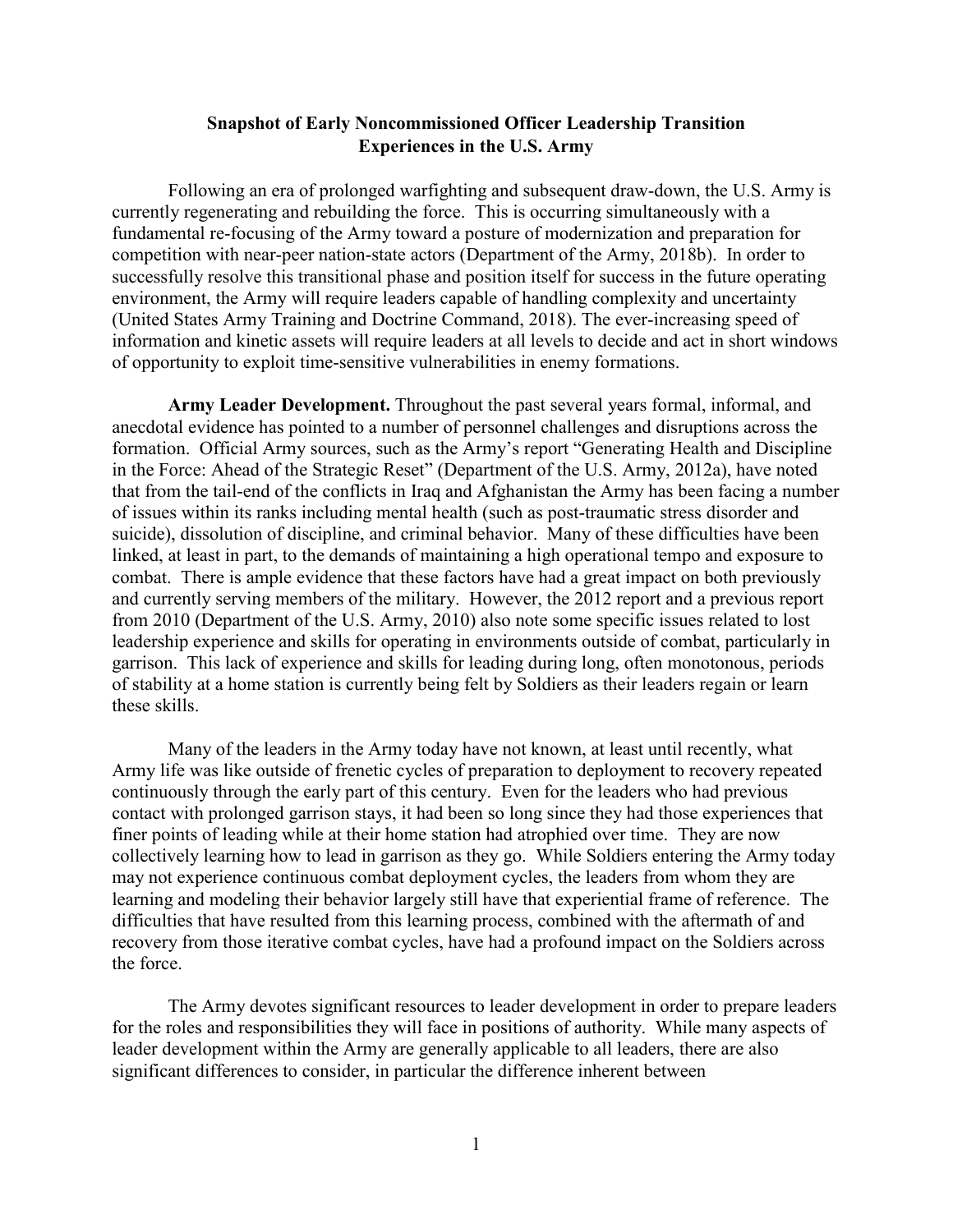noncommissioned officers (NCOs) and commissioned officers. Most of the leadership research conducted with Army samples has focused on commissioned officers and command considerations. The nature and type of leadership employed by commissioned officers is necessarily distinct from that employed by enlisted leaders in many respects. This report is focused solely on enlisted leadership. More specifically it is focused on the challenges faced during the critical period in which a junior enlisted Soldier transitions into a leadership role and joins the NCO Corps. From this point forward in this report, references to "leader" or "leadership" are used to refer solely to the enlisted realm of these terms, unless otherwise specified.

The Army's current paradigm of leader development encompasses three major domains of learning: operational, institutional and self-development (see Figure 1, Department of the Army, 2018c). This model's three aspects (training, education and experience) are incorporated across all three spheres to facilitate well-rounded learning and preparation of NCOs. Each phase of development builds on the competencies of the previous phases while also developing new competencies to meet the demands of the various leadership positions assumed across a career.

#### **Figure 1**

Army leader development model from Department of the Army Pamphlet (DA-PAM) 600-25. This model shows the interconnected nature of the three domains of Army leader development: Operational, Institutional, and Self-development.

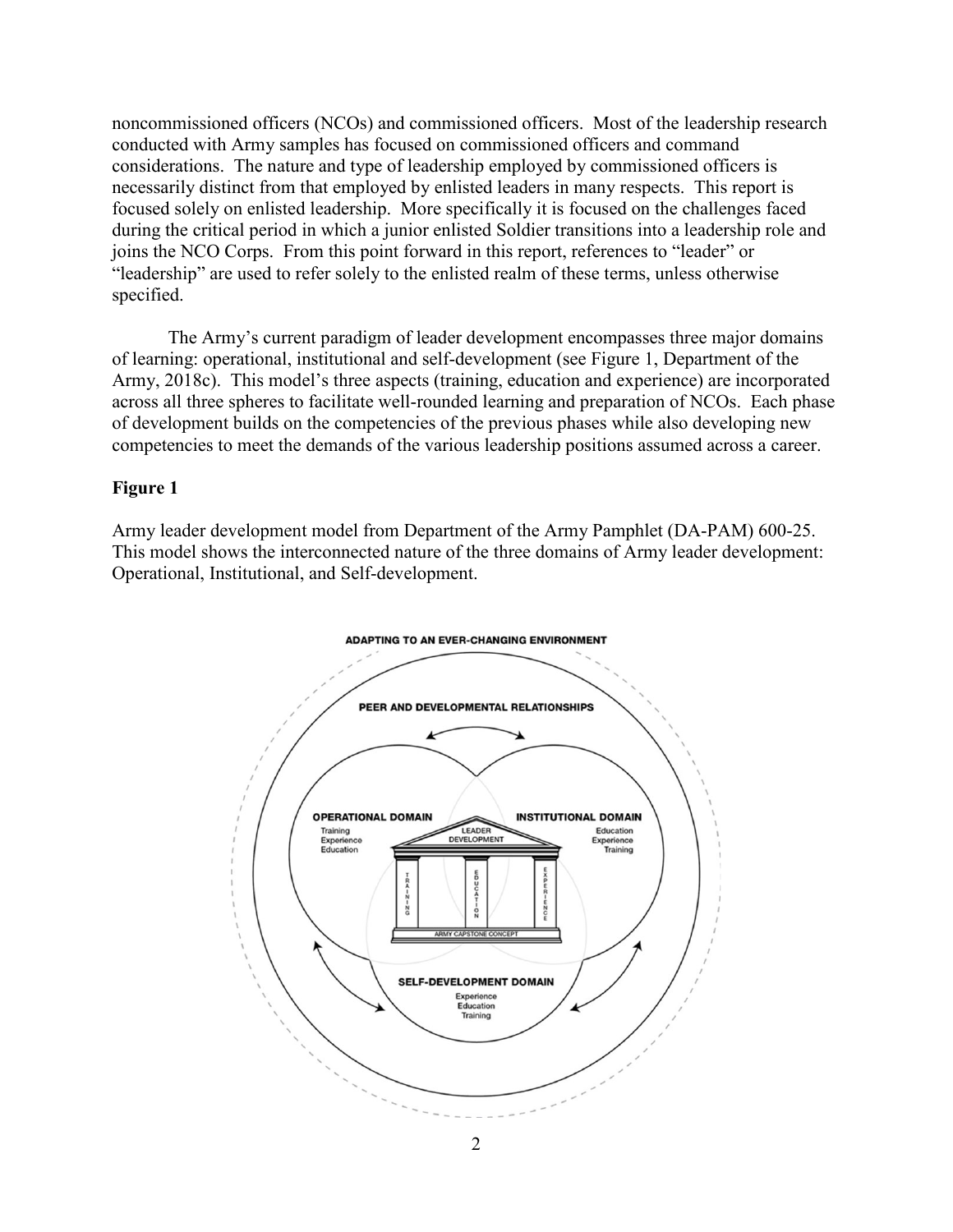The Army system for developing NCOs has been overhauled many times throughout its existence to meet changing operational requirements. During these iterative improvements, advances in leadership development, as well as learning and education, have been leveraged. The NCO 4x6 model (see Figure 2) illustrates the specific roles and learning areas which are foundational to the Army's NCO leader development model (Department of the Army, 2018c).

#### **Figure 2**

NCO 4x6 model from DA-PAM 600-25, included to show the various aspects of enlisted leadership in the Army. This model depicts the diverse and interconnected nature of the domains required to be a successful enlisted leader in the U.S. Army.



The Army needs to have effective junior NCOs in place to provide direct leadership and perform the necessary leading, training, caring, and disciplinary functions required to ensure that the enlisted force is prepared and able to meet mission requirements (e.g., Wenger, O'Connell, Constant, & Lohn, 2018; Department of the Army, 2018b). However, NCO billets have been difficult to keep consistently filled with Soldiers of requisite rank, particularly at the junior NCO levels. This shortfall had been prevalent to such a critical level that a policy directive on junior NCO promotions directly targeted those shortfalls (Department of the Army, 2017). The directive essentially lessened the influence of local command teams over the pacing of promotion eligibility. This change pushed all Soldiers to move toward promotion and stand for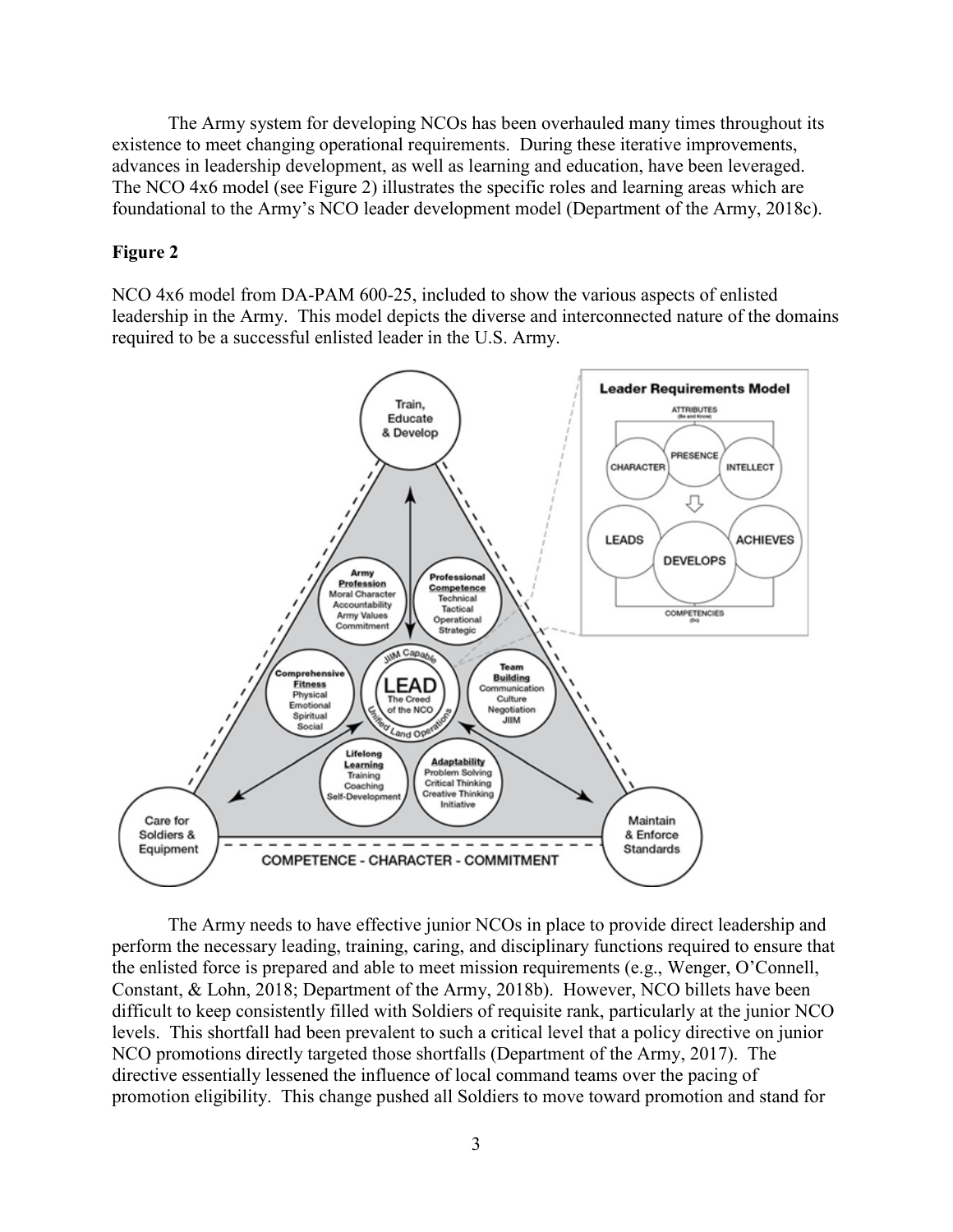promotion boards once they hit primary zone eligibility, unless there was a documented reason to hold them back, whether the Soldiers wanted to pursue promotion or not. There are likely some direct benefits to a blanket approach; the most obvious is an increased flow of Soldiers to the ranks of sergeant and staff sergeant. However, this policy change may also have some unintended, but foreseeable, consequences. The most prominent consequence was that by speeding up promotions to fill vacancies, numerous Soldiers in this wave of promotions were reportedly under-prepared for the duties and responsibilities of leadership. Previous research (Wenger, O'Connell, Constant, & Lohn, 2018) has noted that the Army generally has not been adept at identifying and fostering enlisted Soldiers who show leadership potential.

#### **Junior Enlisted Leadership Transition**

It is important to note that the transition point from junior enlisted team member to leader is largely unique within the military and as such requires some particular focus to address inherent challenges within this fundamental shift of role and identity. The change from follower to leader is very distinct. The standards for conduct apply to all NCOs from the SMA to the most recently promoted sergeant; there is no grace period and the new NCO is expected to immediately uphold those standards. However, most dimensions of human behavior are not easily changeable, significant behavior change typically requires time and practice to take hold.

Another significant consideration is the developmental period during which the transition into leadership roles often occurs. For many Soldiers this transition occurs in their early 20s. This developmental phase is typically a time of identity and social development characterized by individual exploration which often involves internal and external conflict. While many in their age group are engaged in post-secondary educational institutions or entry level jobs, Soldiers are becoming leaders. Direct leadership positions in the Army, which are decidedly higher pressure and higher risk than virtually any civilian vocation for this age group, are critical to the Army's functioning. Adding leadership responsibilities on top of the developmental considerations inherent during this developmental period can create significant stress and the potential for farreaching consequences if the new leader makes critical errors. New NCOs must navigate this period without the benefit of years of experience, both in work and in life, to guide their decision making in difficult situations. Equipping Soldiers with the tools and strategies to successfully negotiate this difficult phase, until they have had more time build up a bank of experience and wisdom, would be beneficial to the Army's future success.

The concept for this project was formed from the aggregated first-hand accounts of the concerns and difficulties previously communicated by NCOs about the current state of the Army's NCO Corps. While this is a multifaceted issue, empirical inquiry into the early leadership experiences of junior NCOs would likely produce useful information to address a portion of the issue. In particular, studying the challenges new NCOs face, and strategies they use to navigate them, in time period leading up to and shortly after their promotion to sergeant could yield information that can be disseminated across the force to aid others' transition into leadership roles. The present effort is concentrated on gathering information on the process of this transition and its impact on the Soldiers as they move through this phase. The results and discussion in this report will be presented using the six domains of the Army Leadership Requirements Model (see Figure 3; Department of the Army, 2019) in order to offer a common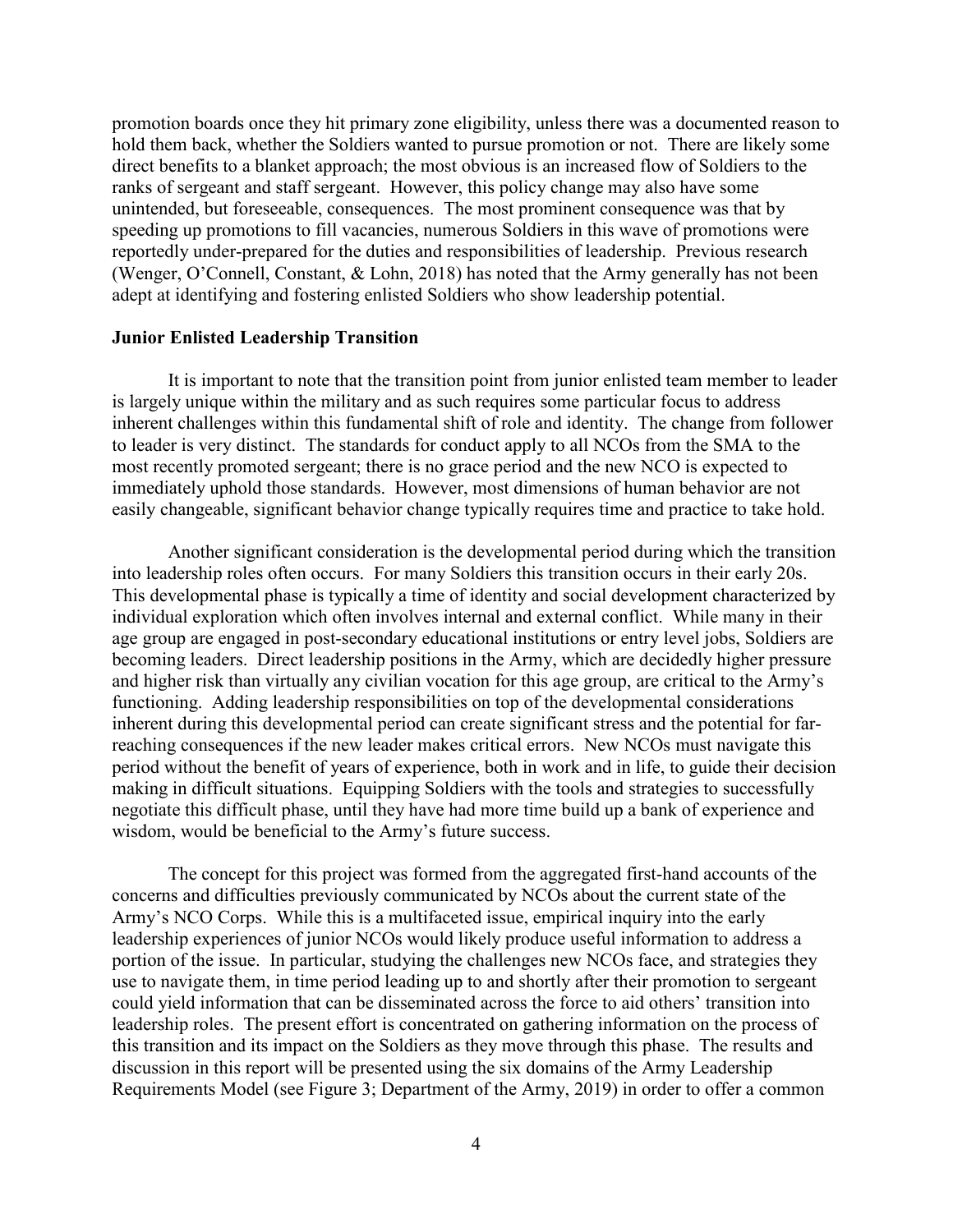frame of reference for the findings and to facilitate direct translation of the research findings to relevant Army requirements. The major objectives of this project were to: gather information from prospective and newly promoted NCOs about their experiences with leader development, identify leadership challenges for enlisted Soldiers as they transition into early leadership roles, and identify successful strategies and approaches to successfully navigating the challenges in this transition.

## **Figure 3**

Army leadership requirements model as presented in Army Doctrine Publication (ADP) 6-22. This model identifies the primary leadership attributes (character, presence, and intellect) and primary competencies (leads, develops, and achieves) required of Army leaders along with supporting sub-competencies for each. Encircling the attributes and competencies are the words BE (Character and Presence), KNOW (Intellect), and DO (Leads, Develops and Achieves) to show where all of these components fit within that paradigm.

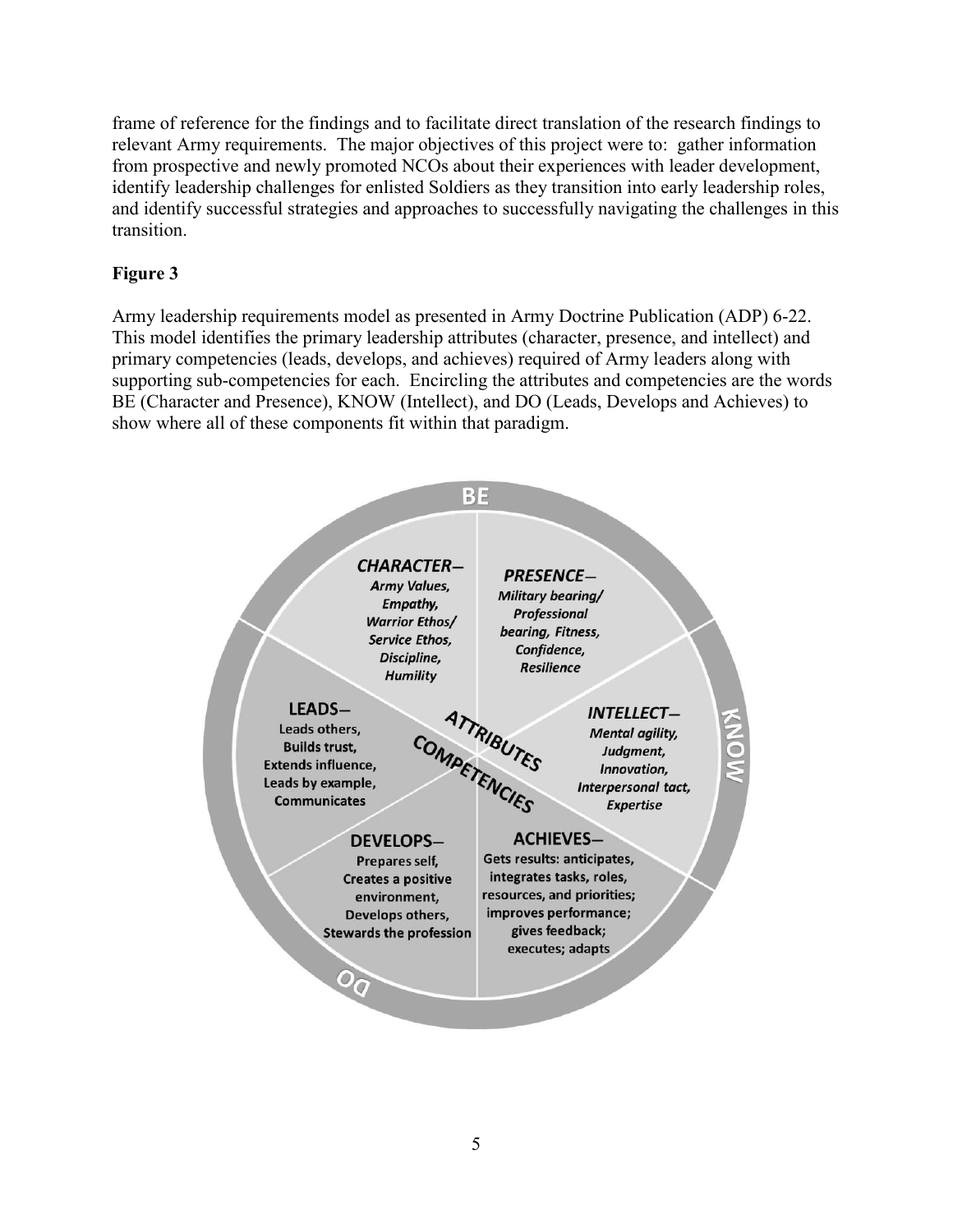#### **Method**

#### **Participants**

The Soldiers participating in this project were all assigned to one Army Forces Command installation in the continental United States. Participants were provided through taskings coordinated by local operations staff. All of the tasked Soldiers were provided a project summary prior to participation. After reading this and receiving a short briefing by the researcher, all but one Soldier volunteered to participate in the research. One Soldier declined to fill out the demographic form, but did participate in the discussion.

The primary sample was comprised of 47 enlisted personnel, ranging in rank from private first class to staff sergeant. Soldiers participated in one of 10 focus groups of 2-7 Soldiers, depending on the number that reported for the session (sessions were requested to have six participants each). The NCOs and junior enlisted Soldiers were in separate sessions. A supplementary sample of three first sergeants was included to provide a longer term perspective on the junior NCO transition process. Senior NCOs participated in one of two focus groups/interviews.

#### **Materials**

This project utilized a semi-structured focus group protocol (see Appendix A) developed specifically for this project to facilitate information gathering about the research objectives. The protocol contained a number of probe questions covering a wide-range of pertinent topics including: expectations for leadership roles, preparation for leadership roles, mentoring, leader identity, and problem solving. A short demographics sheet was also developed to gather some additional contextual information about the participants. No identifying information was gathered in order to maintain confidentiality and anonymity of participants. As this was conceived as a prelude to and proof of concept for a larger effort, it was not vital to the project to gather highly detailed demographic information about the participants.

#### **Procedures**

The researcher provided an introductory briefing to each group about the nature of the information being gathered. The procedure was fairly simple, Soldiers were largely given an opportunity to voice any relevant experiences, anecdotes, or concerns related to the research topic. While the discussions were initially open-ended, the facilitator would use the protocol to introduce topics and ask questions to guide the discussion toward areas most relevant to the research objectives.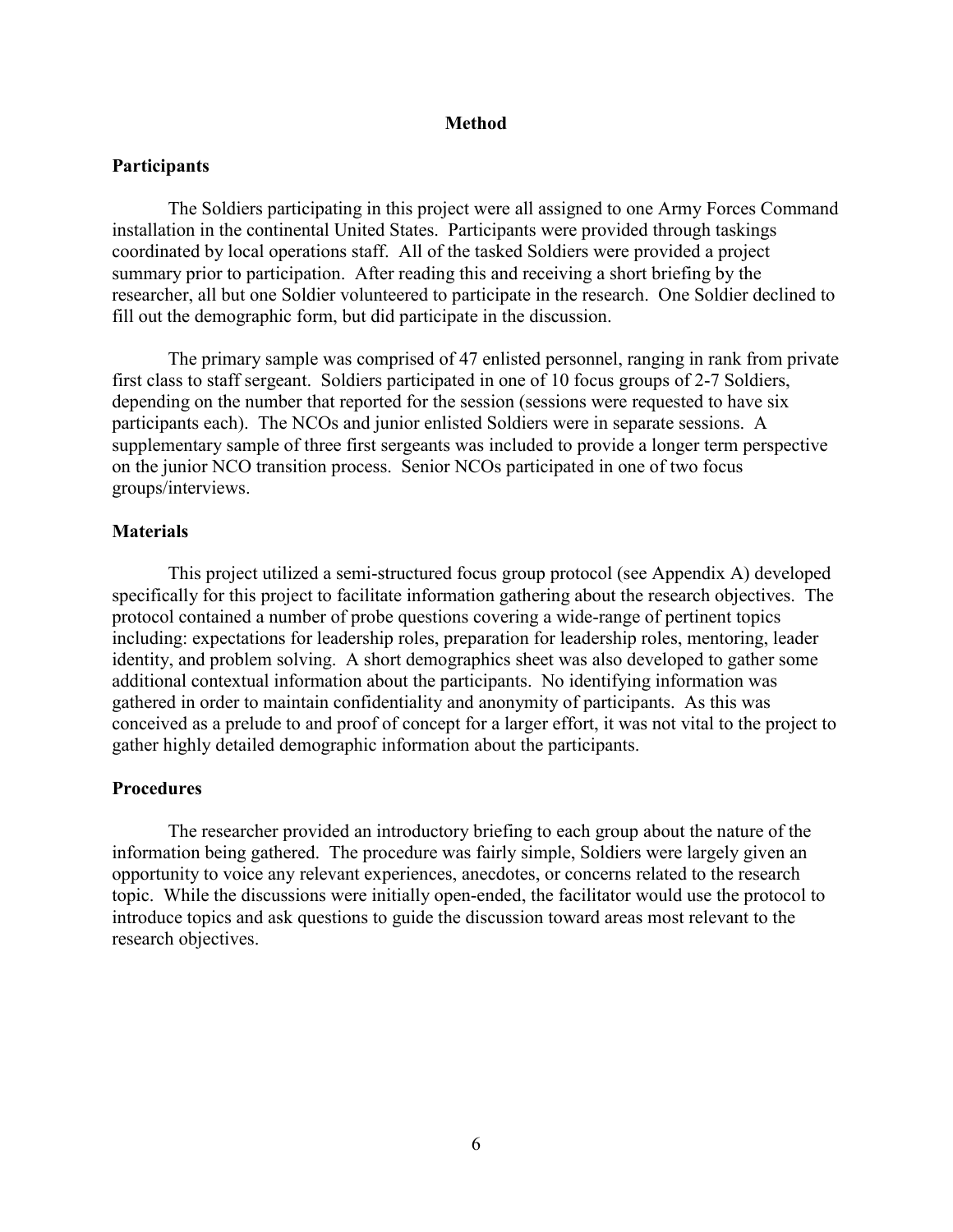#### **Table 1**

|                              |                          | $N^*$    | $\frac{0}{0}$ |
|------------------------------|--------------------------|----------|---------------|
| <b>Current Rank</b>          | PFC through SPC/CPL:     | 23       | 46.9          |
|                              | SGT:                     | 22       | 44.9          |
|                              | SSG:                     |          | 2             |
|                              | SFC and above:           | 3        | 6.1           |
| <b>Years of Service</b>      | $0-2:$                   | 3        | 6.1           |
|                              | $2 - 5:$                 | 31       | 63.3          |
|                              | $6 - 10$ :               | 10       | 20.4          |
|                              | $11 +$ :                 | 5        | 10.2          |
| Deployed**                   | Yes, combat:             | 29       | 59.2          |
|                              | Yes, non-combat:         | 26       | 53.1          |
|                              | No:                      | $\Omega$ | $\theta$      |
| <b>Current Duty Position</b> | Team leader:             | 21       | 42.9          |
|                              | Squad leader:            | 7        | 14.3          |
|                              | Platoon sergeant:        |          | 2             |
|                              | First sergeant:          | 3        | 6.1           |
|                              | Other:                   | 17       | 34.7          |
| Function                     | <b>Combat Arms:</b>      | 26       | 53.1          |
|                              | <b>Combat Support:</b>   | 4        | 8.2           |
|                              | <b>Support Services:</b> | 19       | 38.8          |

*Participant Demographics*

*Notes*. PFC: private first class, SPC: Specialist, CPL: Corporal, SGT: sergeant, SSG: staff sergeant, SFC: sergeant first class \* One Soldier participated in the discussion, but declined filling out the demographic sheet. Summary statistics in this table are based on the completed demographic sheets.

\*\* Some Soldiers reported both types of deployments

The Results section includes the findings from a content analysis of contemporaneous notes from the focus groups. The sessions were neither recorded nor transcribed, however, adeptly worded direct quotes or those that succinctly captured the gist of the discussion on a topic were preserved along with the more general notes of the exchanges in the sessions. The notes were first examined for frequently occurring themes and topics of discussion. After establishing these general themes, the notes were re-examined to determine relative intensity of the discussion of these topics, determine direction(s) of the sentiment on each topic area, and establish boundaries for the topics. These major themes were sorted into the supporting elements within each domain of the Army Leadership Requirement Model (see Figure 3).

In order to limit priming effects and responses of "book answers" from participants, the questions and prompts within the sessions were not couched in the Army Leadership Requirement model. As such, there was not always direct congruence between the responses in the focus groups to these content areas. However, even without explicit cues, much of the content of the discussions directly revolved around the domains and sub-domains of this model. The results are presented in the framework of the model with the addition of selected salient themes that are not directly addressed in the model.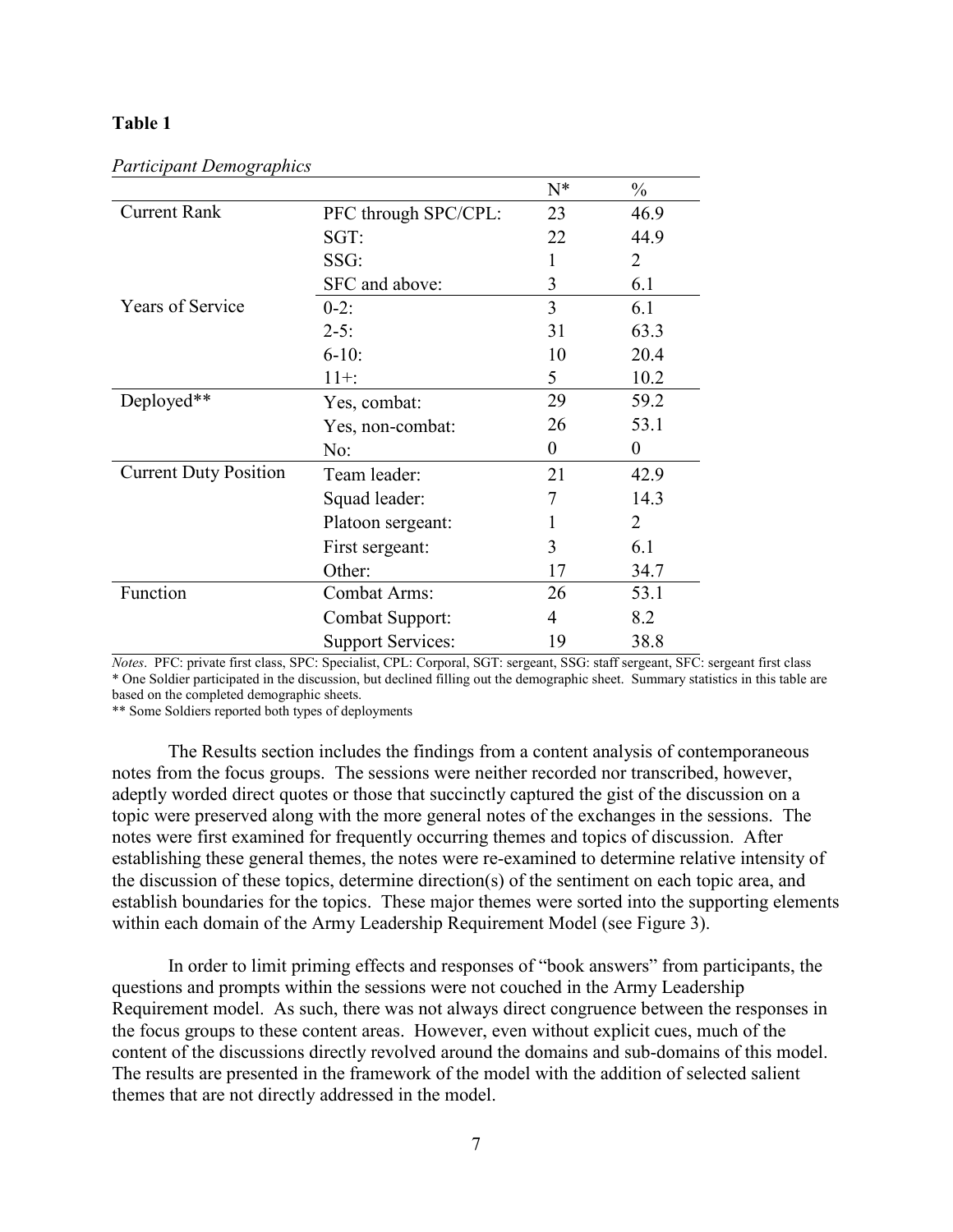#### **Results**

#### **Attributes**

#### *Character.*

**Army Values.** The Army Values were mentioned as a whole at points during the discussions and a number of the individual values came up very frequently throughout the sessions. The general sense was that the Soldiers were keenly aware of these values and for the most part attempted to live them. However, they also noted encountering values-related conflicts at times. One frequently mentioned instance of this was in the realm of integrity. Many times throughout the sessions, participants noted that they were under significant pressure to report untrue statuses of manning, equipment, or both. They recognized the right thing to do (report the actual status) but often were overridden by higher echelons or met consequences for not reporting "all green" statuses.

Respect was another popular value discussed by these groups. Junior NCOs often reported not feeling respected by senior leaders/NCOs or by subordinates. A telling quote from one NCO was that "E5 is the new private," starkly illustrating their perceived status within the unit. In units where this was the norm, the NCOs reported that obtaining and maintaining respect from their subordinates was very challenging. Seniors NCOs stated that because the junior enlisted Soldiers knew the command would often not back first line supervisors on disciplinary actions, the Soldiers largely did what they wanted and open disrespect was not uncommon. This was not the case in other units where there was concordance between the levels of leadership within the unit. In units with senior leaders who were supportive of junior leaders, respect and the other Army Values were reportedly displayed to a high degree.

**Empathy.** Empathy was a very contentious subject. The majority of participants recognized the importance of empathy in leading Soldiers. However, the actual occurrence of empathy within their units was variable. Most reported that they did not feel that their command was empathic toward their and their families' needs, which had a noticeably negative impact on morale. However, they also noted that at lower levels, they were generally able to build and maintain empathy. They also frequently voiced ideas about how they were working to improve empathy within their small units. By far, the most common statement across all focus groups was the maxim "know your Soldiers." NCOs reported that the primary means by which they demonstrated empathy was through genuine attempts to get to know their Soldiers, understand their life circumstances, and develop a connection with each Soldier as an individual.

**Warrior Ethos/Service Ethos.** Soldiers demonstrated solid understanding of the Warrior Ethos. They referenced volunteering to join the Army during wartime and knowing what they were "getting into," a high likelihood that would be deployed to combat theaters. Overall this seemed to be a common rallying point for the Soldiers where, despite the other difficulties they reported, they could focus on the mission at hand. Some felt this was taken to extremes at times and interfered with other aspects of life, particularly in relation to frequent and prolonged field exercises as well as in the all-to-frequent late-in-the-day taskings that tended to keep Soldiers at work beyond standard duty hours. These extended work days took a toll on the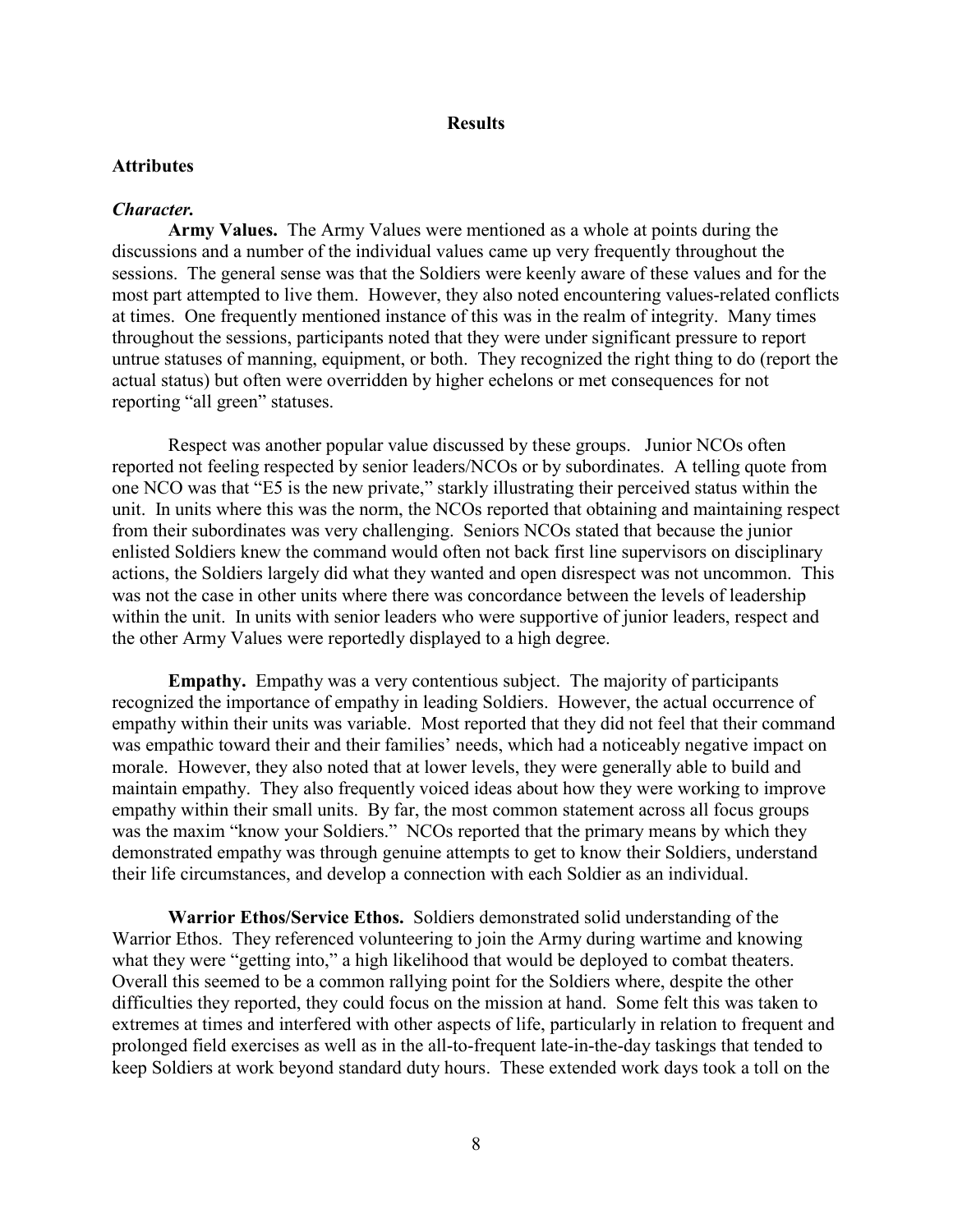Soldiers in many ways, from lack of time to rest, relax, or de-stress, to interruption of time with family or friends.

**Discipline.** This topic was brought up in virtually every session and frequently was reported to be a major source of disappointment. Many of the participants voiced their concerns over the impact that lack of discipline was having on readiness and trust in their units. Many of the NCOs reported that they were discouraged from disciplining Soldiers and enforcing standards, either overtly or by implication due to superiors not backing up their attempts to enforce standards. Participants noted that once it became known that standards were not being enforced, it tended to sap the morale and enthusiasm of not only that unit, but could even spread to adjacent units. This phenomenon was reported at the platoon and company level. Other participants perceived a situation in which the higher headquarters (HQ) was seen as the source for the neglect of standards, which directly affected the subordinate units.

#### *Presence.*

**Military and Professional Bearing***.* The most prevailing sense for this topic was that military bearing has been eroding over the last several years. The NCOs and Soldiers could describe what military bearing is and why it is important, but they also recognized that it is inconsistently displayed in the Army today. Virtually all participants reported that they had observed at least one good exemplar for military and professional bearing, but not always within their direct chain. They could also readily identify leaders who did not display this trait. Several of the junior leaders also reported some difficulty with the pressure of having to maintain their bearing at all times. Many of them noted that once you were in a leadership position "all eyes are on you" and having to be "on" at all times was a difficult adjustment, particularly at the beginning.

**Fitness.** The value of fitness was clearly expressed in these groups.More overt emphasis was placed on physical fitness, but mental fitness was also seen as important. Leading from the front during physical training or having a high score on the Army Physical Fitness Test were offered as common examples of how leaders can set the standard for fitness. There was some concern over the stigma attached to admitting to or receiving care for mental health issues, along with the possibility for negative career ramifications, but there was an overall sense this sentiment had been lessening in recent years.

**Confidence.** Confidence was seen as very important by virtually all participants. It was seen as being linked strongly to competence and readiness for a leadership position. Many of the junior leaders, particularly those Soldiers in leadership positions who were not NCOs, reported at least some struggles with confidence. As their experience grew they reported that their confidence naturally followed, though it was still difficult at times to display confidence in all situations. Interestingly, the more senior leaders tended to couch the importance of confidence in unit terms, rather than individual terms. They expressed the value and necessity of displaying that confidence. In particular, they noted the impact that the presence or absence of confidence could have on mission effectiveness and morale within the unit during the most dangerous or challenging circumstances. They felt this was an example for new leaders to see and to emulate.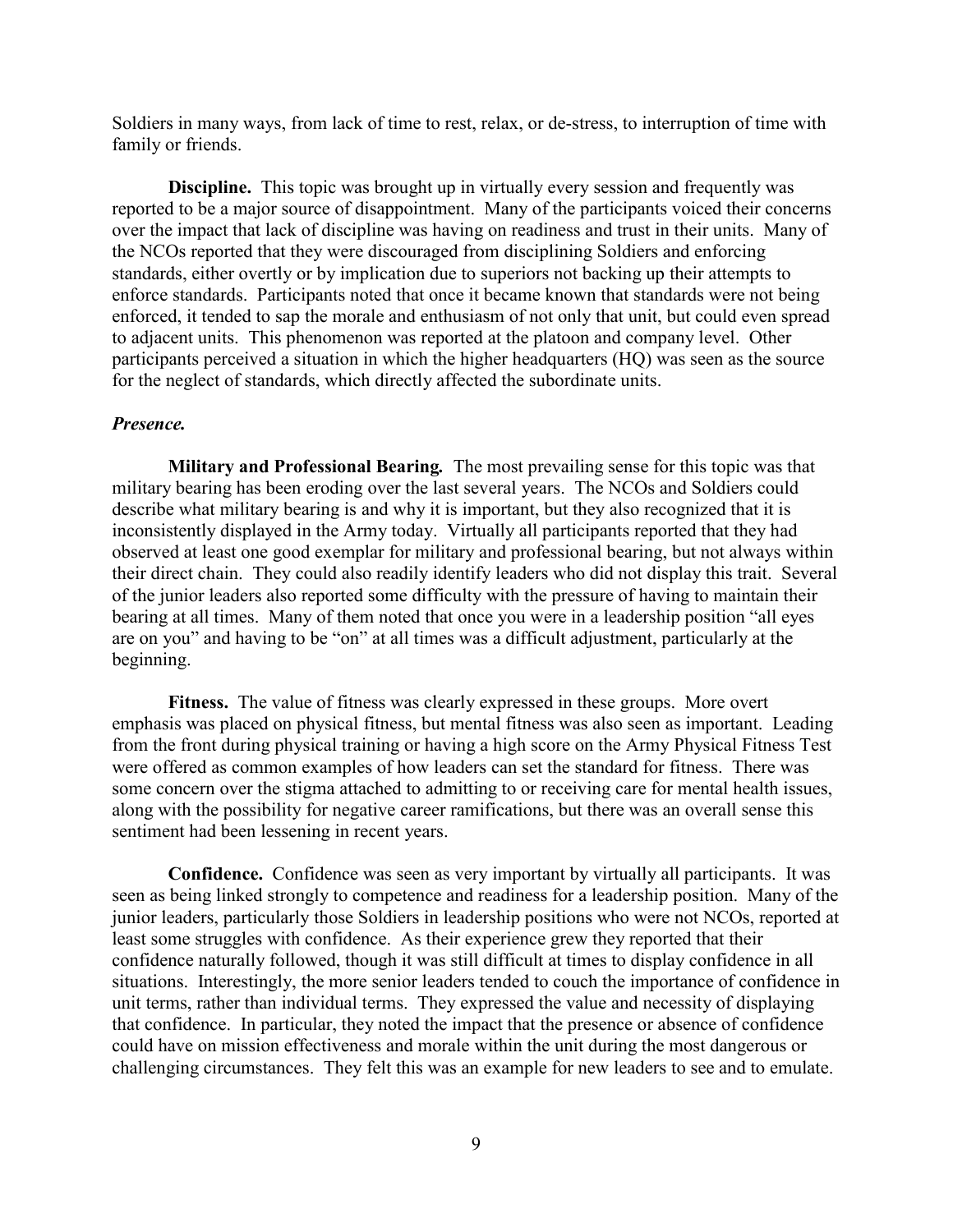**Resilience.** Many of the participants described themselves and their unit's personnel as "run down," testing the limits of their resilience. They repeatedly noted that they were in survival mode a lot of the time and that they just pressed on no matter how exhausted they were to get the job done. The recuperation from this exertion often ate into their family or relaxation time. Several Soldiers also reported utilizing negative coping strategies, particularly alcohol, to alleviate stress. They stated frankly that they knew this was not ideal, but they also stated that they had limited options for stress relief and that it "worked" for them to some extent.

#### *Intellect.*

**Mental Agility.** For the most part, participants described a lack of freedom and opportunity to display or practice mental agility and critical thinking. They overwhelmingly reported that tasks were often dictated in detail with little leeway for ingenuity or innovation. Some NCOs also reported negative consequences for approaching tasks or situations in novel ways. Overall they spoke about an environment in which the employment of mental agility is discouraged ("just do it how I told you to") or at the very least not actively fostered ("The way we do it works, why change it?").

**Sound Judgment.** As with mental agility, the gist of the accounts from the Soldiers in these groups was that there were few situations in which junior leaders were allowed to exercise any level of judgment or decision-making beyond the most basic tasks. Many stated that when those opportunities did arise, usually unexpectedly, they were unsure about how to proceed and often ended up focusing on the potential negative consequences of making a bad decision. There was little description of any progressive or phased development for building capabilities in assessing decisional factors or conducting situational appraisal to support the growth of sound judgment. In fact, it often appeared that a sink-or-swim model was more the norm.

Innovation. For these junior leaders, engaging in innovative thinking was consistently reported as being seen as of little value to their superiors. Soldiers reported a number of ideas or situations in which they conceived or even had been successful with a new method or approach to some problem or process. However, the innovations were often met with skepticism or dismissed outright as "not how we do that." This typically set up a dynamic in which they either stopped looking for ways to improve processes or just kept any attempts at improvement to themselves or within their small unit.

**Interpersonal Tact.** Social skills and interpersonal interactions were seen as highly important to these NCOs and Soldiers. Much of what they said about effective and ineffective leaders had at least something to do with their method of interacting with others. One of the most frequent refrains in their descriptions of successful and effective leaders was of someone who could relate to others and tailor their interactions to the person and situation. Many of them reported that they had put a lot of thought and effort into understanding the complexities of knowing when, how, and where to connect interpersonally with their Soldiers. They had all experienced or seen the effects of leaders who were not effective interpersonally and were actively striving to avoid those same mistakes. Stability was also prominent in their discussions. They readily noted the negative impact of leaders who "blow up" or only interact in an aggressive and angry manner. Many of them spoke about the importance of not reacting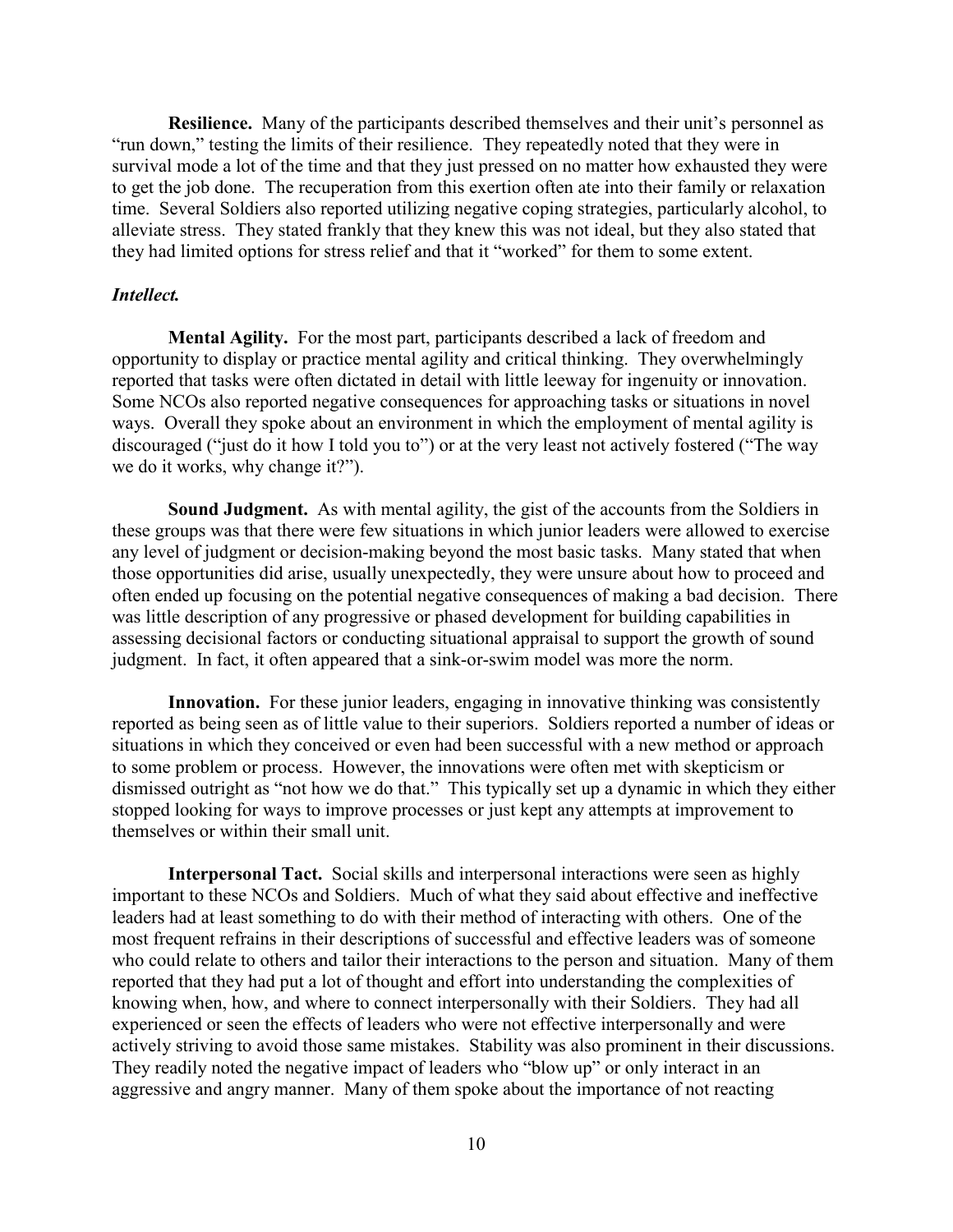emotionally in high stress situations, rather waiting to vent until the time, place, and audience was more appropriate.

**Expertise.** The need for tactical and technical competence was a primary topic within these discussions. Participants related many examples and anecdotes about the positive impact of technically and tactically sound leaders, as well as the problems that occur when leaders lack the requisite expertise to accomplish their mission. Another repeated concern was from NCOs who were in charge of mixed squads or sections. Virtually all of these leaders reported at least some lack of technical knowledge to effectively support Soldiers of various Military Occupational Specialties (MOSs) in their unit. It seemed to put them in an untenable situation. Not only was it troubling to a number of them because they felt that it reflected negatively on them as a leader (even though they had no means by which to know numerous tasks of other MOSs, other than learning from their Soldiers), but also due to the potential of stunting the development of their Soldiers' MOS-specific knowledge.

#### **Competencies**

#### *Leads.*

**Leads Others.** The NCOs and Soldiers talked about this aspect of leadership frequently. They were cognizant of the need to apply different approaches at different times and to different individuals in order to lead effectively. Though they did not often refer specifically to the *methods of leadership* from ARDP 6-22 (Department of the Army, 2019), they conveyed that they knew of and used most, if not all, of those methods at times. Resistance was a common theme as well. They reported varying levels of success in dealing with resistance. Often the most difficult situations were attributed to either a lack of experience or a lack of support from higher to enforce standards. Those who reported success in handling resistance often described interpersonal and motivational approaches as successful in working through that resistance. Motivation was another prominent topic. The junior leaders repeatedly emphasized the necessity of understanding the purpose of the order they received, so they could communicate that intent to their troops. When the command intent was unclear or absent, they noted that motivation and ultimately mission accomplishment and morale often suffered.

**Builds Trust.** The presence or absence of trust within a unit was reported to have a noticeable effect on many critical aspects of unit functioning, including morale and esprit de corps. By and large, trust within squads and teams was noted as being present and actively fostered. However, most participants reported a significant degradation of trust as echelon increased, usually beginning at battalion level. Trust at company level, and even platoon level, was reported as variable depending on the behavior of the command teams present at any given time.

A significant number of the participants noted that enforcing standards and discipline was difficult due to what was perceived as apathy or a lack of support from senior leaders, or concerns over reprisals or detrimental actions from disgruntled subordinates. A commonly reported issue was that they felt that they had a distinct lack of power to enforce basic discipline and standards, with some reporting that they had even been discouraged from enforcing certain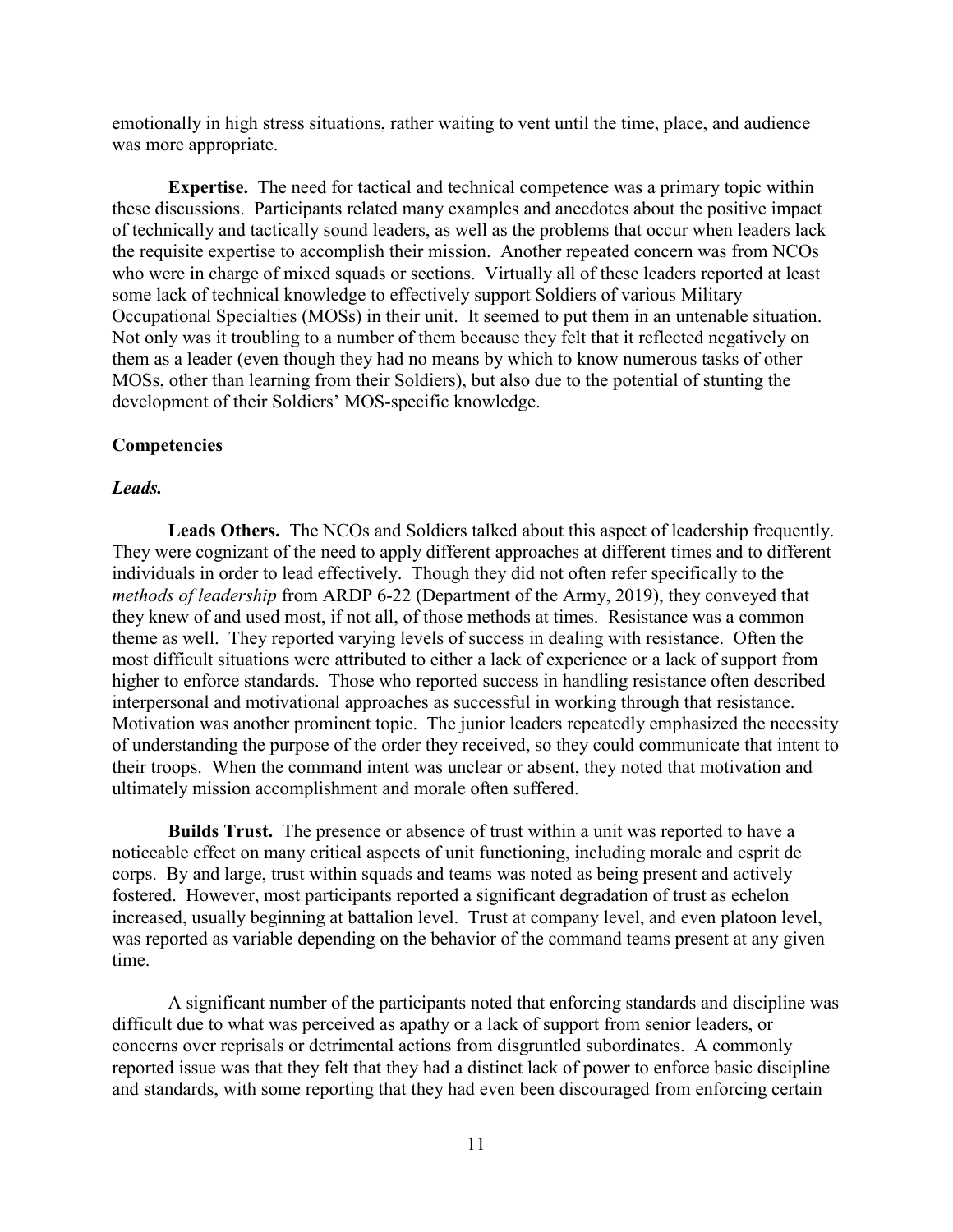standards or exercising general military authority with Soldiers in other units. This was troubling to a number of them as they often knew the "right thing" to do, but did not do it due to the potential fallout from acting on that knowledge along with lack of trust in superiors to support them. This was reported to have a significant negative effect on morale and potentially even capability within the units in which it was happening.

Another salient aspect to the topic of trust was that while certain NCOs or officers could be trusted, one has to be careful about whom to trust. Participants reported several instances of information shared in confidence which was then disclosed even though there was no need to do so (e.g., there was no imminent risk to the safety of the Soldier). These events were seen as eroding trust not only in the individuals that broke confidence, but also toward leaders as a whole. This sentiment came up at all levels, but seemed particularly powerful for the junior enlisted Soldiers and junior NCOs.

**Extends Influence beyond the Chain of Command.** This topic was not addressed in much detail. The junior leaders had little opportunity or reason to perform these activities. However, from their discussion of other topics, they seemed to have an understanding of many of the elements in this sphere, such as the importance of cooperation between different entities, looking for consensus, and understanding the motivations and goals of other organizations.

**Leads by Example***.* This was a prominent and vigorously discussed subject. The junior leaders universally embraced the importance of leading by example. They noted many positive and negative instances from their own experiences highlighting this. Overall, they reported striving to apply this principle in their daily activities. This aspect of the transition into leadership roles was frequently described as being difficult. As a team member, one could "hide" at times and "shine" at others. However, as a leader they knew that "there are always eyes on me" and that setting the standard was necessary 100% of the time. This adjustment to always being "on" could be difficult and a number of them reported salient examples of times when they failed to uphold standards that had a lasting impact on their development. Even if there was no official consequence or detrimental outcome, many of these NCOs still held onto these events as reminders that they had a responsibility to always be the standard for their troops.

**Communicates.** The participants were well aware of the importance of communication in leadership processes. They recounted multiple ways in which effective and ineffective communication impacted morale and was seen as a primary factor in mission outcomes. Interestingly, there was a lot of emphasis placed upon listening as vital to communication. Even though there were several reports that these NCOs did not feel listened to by senior leaders, or perhaps because of it, they said that they made it a point to listen to their subordinates. However, several NCOs also described situations in which communication was stifled or non-existent. This dynamic was reported to be more prevalent with younger Soldiers. There was some recognition that Army communications styles may need to adapt to the current generation. However, some participants linked technological advancements, overall cultural changes, and communication difficulties to the recent dissolution of discipline they reported seeing within the Army.

#### *Develops.*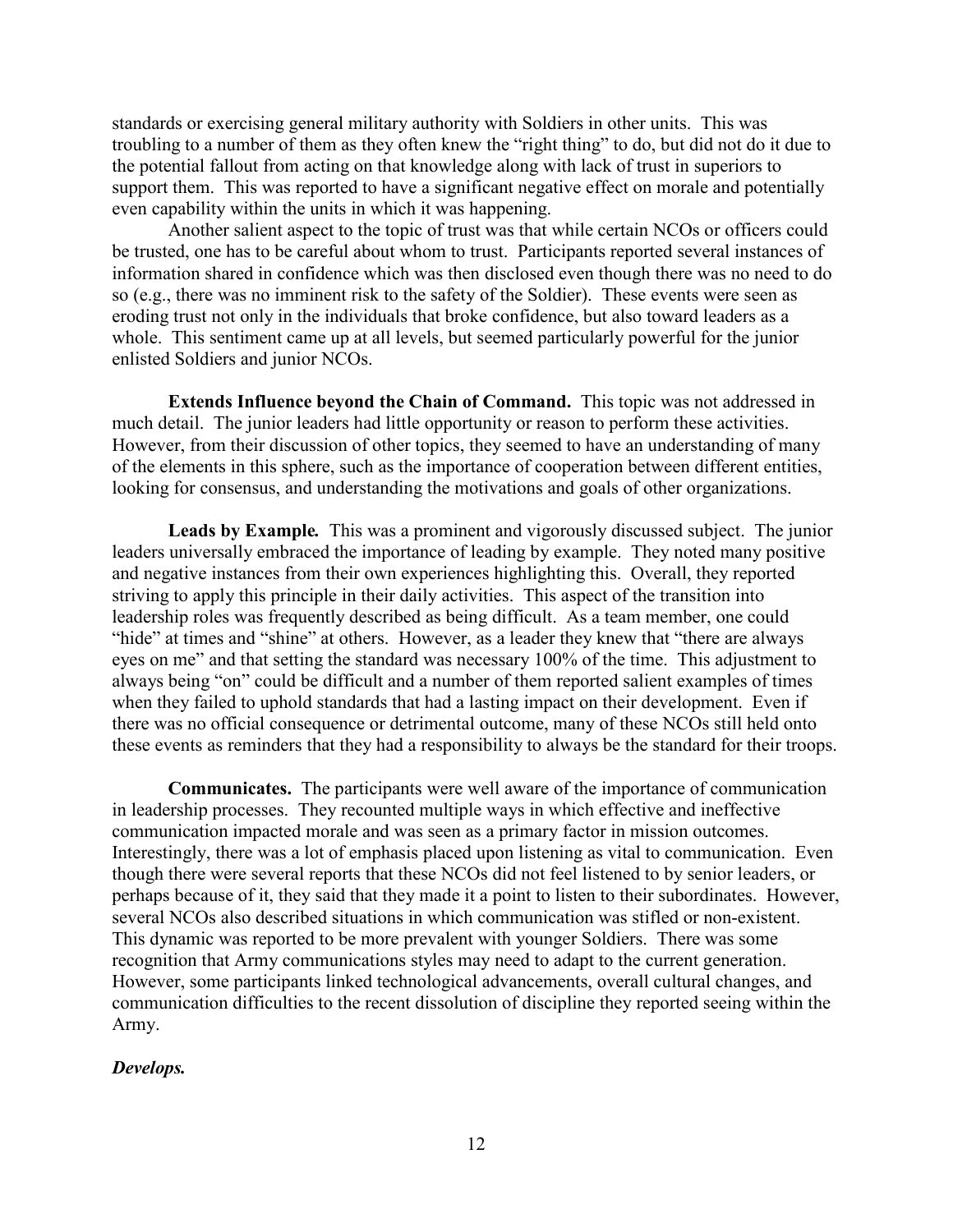**Creates a Positive Environment/Fosters Esprit de Corps.** The general consensus on this topic was that while it is very important, it is largely out of their hands. A number of the participants mentioned small steps to create positive environments, but overall they had little power to have an impact on the entire unit. They viewed command personnel as having the greatest power in this arena. Esprit de Corps was brought up, primarily in terms of being nonexistent. Several of the longer serving participants noted that many Army traditions, especially the informal (such as unit specific traditions for recognition of Soldiers obtaining skill badges or identifiers), seem to have waned. They noted a number of reasons for this including unit turnover, lack of emphasis by senior leaders, and policy effects.

Many of the Soldiers remarked that policies aimed at eliminating hazing, bullying, harassment, and similar negative behaviors have affected some positive changes in this regard. However, they noted that the heavy-handed implementation also destroyed many positive activities and traditions because of the fear that they could be construed as running afoul of these policies. This was reportedly a major factor in the "Army as just another job" sentiment espoused by many newer Soldiers in contrast to the unique pride and identity historically associated with military service.

Demonstrating care for others was also a frequent topic. The leaders talked about how they do this through getting to know their Soldiers and trying to alleviate undue burdens as much as possible. A significant amount of the discussion on this topic was focused on their belief that their leaders had little regard for them or their well-being beyond what role they could play in supporting the leaders' officer evaluation report (OER) or noncommissioned officer evaluation report (NCOER) bullets.

**Prepares Self.** The content related to self-preparation tended to emphasize a general lack of time and opportunity to do so. A number of the participants stated that MOS knowledge was very important for leaders, but that in many cases quickly promoted NCOs had not had the time necessary to acquire that critical knowledge prior to becoming leaders. This was due in part to time constraints, but also often linked to a lack of mentors or other individuals from whom to learn the important nuances of their jobs.

Regarding preparedness for expected and unexpected challenges, there were two general lines of thought. One was that junior leaders were typically prepared for expected challenges, but that unexpected challenges were difficult because the junior leaders felt that they were not equipped to adequately deal with these events. The lack of adequate preparation was seen as resulting from too much micromanagement which inhibited their learning opportunities. This, combined with pressure from leaders higher in the chain of command not to fail at any task, often resulted in the junior leader's immediate supervisors taking over the direction of unexpected tasks or explicitly instructing them on how to accomplish every detail, thus not leaving them the opportunity to learn to handle these events themselves. As to occasions when they had to act in unforeseen circumstances without direct guidance, these leaders recounted that they tended to "wing it" or "just figure it out" as events unfolded. This was reported more often by the newer leaders and was seen as highly stressful and an area in which they lacked confidence. However, those with more time in leadership positions reported that this lessened as they acquired more knowledge and experience.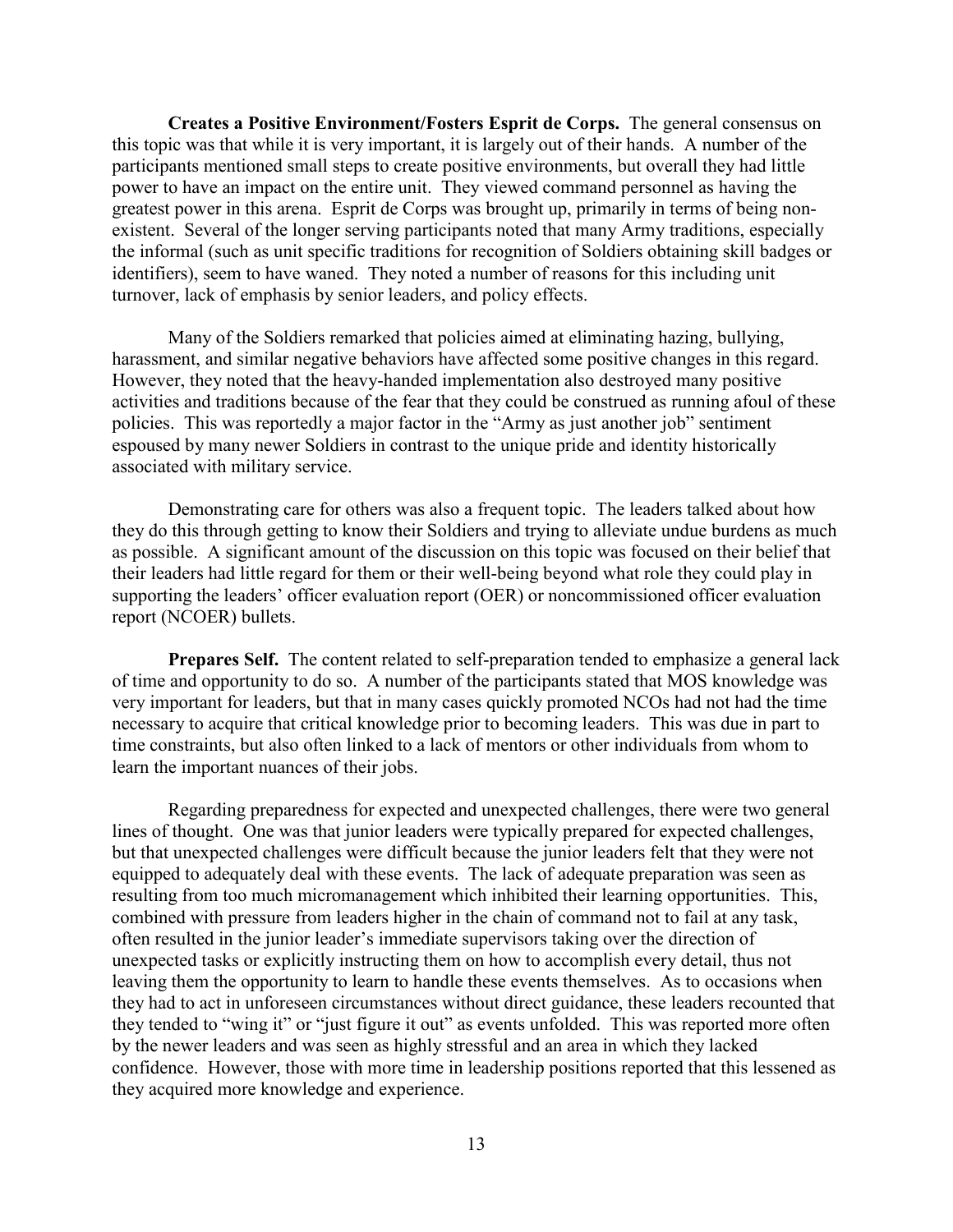Self-awareness was presented as fairly dichotomous; either they tended to eschew selfreflection or they used it as an integral tool for their development. Of those who tended toward self-awareness, a number reported that, at least early in their leadership experiences, they tended to over-analyze mistakes or alternate possible actions or decisions they could have made. This caused some additional self-doubt in a number of them, at least until they were able to have a stronger experiential base from which to draw.

**Develops Others.** Much of the discussion related to this topic centered on a perceived lack of mentorship opportunities and lack of meaningful interaction with senior leaders. Many lamented that they did not receive much in this domain prior to assuming leadership positions, often reporting that they were pushed into leadership roles before they were ready due to a lack of NCOs in their units. Even once in those roles, often as specialists, they reported that overt guidance and mentoring often only happened when they sought it out or potentially after a negative event or outcome. A few participants noted that they had received good mentorship from a senior NCO. However, the mentorship was usually the result of the mentee identifying a good mentor and approaching that potential mentor to establish the relationship.

While the consensus of many of the groups was that as junior leaders they strive to foster growth in their Soldiers, they are only allowed limited occasions to do so. Even when these occasions did occur, these junior leaders often found it difficult to provide good mentorship and quality developmental events to their Soldiers. This was challenging as they had to work these developmental sessions in amongst all of their other responsibilities, but also because they lacked a defined experiential model from which to provide this mentorship.

**Stewards the Profession.** Overall, these leaders were not in positions to have a large effect on the organizational culture or processes beyond their small unit. Several did note that they could see influences of certain senior leaders even after they left, which modeled this aspect for them. They also remarked on the value of developing subordinates, even though they often reported not receiving as much development as they would have liked. A number of the NCOs stated that they do take steps to develop and allow their subordinates to go to schools and get additional training, but they are frequently over-ridden by command priorities. More than a few of the participants noted personal experiences with school slots being cancelled or delayed because of intervening requirements.

#### *Achieves.*

**Gets Results.** This facet of leadership was very apparent in the discussions. The participants were well aware that their main priority was facilitating mission accomplishment through proper preparation, planning, and execution. However, Soldiers often remarked that their senior leaders did not consistently provide these enabling elements for them. The NCOs and Soldiers often stated that instead of their leaders providing clear guidance and prioritizations, removing barriers, etc., the opposite actually occurred. Overall, the junior leaders communicated a sense that many activities and tasks were less efficient, longer, or much harder than necessary because of a lack of information or follow through from their leaders.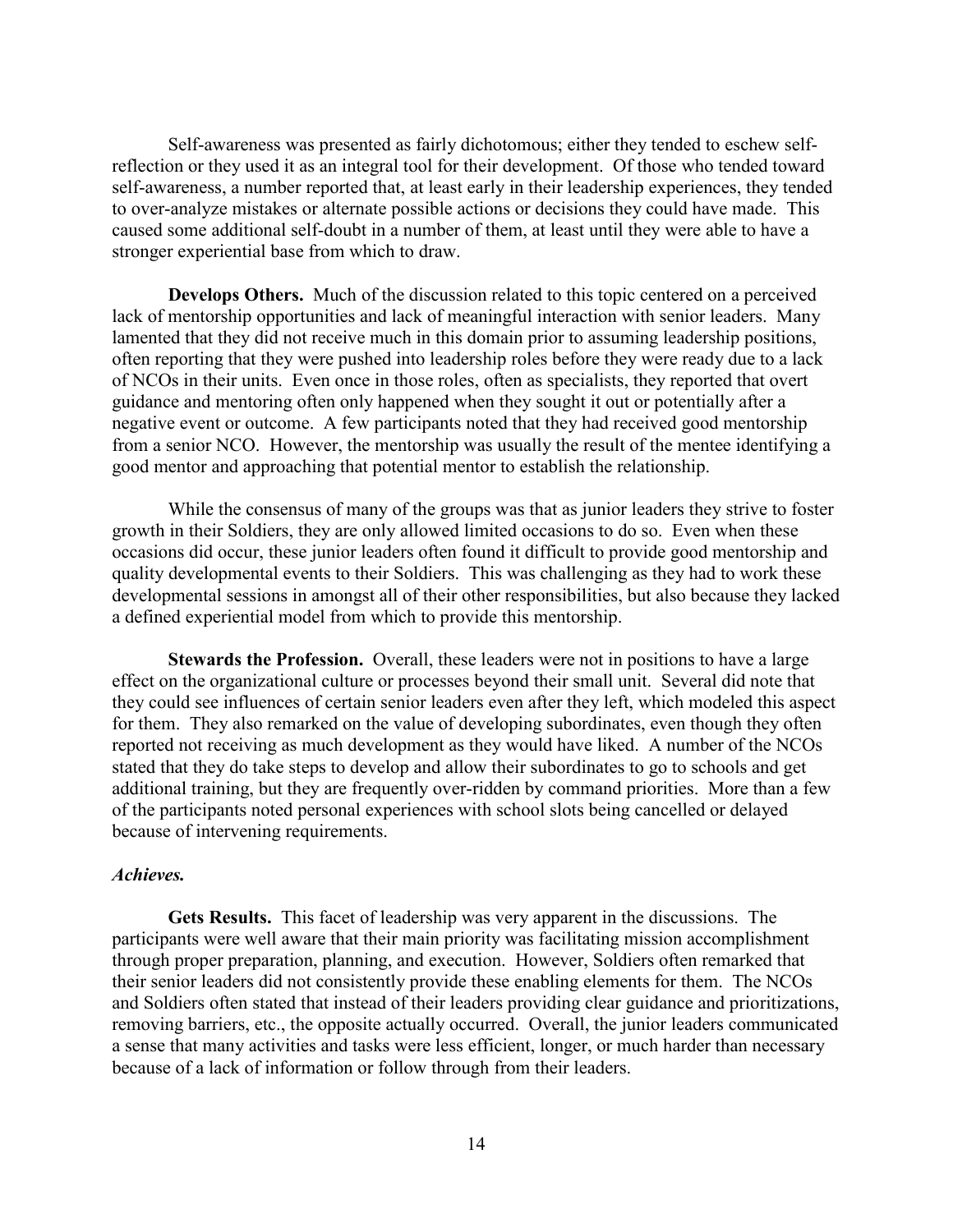#### **Other Major Themes**

**Perceived Lack of Empowerment of NCOs.** This topic came up during every group, usually as one of the first subjects discussed. This issue was clearly of high importance to the majority of participants, from the junior enlisted Soldiers up through the senior NCOs. The perceived obstructions to the empowerment of junior NCOs were expressed from a number of different angles, for instance, micromanagement of squad level physical training, lack of autonomy to accomplish even routine tasks, lack of direct control over the Soldiers in their small unit, and senior leaders undercutting their authority. It is highlighted separately here because it does not correspond directly with any of the attributes or competencies in the model. However, the manifestation of this issue permeated all domains of the leadership model to some extent and was generally seen as the primary impediment to effective NCO leadership.

**Difficulties with Leader Identity.** While rarely expressed in terms of leader identity directly, this theme recurred throughout these sessions, primarily in that many of the junior leaders reported not having a strong identity as a leader. They typically referred to leading by virtue of position and necessity, but that they did not often feel that they were an active agent in that process nor did they feel like they were "really" leaders. Primarily, they felt they were simply conduits for directives and instructions from superiors without much leeway or decision making needed, or allowed, on their part. This tied in directly with the micromanagement of virtually all activities that was reported. Not surprisingly, NCOs with more experience as leaders reported having a more firmly established personal leadership identity and were much more fluent in discussing what that identity meant to them and how it guided their behavior.

#### **Discussion**

Overall, the participants in the focus groups showed great enthusiasm for the subject of early leader development and role transition. The general consensus from these sessions was that NCOs should have more latitude and more responsibility to lead, train, and care for their Soldiers. There were a number of ideas about how this could be accomplished. Most of the solutions were related to the notion that too many daily activities are too rigidly dictated, leaving them with limited opportunities to exercise their own leadership skills or decision-making. They also described these constraints as a major limiting factor on their capacity to engage with their Soldiers in a meaningful way and foster their development.

The participants displayed a good deal of understanding of the NCO's position within the Army leadership structure. They were well aware of the importance of this role and how, if it was operating as intended in the doctrine, they could have a strong positive effect on the Army as a whole by leading and developing Soldiers. They were also very eager to take on this role, even if it increased their responsibility.

The following section examines the issues which were most relevant to the transition into initial leadership roles. The discussion is framed in the context of the three major attributes (character, presence, and intellect) and three major competencies (leads, develops, and achieves) in the Army Leadership Requirements Model (see Figure 3). The sub-sections of these primary components will be discussed, but not as individual items as they were in the Results section, in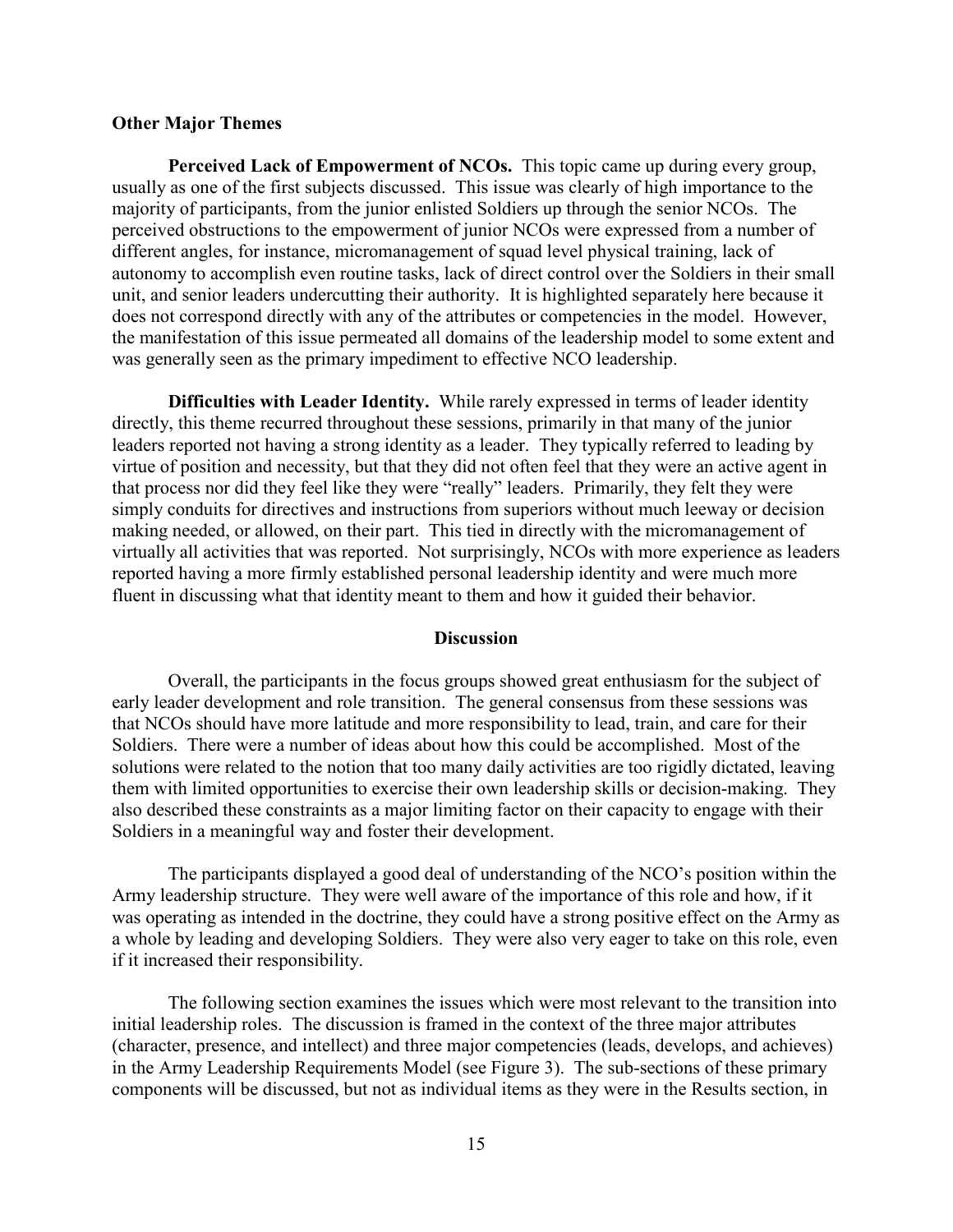order to allow for a synergistic discussion of the major themes. There were many interesting and relevant issues raised during the focus groups. However, this project's objectives deal strictly with these transitional issues for new leaders and, as such, the discussion will be constrained to those issues. This is not to dismiss the other issues raised, but simply an acknowledgement of the scope of this research.

#### **Attributes**

**Character.** Several dimensions of character were salient for the junior leaders in this sample. They were fairly uniform in demonstrating their understanding of the fundamental nature of character in making a successful leader. However, they were also consistent in reporting their experience with at least some leaders and senior leaders who appeared to rarely, or at least variably, display these qualities. This left many of them with too few positive examples for "what an NCO should be."

The first area presented in the Army Leadership Requirements Model is character. This is likely not a coincidence as the following attributes and competencies largely stem from having a strong base of character traits necessary to be a successful leader. As such, it is encouraging that these junior leaders appeared to grasp the importance of these attributes for successful leadership, even if they were still working out what that meant to them personally. Several noted it would be beneficial if leadership experiences and primers were started not as senior specialists, but much earlier in their development cycle. The recognition that leader development processes benefit from early engagement shows an intuitive, or perhaps experiential, understanding of something that academia is in the midst of studying (Murphy & Johnson, 2011; Yeager & Callahan, 2016).

Discipline was cited as a particularly difficult issue to navigate and problems with discipline were brought up at multiple points during most, if not all, of the discussions. The prevailing sense was that discipline had been steadily eroding and was reaching critical levels in many units. These Soldiers noted that even over the course of their time in the Army (most of the Soldiers in this sub-set had five years or less time in service) they noticed a decline in the maintenance of general discipline and military bearing. They were quite vocal about the negative impact this had on them as junior leaders, their ability to maintain standards within their small units, and on the overall morale of their larger units. The shift from the use of on-the-spot corrections and corrective actions (e.g., making Soldiers do push-ups for minor infractions) to formally documenting even minor infractions was seen as highly detrimental to the day-to-day good order of units and to the development of basic discipline in new Soldiers.

For senior leaders who reported discipline issues, fear of administrative reprisals from problematic Soldiers as well as the lack of command support and follow-through, further degraded these NCOs' willingness to actively maintain standards. It was safer "to just keep a lid on the problem," as long as it did not draw the attention of their senior leaders, instead of struggling with the obstacles they felt were placed in their way. They clearly communicated that they knew this should be within their role, but they felt powerless to enact the changes they saw needed to be made. Generally the lack of discipline, especially when combined with the perceived lack of support for instilling discipline, was seen as increasing the difficulty of the transition into leadership roles and their ability to function effectively early in those roles. There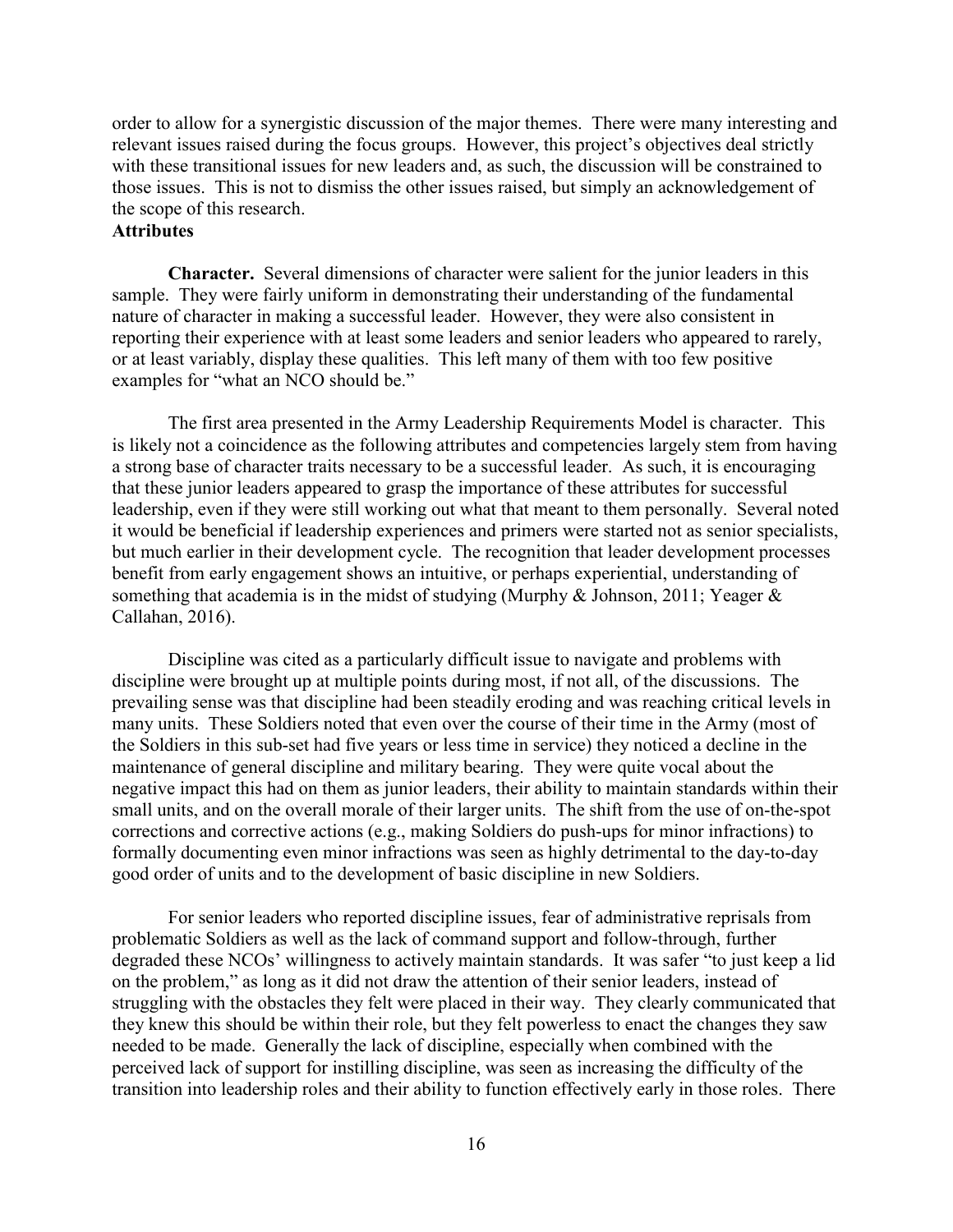is a reason discipline is at the forefront of much of the Army's doctrine, from ADP 6-22: "Discipline allows Army professionals to choose the harder right over the easier wrong in the face of temptation, obstacles, and adversity." (Department of the Army, 2019, pp. 1-6).

Empathy was another area in which participants saw disconnection between "what should be and what is." Many of them described having had leaders who were not empathetic and made no effort to connect with their Soldiers. They also described ways in which they had been determined to be better in that aspect, with moderate to high success reported by most. Leader development literature has many lines of research examining various aspects of leader empathy and connectedness. The perceived role of empathy in leadership has steadily grown in importance and it has been shown to be as effective as more traditional leadership qualities such as task accomplishment (Kellett, Humphrey & Sleeth, 2002). The effects of the presence or absence of empathy in leading Soldiers was apparent to this group and it appeared to be among their primary considerations as leaders.

**Presence.** Building capability in this attribute appeared to be challenging for most of the new leaders. While most of them related that they eventually became adept at displaying confidence and bearing, it took time and mindful effort to become automatic, or at least easier for them. Some of the increased proficiency in displaying presence was likely due simply to maturation. However, as with most pursuits, experience and repetition are probably very strong contributors in building genuine presence in young leaders. There is growing evidence that there is a mutually reinforcing cycle of leadership behavior, motivation to lead, and building of leader identity (e.g. Miscenko, Guenter & Day, 2017; Yeager & Callahan, 2016). This roughly correlates with the time-worn Army adage "fake it 'til you make it" in relation to assumption of leadership duties as simply displaying the confidence and bearing of a leader can serve to be reinforcing and result in actualizing those attributes. Additionally, recognition and reinforcement of leadership behaviors should increase new leaders willing to engage in more of that behavior. This does not need to be a formal recognition or award, it can be as simple as a supportive comment from a superior.

Resilience and recovery from stress were concepts that seemed to change significantly after these Soldiers assumed leadership roles. While stress and recovery are certainly present for all Soldiers, these new leaders often described a self-sacrificing aspect once they became leaders. They were very deliberate in putting forth more effort once they became leaders, in order to lighten the load for their Soldiers or to make sure they were setting a positive standard. This, however, seemed to promote a proneness to overexertion among these leaders as they reported some difficulty in maintaining a balance which would allow them adequate decompression, stress relief and recovery time. They were highly cognizant of the need to push themselves to set the example for their Soldiers. Additionally, the operational burden was quite high for some units with deployments, required training events, and other activities leading to wide-spread burnout in those units.

**Intellect.** The prevailing message from the discussion of this attribute was that junior leaders are rarely afforded the opportunity to develop these abilities. Their description of the pervasive micromanagement of virtually all tasks left little room for any exercise of decisionmaking, judgment, or innovation. This scarcity of learning trials in which new leaders could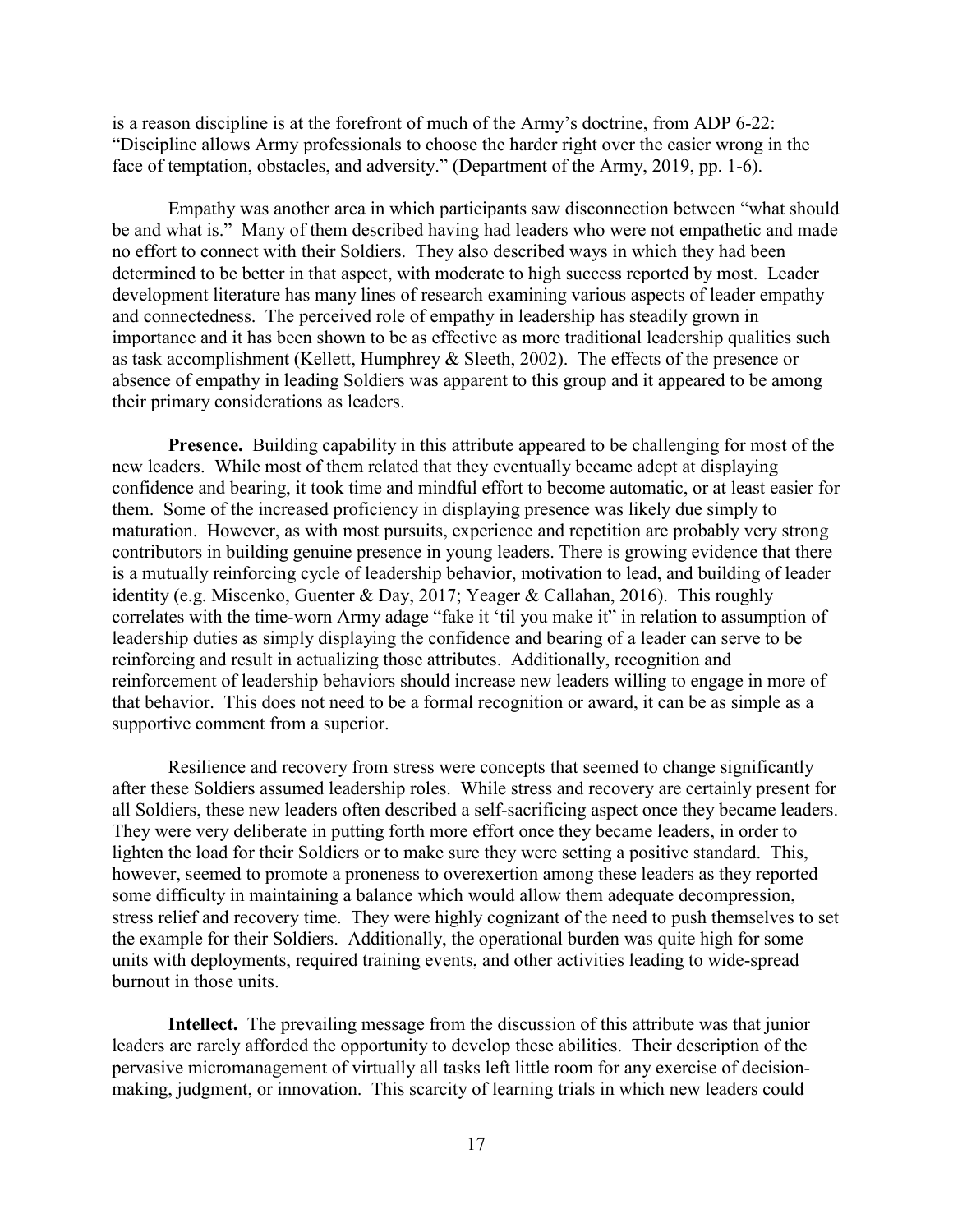actively engage these facets of intellect appeared to slow the growth of these critical skills. This is concerning because in the projected future operating environment Army leaders will be asked to operate in highly complex and rapidly changing environments, often semi-independently or in isolation. Cognitive flexibility, innovative approaches, and novel solutions are prized for their positive contributions to managing and overcoming the complex problems encountered within organizations (e.g. Mauer & London, 2018; Mumford, Todd, Higgs, & McIntosh, 2017; Mumford, Zaccaro, Harding, Jacobs, & Fleishman, 2000; Stenmark, Shipman, & Mumford, 2011; Vincent, Decker & Mumford, 2002). If leaders at all levels are not empowered to exercise these skills, stagnation often results. The Army espouses these intellectual attributes as priorities for having an efficient and modern force, however, the impression given by these junior leaders is that this dictate is not filtering down to the lowest levels of the organization.

The Army's highest levels of leadership have acknowledged the importance of growth through experiencing both success and failure as part of the development process (Department of the Army, 2018a). The perception of the leaders in this sample was that because of the pressure on senior leaders to complete short-notice, no-fail taskings, and to "chase bullets" (i.e., performing tasks not because it would benefit the unit or their Soldiers, but because it would look good on their evaluation), failure was not an option. The junior leader would then be directed on how exactly to accomplish tasks, denying them the chance to make decisions and succeed or fail on their own, thereby learning a useful lesson. This intolerance for failure and absence of learning from one's mistakes appears to be restricting the timely growth of these leaders.

On a more positive note, the importance of being able to interact effectively and getting to know their Soldiers was often stated as being the utmost importance for these leaders to be effective on a daily basis in the roles. The difference between leaders who could and could not, or would not communicate effectively was obvious to these participants. Interpersonal effectiveness and emotional intelligence are widely seen as a critical components of leader development (e.g. Day, Fleenor, Atwater, Sturm, & McKee, 2014; Prati, Douglas, Ferris, Ammeter, & Buckley 2003). The imperative "know your Soldiers" was probably the common single statement in all of these sessions, highlighting these leaders understanding of how vital this is to effective leadership.

#### **Competencies**

**Leads.** Not surprisingly, the "leads" competency inspired intense discussion. While much of the tone tended toward the negative aspects, the willingness and enthusiasm of these participants to lead Soldiers was apparent throughout these discussions. The consistent reporting of the lack of opportunity or autonomy to exercise even basic control of their small units seems to indicate a pervasive issue within the force currently. The foundational leadership experiences defined within Army doctrine as vital to leader development largely seem to be absent for many junior leaders. They have little latitude to lead or make substantive decisions of their own accord. An important component of this issue is the apparent prohibition on failure. While Army materials, such as ADP 6-22 (Department of the Army, 2019), speak to the value of failures or mistakes as learning experiences, there seems to exist little opportunity or tolerance for this type of developmental milestone. Without having these formative leadership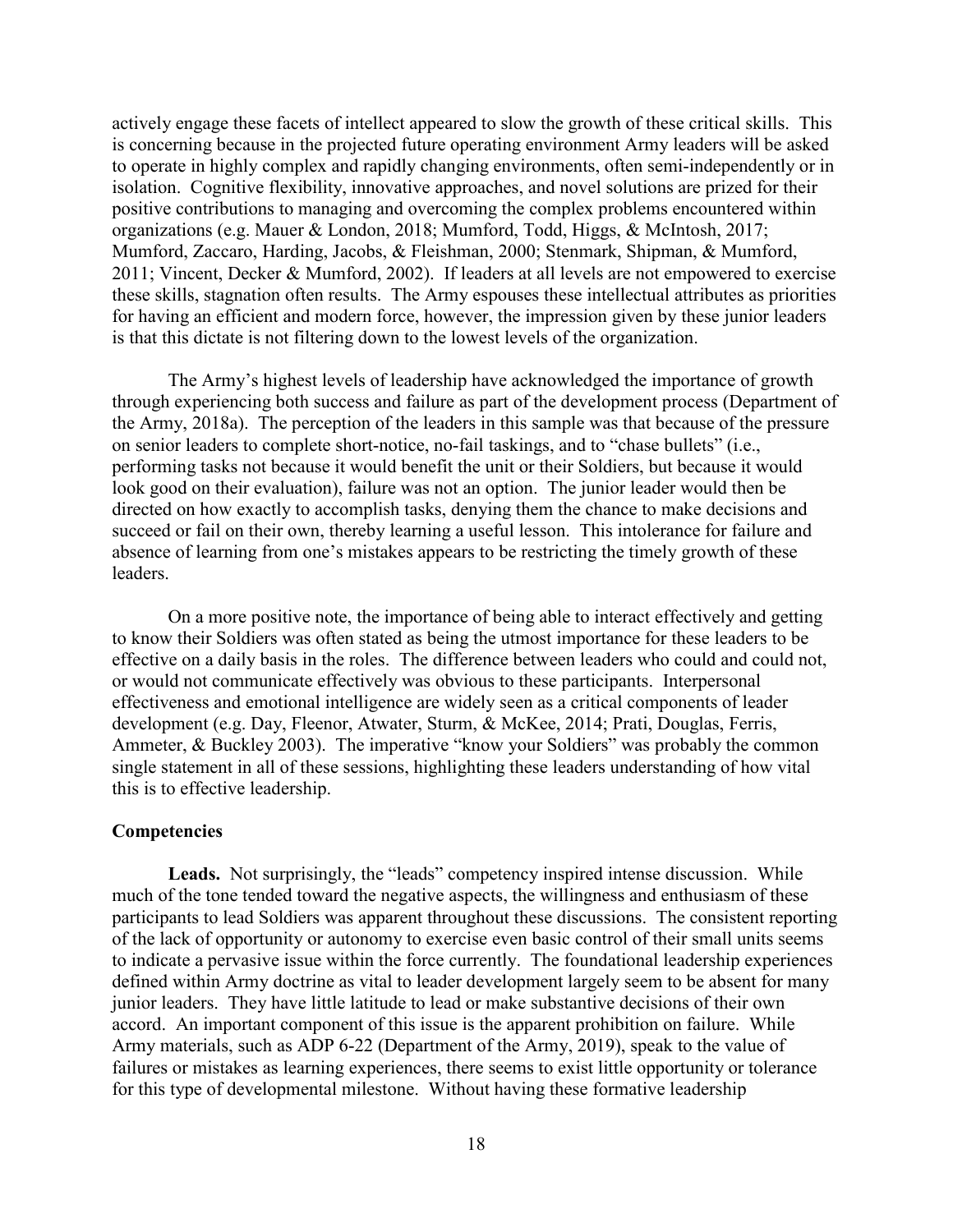experiences, these junior leaders often learn these lessons much later than they would like and likely much later than would be ideal for the Army. Academic findings support the importance of early and continuing leadership experiences to facilitating long-term leader development (Murphy & Johnson, 2011).

Also informative in the data was an open acknowledgement, even by some of these NCOs referring to themselves, that many Soldiers are promoted to NCO before they are ready to lead. While this has probably been the case historically to some extent, the increasing speed with which promotions are occurring far out-paces the Army's career road map in DA-PAM 600-25 and likely exacerbates the situation (Department of the Army, 2018c). Having a bank of experience from which to draw is crucial for a leader; new leaders routinely have not had time to deposit much into their bank when they assume leadership roles. As an example, many of the junior leaders reported deficits in knowledge of the basics of the Army, from operational and process knowledge to available services and support for service members and families, which was mostly attributed to their short time in the Army before promotion. This can, and did in several reported scenarios, affect these leaders' ability to effectively prepare their Soldiers and care for their overall wellbeing.

This also goes directly to the heart of the transition issue as well. The shift in role and responsibility from follower or team member to leader can be difficult (Mauer & London, 2018). There are also significant detrimental effects that can occur for the individual, their team, and the organization when a leader does not transition quickly and effectively into a leadership role (Levin, 2010). Timing the acquisition of skills to coincide with the leadership phase in which they are needed is important as well (Mumford, Marks, Connelly, Zaccaro, Reiter-Palmon, 2000). Syncing the promotion of any individual to correspond to the exact time they are ready to assume the role is unrealistic in any context. However, given what was reported in this sample and in previous data, currently there appears to be too little control over the pacing of junior NCO promotions under the current paradigm. The most senior members of this sample reported that in recent years Soldiers are often promoted before they are ready to assume the responsibilities of being an NCO. This may be a driving factor behind the increase in micromanagement by those senior leaders; however, the unintended consequence of that approach is that their subordinate leaders are then held back even further in their development.

**Develops.** The first element of this competency, "creates a positive environment/fosters esprit de corps," was a point of contention for many of the participants. Many of them pointed to a distinct lack of the esprit de corps in the Army generally and to lack of pride in being a Soldier they see in many of their peers today. Many of the Soldiers who had more time in service noted that the Army seemed to be turning itself into "a more typical workplace," rather than something distinct and special. Their opinions tended to point to this as a contributor to many of the problems they were seeing including lack of trust, lack of cohesion, and lack of discipline. There was a sense that the mystique of "wearing the uniform" has been diminished to a large degree as the Army tries to rebrand itself to appeal to newer generations. Interestingly, there has recently been a particular focus on revamping the Army's uniform options recently. The decision to develop a new service uniform was a high profile undertaking to refresh the dated style of that uniform. However, instead of a new uniform, the redesign was specifically styled to be reminiscent of those worn in the WWII era, intentionally harkening back to the pride in the uniform associated with the "Greatest Generation" (United States Army, n.d.). That the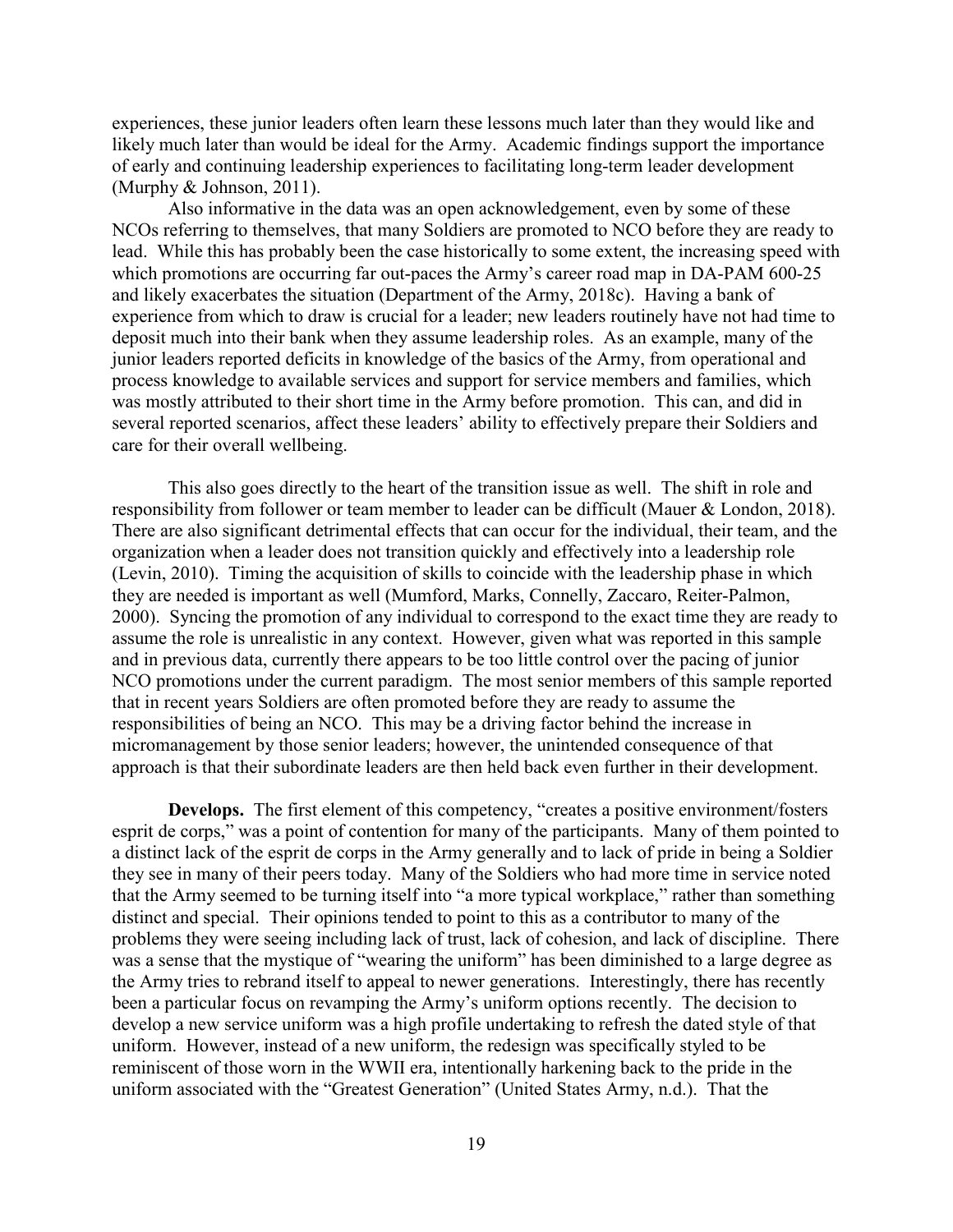invocation of historical pride and service to the country was the reasoning guiding the service uniform redesign seems to corroborate the Soldiers' reports that the uniform had diminished in importance as a symbol and was in need of action to renew its place of pride within the Army and the country at large.

The topic of self-development in leader development literature points to the importance of continual learning and improvement to continue development as a leader (Day, Fleenor, Atwater, Sturm, & McKee, 2014; Murphy & Johnson, 2011). The Army is increasingly bringing this aspect to the forefront of the NCO development materials, as shown in the significant revamp of the self-development curriculum in the recently unveiled the Noncommissioned Officer Professional Development System (NCOPDS). However, it appears that many Soldiers experience some significant hurdles to actualizing this aspect of development. A common report from this sample was that frequent and prolonged field exercises, sometimes on only a few days' notice, inhibited Soldiers ability to complete civilian education courses. Additionally, these field exercises and deployments could interrupt progression through Army schooling. Due to the need for units to be at specific manning levels at training events, Soldiers are at times deferred from attending schools. These delays could affect a Soldier's timely career progression. Although this practice appears to be counter to policy, it has been reported frequently enough that it should not immediately be considered an anomaly.

**Achieves.** The NCOs and Soldiers were keenly aware of the need to get results in their daily activities to support their unit's mission and larger Army objectives. One of the more interesting points related to this was the means by which they achieved results. There were frequent reports that the "results" that showed up in reports or administrative accountings did not reflect the actual results or reality on the ground. The fact that it was openly known that the reported statuses of equipment and personnel were often a fallacy was troubling to these leaders. They seemed to struggle with the knowledge that they were in some way part of these deceptive practices. However they also communicated that they felt they had no recourse to correct these situations because those senior to them were ultimately the individuals reporting incorrect statuses. There seemed to be a significant level of cognitive dissonance in relation to this situation.

They also struggled with what they felt was an inversion of several of the precepts in this competency displayed by their superiors. Instead of providing distinct priorities, removing barriers, and providing useful feedback, they often received little or nothing other than a list of taskings. For routine activities this could be navigated easily; however, with unfamiliar activities these leaders were often unsure of the relative importance of the multitude of tasks for which they were responsible. This lack of direction from higher in the chain is counter to both the basic Army principle of communicating clear orders and priorities as well as academic findings for communicating information as necessary to effective and efficient team functioning, particularly in a complex environment (Connaughton, Shuffler, & Goodwin, 2011; Marks, Zaccaro, & Mathieu, 2000; Zaccaro, Rittman, & Marks, 2001). Understanding of Commander's Intent is foundational to Army actions. If the Commander's Intent is absent, incomplete, or not communicated properly, the entire unit becomes inefficient or even ineffective.

Reports of the need for more clear guidance seem to contradict the also frequently reported pervasiveness of micromanagement these NCOs encounter. The vacillation between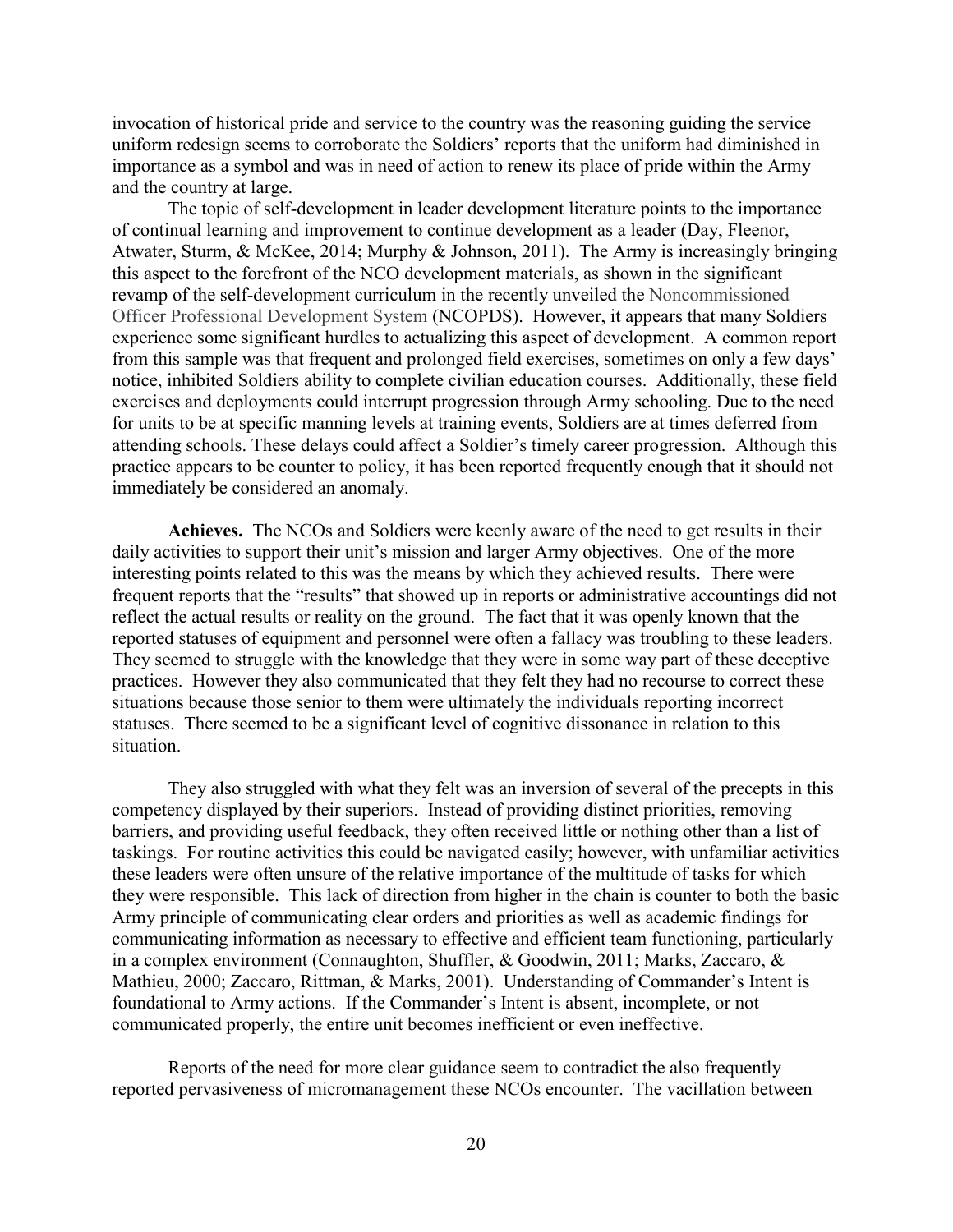these two poles of "too much" and "not enough" left some of these new leaders in an unsure state. Some of them, usually the most junior, confided that they feel paralyzed to a degree in the absence of clear, direct orders. They largely reported being fearful of failing and bringing negative attention on themselves and their unit which inhibited their initiative to complete tasks.

Despite all of the difficulties they encountered, participants appear to have internalized strong motivation and push to get results where they felt comfortable and able to exert some control. The sense of pride in accomplishing goals and objectives was apparent within this junior leader cohort. Even for fairly routine and menial tasks, these leaders expressed an understanding of why maintaining high standards was important as well as what their role is, or should be, in modeling that behavior.

#### **Additional Considerations**

As highlighted in the Results above, there appears to be an underlying thread of perceived disempowerment throughout the NCO Corps in the Army today. While it is likely impossible to ascertain when this became the norm across the force, it appears to have gained momentum in recent years. The degree to which this was expressed was concerning, given that multiple participants from different units in completely separate sessions offered up either the term "learned helplessness" or words to that effect when referring to the functioning of junior NCOs. This was somewhat alarming because it denotes a marked departure from the essence of the NCO Creed.

Again, it is important to remember that this report is based on a small sample from one post. Supporting the conclusion that the disempowerment of junior NCOs is a wide-spread rather than local issue was the recent message from the Army's senior leaders regarding the need for empowering NCOs (Department of the Army, 2018a). However, as this is such a large and complex issue, more study is needed define the parameters of the issues with NCO empowerment and develop recommendations for enhancing current and future NCO engagement.

Most of the senior NCOs who participated in this project spoke of an earlier time when NCOs were expected to fully live the NCO Creed and did so on a daily basis. The change happened fairly quickly, in organizational terms, so perhaps it can revert to that earlier state quickly as well. In order to do so, current NCOs will have to make conscious, deliberate changes to develop the next generation of NCOs to this standard. They will also require the trust and support of commanding officers in order to be allowed the latitude to re-gain their role as leaders, trainers, mentors, and problem solvers. This will take a rebuilding of trust between echelons and between commissioned officers and NCOs to allow for this level of autonomy and responsibility to be returned to NCO leaders.

#### **Conclusion**

Given the Army's perpetual need for junior leaders to lead, train, and take care of Soldiers, facilitating successful and timely assumption of that role by new leaders is critical. The results of this project should help to inform future research focused on enhancing enlisted leader development, particularly at the critical point at which they first assume leadership duties.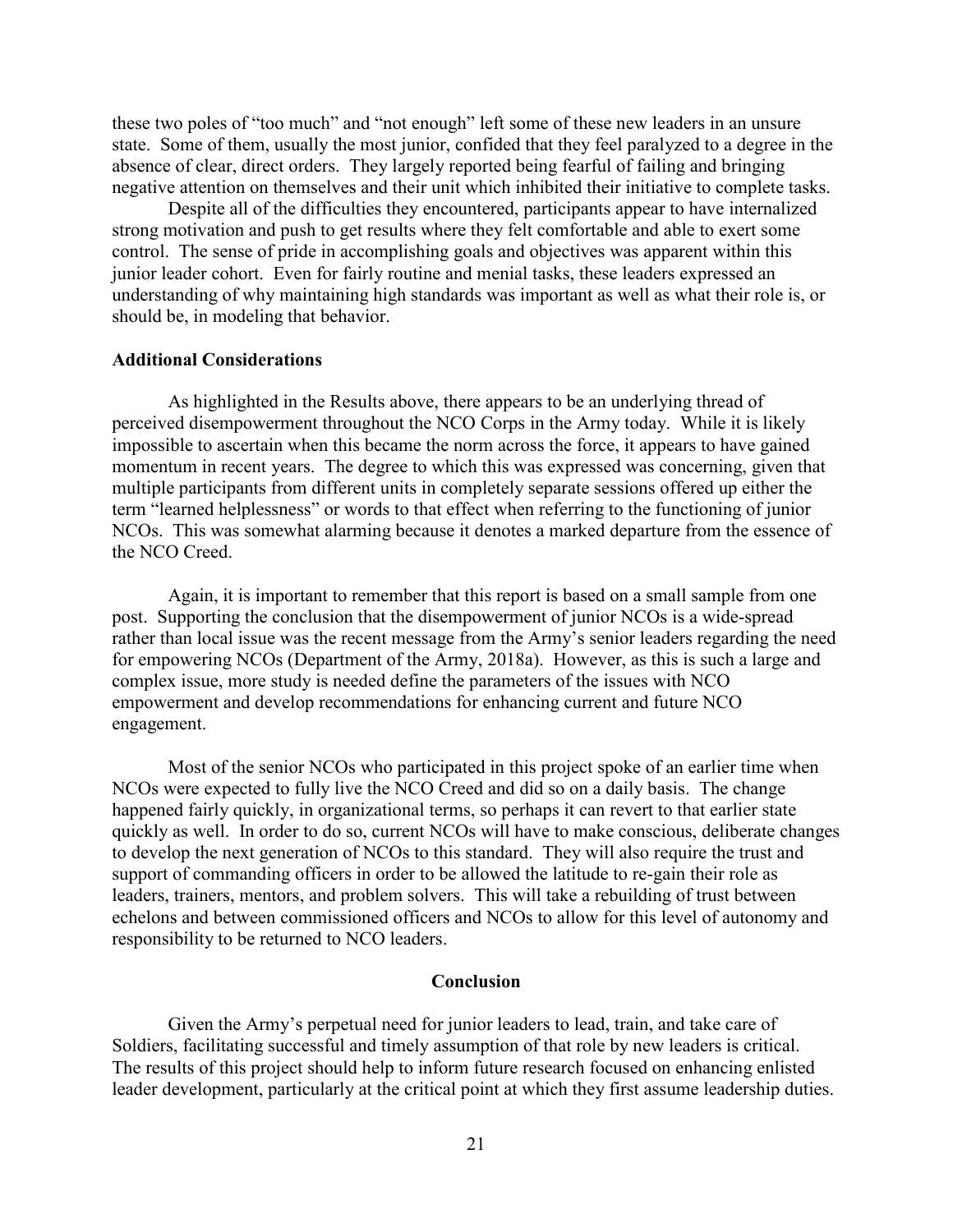There are two primary take away messages from this preliminary work. First, the Army appears to have a solid foundation from which to build. The leadership development resources and materials for NCOs are grounded in generational Army knowledge and are consistent with predominant academic principles of leader development. However, the second major point is that the vast majority of junior leaders do not seem to be benefitting from those resources as early as would be ideal. The crux of that shortfall appears to be tied to meaningful and consistent early leadership experiences. The doctrine spells out the importance of these experiences, but the current Army reality does not appear to allow many new leaders the requisite experiences until they are already in a leadership role. This then delays their acquisition and development of many of the key attributes and competencies found in the Army Leadership Requirement model, leaving room for potential missteps and inefficiency. However, there also appeared to be some reticence from these new leaders to seize the opportunities that do arise, due to fear of failure, potential consequences, or a lack of confidence to act decisively. As the Army moves toward increasingly independent functioning at all levels, it is imperative that all leaders possess these qualities before they move into leadership roles.

It is promising that while there were significant issues reported across echelons and functional areas of NCO leadership, the NCOs themselves still have a working model of the way things "should be." They seem to have a solid understanding of and appreciation for the historic role of what the NCO has been and, even though they may not be in a position to fully enact that role currently, they can see potential for doing so in the future. They also consistently reported that they are willing to take on the challenge of leadership and develop the next generation of Soldiers. By leveraging that willingness and supporting the acquisition of leadership experience and skills, junior leaders can be at the forefront of the resurgence of the NCO Corps. This project lays the groundwork for additional research to document the existing capabilities as well as identify short and long term needs for ensuring junior leaders are well prepared to assume their first leadership position. A useful direction for future research would be to determine the most efficacious points at which empirically supported interventions could be inserted prior to and shortly after a Solder takes on a leadership role. In particular, building an iterative framework to guide early exposure to leadership experiences would likely support development of critical leadership skills and knowledge in preparation for assumption of leadership duties.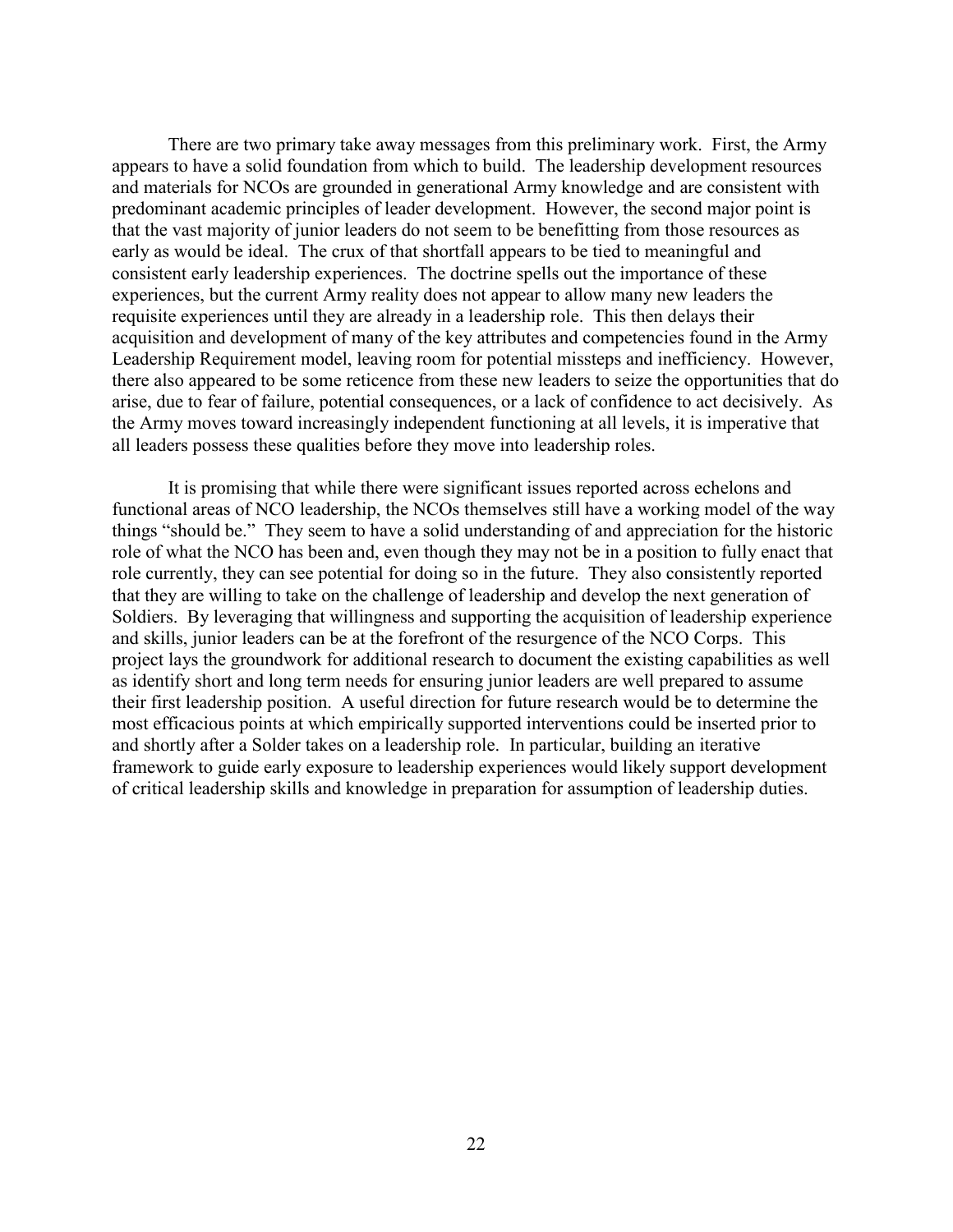#### References

- Connaughton, S., Shuffler, M., & Goodwin, G. F. (2011). Leading distributed teams: The communicative constitution of leadership. *Military Psychology*, 23, 502-527.
- Day, D. V., Fleenor, J. W., Atwater, L. E., Sturm, R. E., & McKee, R. A. (2014). Advances in leader and leadership development: A review of 25 years of research and theory. *The Leadership Quarterly*, 25, 63-82.
- Department of the Army. (2010). Army *health promotion, risk reduction, suicide prevention report 2010*. Washington, DC: Author.
- Department of the Army. (2012). *Army 2020: Generating health & discipline in the force – Ahead of the strategic reset*. Washington, DC: Author.
- Department of the Army. (2017). Army directive 2017-28 (Sergeant and staff sergeant promotion recommendation list). Washington, DC: Author.
- Department of the Army. (2018a). Army senior leaders send Empowering NCOs. Washington, DC: Author.
- Department of the Army. (2018b). The Army vision. Washington, DC: Author.
- Department of the Army. (2018c). DA-PAM 600-25: U.S. Army noncommissioned officer professional development guide. Washington, DC: Author.
- Department of the Army. (2019). *Army leadership and the profession* (Army doctrine publication 6-22). Washington, DC: Author.
- Levin, I. M. (2010). New leader assimilation process: Accelerating new role-related transitions. *Consulting Psychology Journal: Practice and Research*, 62(1), 56-72.
- Kellett, J. B., Humphrey, R. H., & Sleeth, R. G. (2002). Empathy and complex task performance: two routes to leadership. *The Leadership Quarterly, 13, 523-544.*
- Marks, M. A., Zaccaro, S. J., & Mathieu, J. E. (2000). Performance implications of leader briefings and team-interaction training for team adaptation to novel environments. *Journal of Applied Psychology*, 85(6), 971-986.
- Mauer, T. J., & London, M. (2018). From individual contributor to leader: A role identity shift framework for leader development within innovative organizations. *Journal of Management*, 44(4), 1426-1452.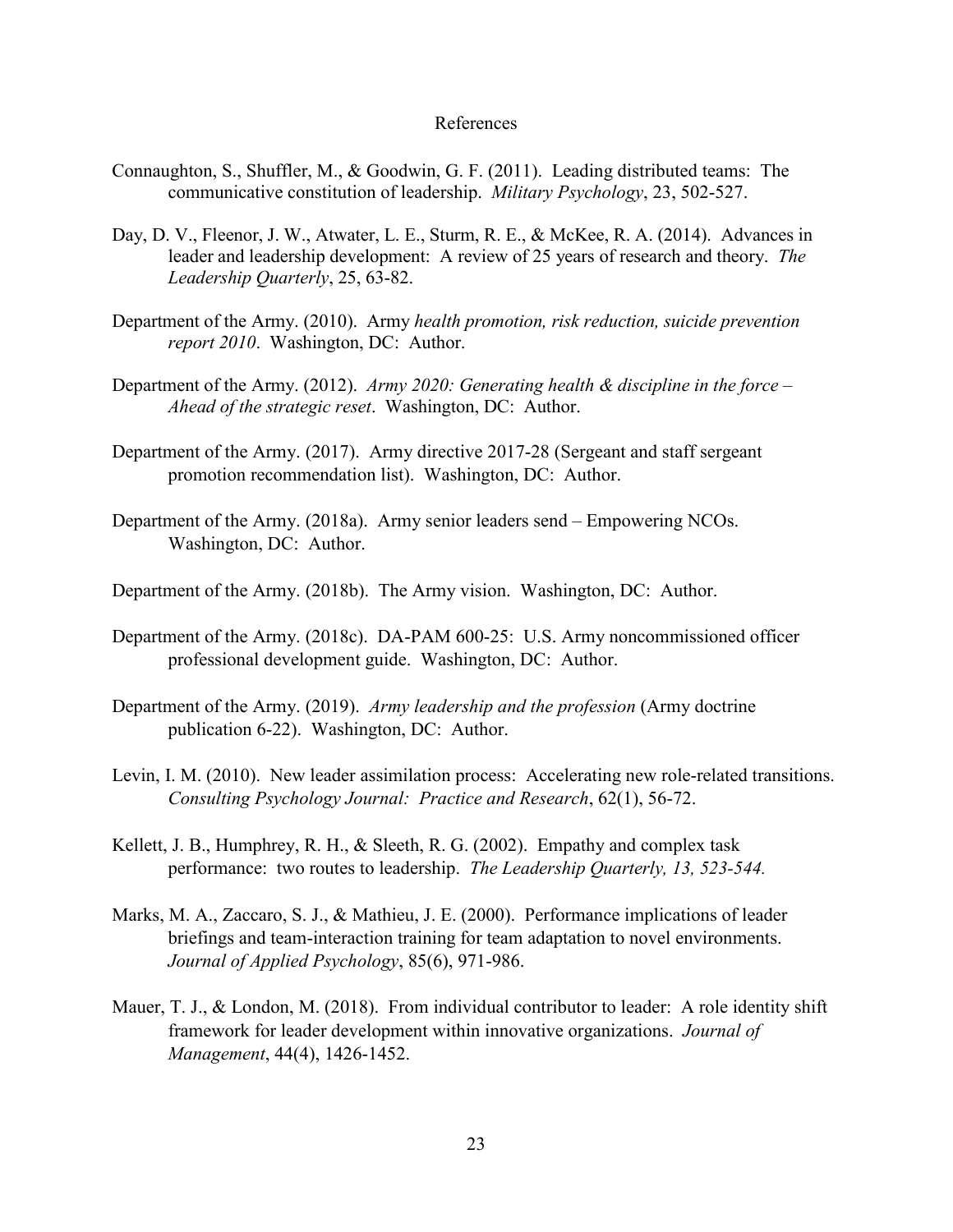- Miscenko, D., Guenter, H., & Day, D. V. (2017). Am I a leader? Examining leader identity development over time. *The Leadership Quarterly*, 28, 605-620.
- Mumford, M. D., Marks, M. A., Connelly, M. S., Zaccaro, S. J., Reiter-Palmon, R. (2000). Development of leadership skills: Experience and timing. *The Leadership Quarterly*, 11(1), 87-114.
- Mumford, M. D., Todd, E. M., Higgs, C., & McIntosh, T. (2017). Cognitive skills and leadership performance: The nine critical skills. *The Leadership Quarterly.* 28, 24-39.
- Mumford, M. D., Zaccaro, S. J., Harding, F. D., Jacobs, T. O., & Fleishman, E. A. (2000). *Leadership Quarterly*, 11(1), 11-35.
- Murphy, S. E., & Johnson, S. K. (2011). The benefits of a long-lens approach to leader development: Understanding the seeds of leadership. *The Leadership Quarterly*, 22, 459-470.
- Prati, L. M., Douglas, C., Ferris, G. R., Ammeter, A. P., & Buckley, M. R. (2003). Emotional intelligence, leadership effectiveness, and team outcome. *The International Journal of Organizational Analysis*, 11(1), 21-40.
- Stenmark, C. K., Shipman, A. S., & Mumford, M. D. (2011). Managing the innovative process: The dynamic role of leaders. *Psychology of Aesthetics, Creativity, and the Arts*, 5(1), 67- 80.
- United States Army (n.d.) Army Uniforms. Retrieved from https://www.army.mil/uniforms/
- United States Army Training and Doctrine Command. (2018). *The U.S. Army in multi-domain operations: 2028.*
- Vincent, A. S., Decker, B. P., & Mumford, M. D. (2002). Divergent thinking, intelligence, and expertise: A test of alternative models. *Creativity Research Journal*, 14(2), 163-178.
- Wenger, J. W., O'Connell, C., Constant, L., & Lohn, A. J. (2018). The Value of Experience in the Enlisted Force. Santa Monica, CA: RAND Corporation,
- Yeager, K. L., & Callahan, J. L. (2016). Learning to lead: Foundations of emerging leader identity development. *Advances in Developing Human Resources*, 18(3), 286-300.
- Zaccaro, S. J., Rittman, A. L., & Marks, M. A. (2001). Team leadership. *The Leadership Quarterly,* 12, 451-483.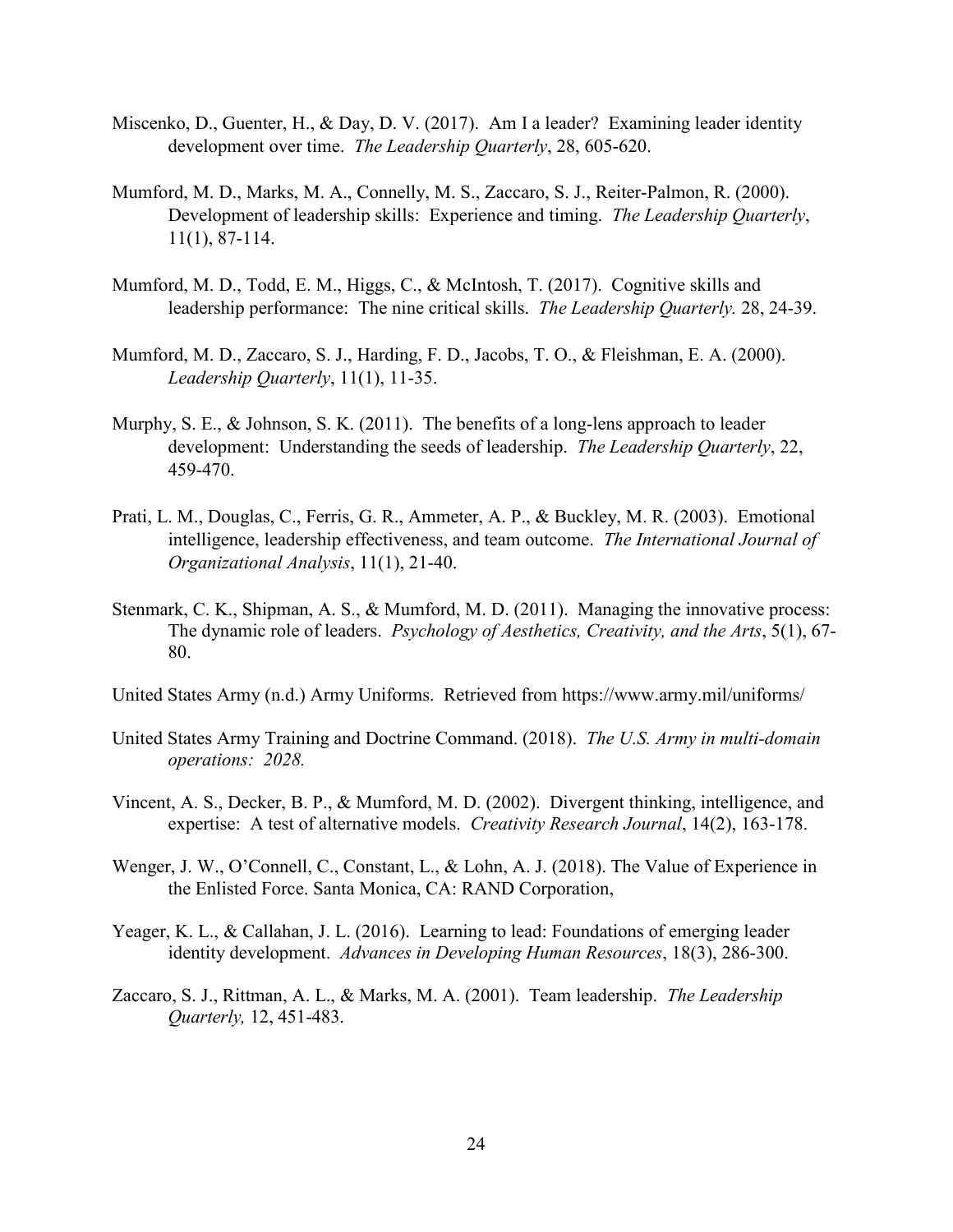## Appendix

### Data Collection Instruments

## Focus Group Protocol

| <b>Interview</b>                                      | Interview #:                                                                                                                                                                                                                                                                                                                                                                                                                                                                                                                                                                                                                                                                                                                                                                                                                                                                                                                                                                                                                                                                                                                                                                                                                                                                                                |
|-------------------------------------------------------|-------------------------------------------------------------------------------------------------------------------------------------------------------------------------------------------------------------------------------------------------------------------------------------------------------------------------------------------------------------------------------------------------------------------------------------------------------------------------------------------------------------------------------------------------------------------------------------------------------------------------------------------------------------------------------------------------------------------------------------------------------------------------------------------------------------------------------------------------------------------------------------------------------------------------------------------------------------------------------------------------------------------------------------------------------------------------------------------------------------------------------------------------------------------------------------------------------------------------------------------------------------------------------------------------------------|
| <b>Information</b>                                    | Date:                                                                                                                                                                                                                                                                                                                                                                                                                                                                                                                                                                                                                                                                                                                                                                                                                                                                                                                                                                                                                                                                                                                                                                                                                                                                                                       |
|                                                       | Time:                                                                                                                                                                                                                                                                                                                                                                                                                                                                                                                                                                                                                                                                                                                                                                                                                                                                                                                                                                                                                                                                                                                                                                                                                                                                                                       |
|                                                       | Location:                                                                                                                                                                                                                                                                                                                                                                                                                                                                                                                                                                                                                                                                                                                                                                                                                                                                                                                                                                                                                                                                                                                                                                                                                                                                                                   |
|                                                       | Interviewer(s) Name:                                                                                                                                                                                                                                                                                                                                                                                                                                                                                                                                                                                                                                                                                                                                                                                                                                                                                                                                                                                                                                                                                                                                                                                                                                                                                        |
|                                                       | Number of participants:                                                                                                                                                                                                                                                                                                                                                                                                                                                                                                                                                                                                                                                                                                                                                                                                                                                                                                                                                                                                                                                                                                                                                                                                                                                                                     |
|                                                       | General observations (e.g., one person dominated the conversation, this group did<br>not have much to say; contextual info):                                                                                                                                                                                                                                                                                                                                                                                                                                                                                                                                                                                                                                                                                                                                                                                                                                                                                                                                                                                                                                                                                                                                                                                |
| <b>Introduction</b><br>and Research<br><b>Purpose</b> | Good morning/afternoon. Thank you for taking the time out of your schedules to be<br>here. My name is Larry Golba and I am a research psychologist with the U.S.<br>Army Research Institute Field Unit based at Fort Hood. [Introduce other<br>researchers who are taking notes]. We are conducting this research to better<br>understand the transition from junior enlisted to noncommissioned officer.<br>Specifically we are interested in the challenges involved in this transition broadly<br>from both personal and professional perspectives. We would also like to get direct<br>information, in your words, regarding your personal experiences, both successes<br>and failures, as you or others have navigated the transition from contributor to<br>leader.<br>This is not an evaluation of your performance or capabilities as a leader. We are<br>purely interested in your experiences as someone who has, or will soon, become a<br>leader because you are the experts and we are here to learn from you. The<br>information you provide will help us to improve our understanding of this critical<br>phase of career development and help us to ease and accelerate this transition for<br>future NCOs.<br>No one participating will be identifiable in any products emerging from this |
|                                                       | research.                                                                                                                                                                                                                                                                                                                                                                                                                                                                                                                                                                                                                                                                                                                                                                                                                                                                                                                                                                                                                                                                                                                                                                                                                                                                                                   |
|                                                       | Before we continue, do you have any questions?                                                                                                                                                                                                                                                                                                                                                                                                                                                                                                                                                                                                                                                                                                                                                                                                                                                                                                                                                                                                                                                                                                                                                                                                                                                              |
|                                                       | For more information about this process, please take a few minutes to read the<br>Informed Consent Form. If you have any questions about the privacy statement,<br>Informed Consent Form, or the talk today, let us know. And remember, you are<br>free to stop participating at any time, if you so choose.                                                                                                                                                                                                                                                                                                                                                                                                                                                                                                                                                                                                                                                                                                                                                                                                                                                                                                                                                                                                |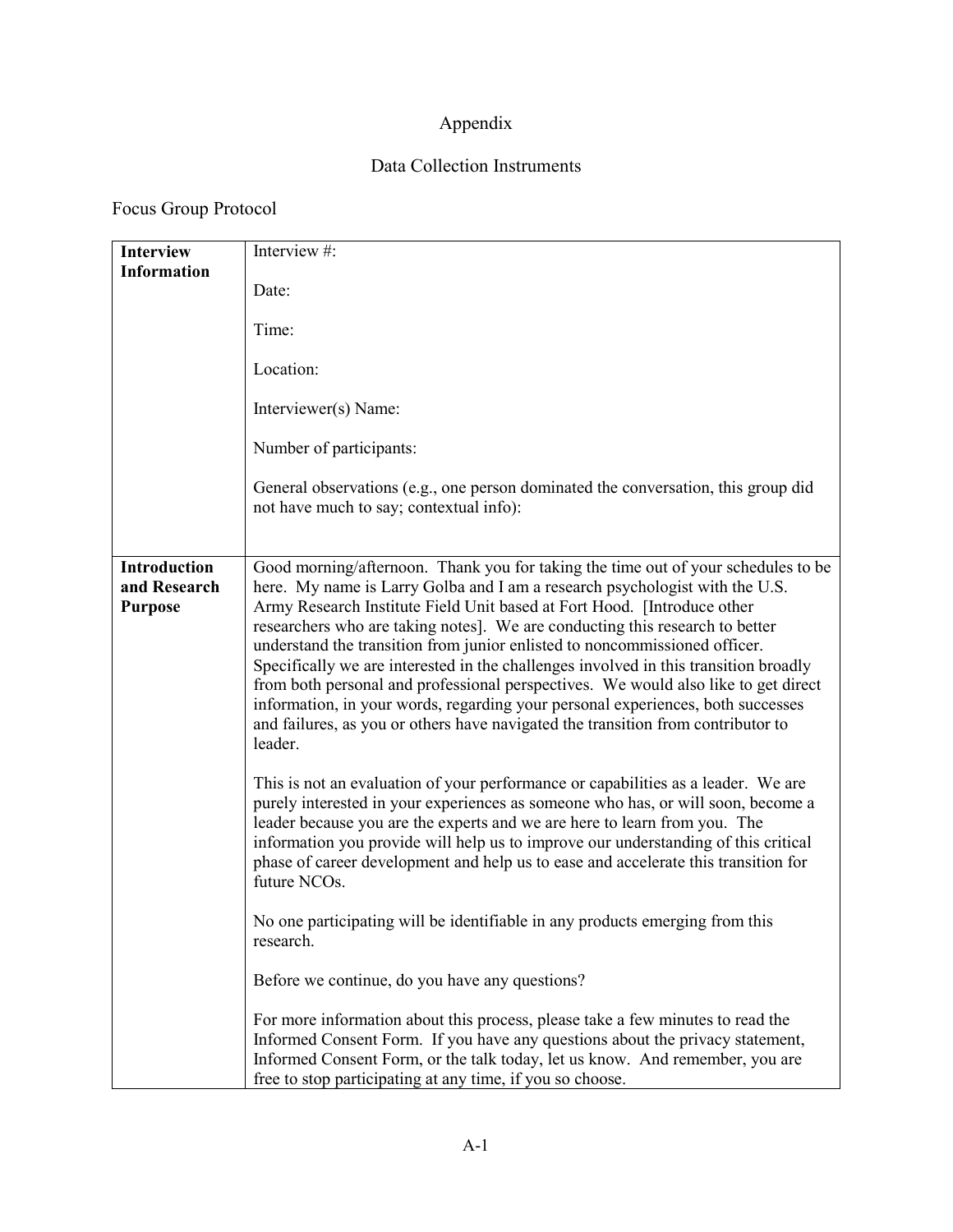| Format for the         | Before we begin, I would like to review the format for today's discussion.                                                       |  |  |
|------------------------|----------------------------------------------------------------------------------------------------------------------------------|--|--|
| discussion             | There are no right or wrong answers. We are just asking for your                                                                 |  |  |
|                        | thoughts and opinions based on your own personal experience. We                                                                  |  |  |
|                        | are here to learn from you.                                                                                                      |  |  |
|                        | We will ask you several questions; we do not have to go in any<br>$\bullet$                                                      |  |  |
|                        | particular order but we do want everyone to feel comfortable and                                                                 |  |  |
|                        | welcome to speak when you feel that you want to do so. If you do                                                                 |  |  |
|                        | not wish to answer any of the questions, that is fine. It is completely                                                          |  |  |
|                        | acceptable for you to sit and listen.                                                                                            |  |  |
|                        | We want this to be a relaxed but professional discussion, so feel free<br>$\bullet$                                              |  |  |
|                        | to respond to what others are saying, whether you agree or disagree -                                                            |  |  |
|                        | we only ask that you be respectful of one another. It is always very                                                             |  |  |
|                        | helpful to know how when you've had very similar experiences and                                                                 |  |  |
|                        | when your experiences have been very different.                                                                                  |  |  |
|                        | Again, all of your responses are confidential. We are not going to                                                               |  |  |
|                        | ask for anything that could identify you and ask that you refrain from<br>identifying anyone else as you share your experiences. |  |  |
| <b>Demographics</b>    | Before we start the discussion, please complete this demographics form.                                                          |  |  |
| Form                   |                                                                                                                                  |  |  |
|                        |                                                                                                                                  |  |  |
| <b>Role Transition</b> | ***Note, the following are potential areas of probing during the focus groups to                                                 |  |  |
| (Specialists and       | guide researchers in data collection. The questions utilized in each session will be                                             |  |  |
| Corporals)             | tailored to fit the knowledge and experience of the group members. Some topics                                                   |  |  |
|                        | may not be relevant in every session. ***                                                                                        |  |  |
|                        | <b>Expectations</b>                                                                                                              |  |  |
|                        | What are your expectations for becoming an NCO?                                                                                  |  |  |
|                        | What aspects of being a leader do you think you are prepared to                                                                  |  |  |
|                        | manage currently?                                                                                                                |  |  |
|                        | What areas do you think you need additional knowledge or<br>$\bullet$                                                            |  |  |
|                        | experience to be an effective leader?                                                                                            |  |  |
|                        | How do you expect your professional life change after promotion?                                                                 |  |  |
|                        | How do you expect your personal life change after promotion?                                                                     |  |  |
|                        | Mentorship                                                                                                                       |  |  |
|                        | Do you have someone you consider a mentor for leadership skills?                                                                 |  |  |
|                        | Who is it?<br>$\circ$                                                                                                            |  |  |
|                        | Is it formal mentoring? Informal?<br>$\circ$                                                                                     |  |  |
|                        | Have you had active mentorship toward assuming leadership roles?                                                                 |  |  |
|                        | What does effective leadership mentoring look like?                                                                              |  |  |
|                        | <b>Identity</b>                                                                                                                  |  |  |
|                        | Do you view yourself as a leader?                                                                                                |  |  |
|                        | o What makes you a leader?                                                                                                       |  |  |
|                        | How do you know that your subordinates view you as a leader?                                                                     |  |  |
|                        | How do you know that your superiors view you as a leader?                                                                        |  |  |
|                        | What other professional roles or identities do you currently hold                                                                |  |  |
|                        | (MOS/CMF, Unit, Command, etc.)?                                                                                                  |  |  |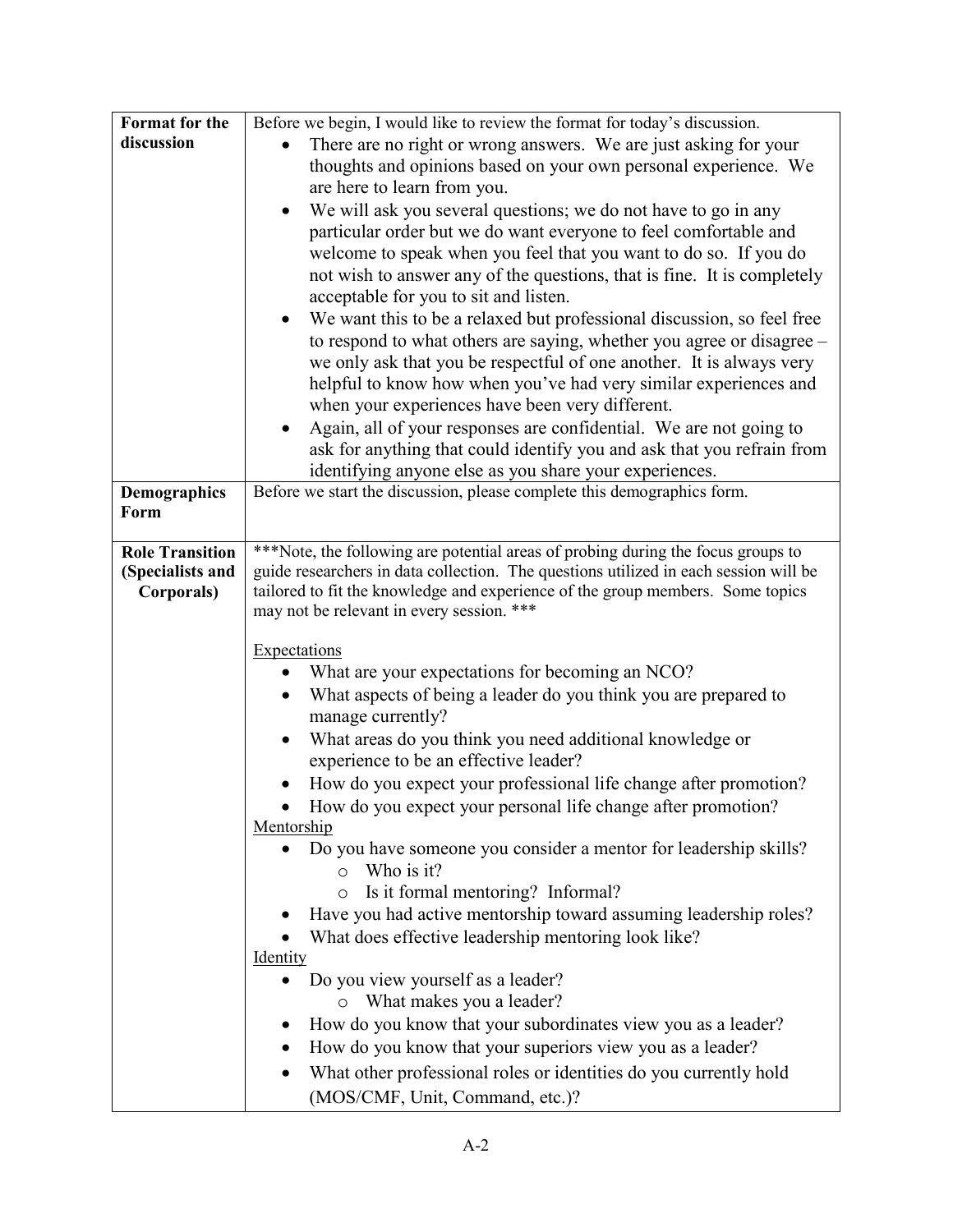|                        | How do you see yourself now?<br>$\circ$                                                                                                                                  |  |  |
|------------------------|--------------------------------------------------------------------------------------------------------------------------------------------------------------------------|--|--|
|                        | What are your plans/goals for the near term?<br>$\circ$                                                                                                                  |  |  |
|                        | What are your plans/goals for the long term?<br>$\circ$                                                                                                                  |  |  |
|                        | What personal or social identities do you currently hold?                                                                                                                |  |  |
|                        | Operationally Defining Leadership as a Junior NCO                                                                                                                        |  |  |
|                        | How do you define leadership in a general sense?                                                                                                                         |  |  |
|                        | What does it mean to be a leader?                                                                                                                                        |  |  |
|                        |                                                                                                                                                                          |  |  |
|                        | <b>Problem Solving</b>                                                                                                                                                   |  |  |
|                        | When you recognize a problem or obstacle, what do you do first?                                                                                                          |  |  |
|                        | o What do you do next?                                                                                                                                                   |  |  |
|                        | And after that?<br>$\circ$                                                                                                                                               |  |  |
|                        | What steps do you take to resolve it?                                                                                                                                    |  |  |
|                        | Do you consult with superiors or peers?                                                                                                                                  |  |  |
|                        | Do you include your subordinates?<br>$\bullet$                                                                                                                           |  |  |
|                        | How do you select a course of action?                                                                                                                                    |  |  |
|                        | How do you measure the outcome of the action?                                                                                                                            |  |  |
|                        |                                                                                                                                                                          |  |  |
|                        | <b>Stories of Role Transition</b>                                                                                                                                        |  |  |
|                        | Reflect on your own experiences with (or expectations for) being in a                                                                                                    |  |  |
|                        | leadership role. Tell us about a situation in which you employed                                                                                                         |  |  |
|                        | knowledge, training or a novel idea to successfully address an issue                                                                                                     |  |  |
|                        | related to your shift into a leadership role. Or, if you prefer, tell us                                                                                                 |  |  |
|                        | about a time you experienced a particularly difficult situation in                                                                                                       |  |  |
|                        | changing roles from team member to leader. (Note - we may select                                                                                                         |  |  |
|                        | one or two Soldiers that have particularly salient readiness stories                                                                                                     |  |  |
|                        | for additional in-depth collection. See "Capturing Role Transition                                                                                                       |  |  |
|                        | Stories" for questions that will be asked).                                                                                                                              |  |  |
|                        |                                                                                                                                                                          |  |  |
| <b>Role Transition</b> |                                                                                                                                                                          |  |  |
| (Sergeants)            | ***Note, the following are potential areas of probing during the focus groups to<br>guide researchers in data collection. The questions utilized in each session will be |  |  |
|                        | tailored to fit the knowledge and experience of the group members. Some topics                                                                                           |  |  |
|                        | may not be relevant in every session. ***                                                                                                                                |  |  |
|                        |                                                                                                                                                                          |  |  |
|                        | <b>Expectations</b>                                                                                                                                                      |  |  |
|                        | What were your expectations for becoming an NCO?                                                                                                                         |  |  |
|                        | What aspects of being a leader do you think you were prepared to                                                                                                         |  |  |
|                        | manage currently?                                                                                                                                                        |  |  |
|                        | What areas do you think you could have benefitted from additional                                                                                                        |  |  |
|                        | knowledge or experience to be an effective leader?                                                                                                                       |  |  |
|                        | How did your professional life change after promotion?                                                                                                                   |  |  |
|                        | How did your personal life change after promotion?                                                                                                                       |  |  |
|                        |                                                                                                                                                                          |  |  |
|                        | Mentorship                                                                                                                                                               |  |  |
|                        | Do you have someone you consider a mentor for leadership skills?                                                                                                         |  |  |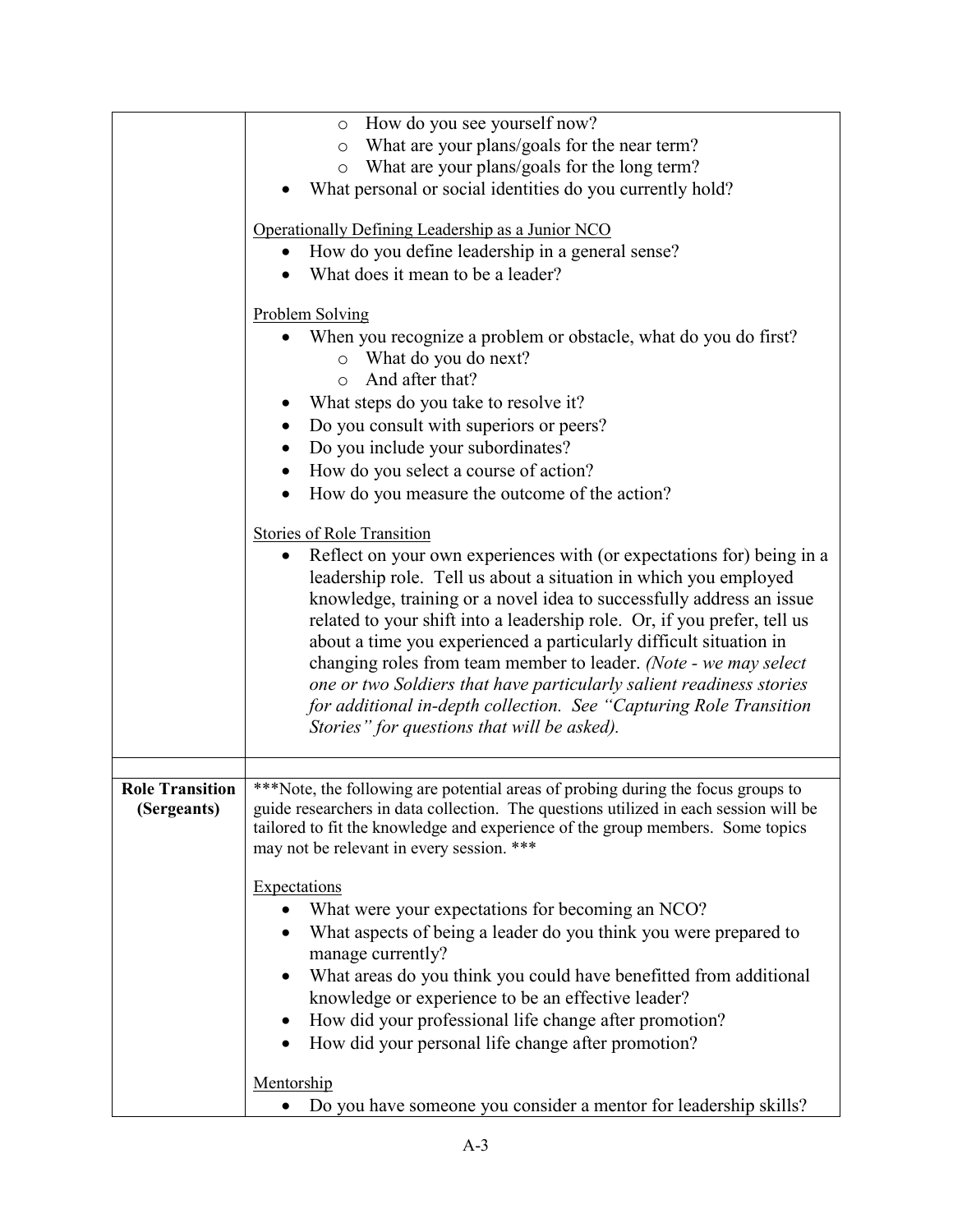| Who is it?<br>$\circ$                                                         |
|-------------------------------------------------------------------------------|
| Is it formal mentoring? Informal?<br>$\circ$                                  |
| Have you had active mentorship toward assuming leadership roles?              |
| What does effective leadership mentoring look like?                           |
|                                                                               |
| Experiences                                                                   |
| Did you have leadership experience prior to joining the Army?<br>$\bullet$    |
| • What aspects of becoming an NCO/leader were you well-prepared               |
| for at the time you were promoted?                                            |
| What aspects of becoming an NCO/leader were you not prepared for<br>$\bullet$ |
| at the time you were promoted?                                                |
| What are the most important things you have learned as you have<br>$\bullet$  |
| grown as a leader? What would you tell a junior enlisted Soldier who          |
| is about to become an NCO to help them make that transition                   |
| successfully?                                                                 |
| Where did you learn this? When?<br>$\circ$                                    |
| How useful would that knowledge have been in speeding up<br>O                 |
| or easing your shift into being a leader?<br>Identity                         |
| Do you view yourself as a leader?                                             |
| o What makes you a leader?                                                    |
| In what ways have you changed since becoming a leader?<br>O                   |
| • How do you know that your subordinates view you as a leader?                |
| How do you know that your superiors view you as a leader?<br>$\bullet$        |
| What other professional roles or identities do you currently hold             |
| (MOS/CMF, Unit, Command, etc.)?                                               |
| How do you see yourself now?<br>$\circ$                                       |
| o What are your plans/goals for the near term?                                |
| o What are your plans/goals for the long term?                                |
| What personal or social identities do you currently hold?                     |
|                                                                               |
| Operationally Defining Leadership as an NCO                                   |
| How do you define leadership in a general sense?                              |
| How do you define leadership for yourself, in your duty position?             |
| What does it mean to be a leader?                                             |
| Do you think the requirements for being a leader in the Army have             |
| changed over time? If so, what is different? Is the change better or          |
| worse?                                                                        |
|                                                                               |
| Role Conflict                                                                 |
| Have you had to exercise leadership authority (or GMA) over former            |
| peers?                                                                        |
| How did you approach the situation?<br>$\circ$<br>How did the peer(s) react?  |
| $\circ$<br>Were there further consequences of this action?<br>$\circ$         |
| Professional?                                                                 |
|                                                                               |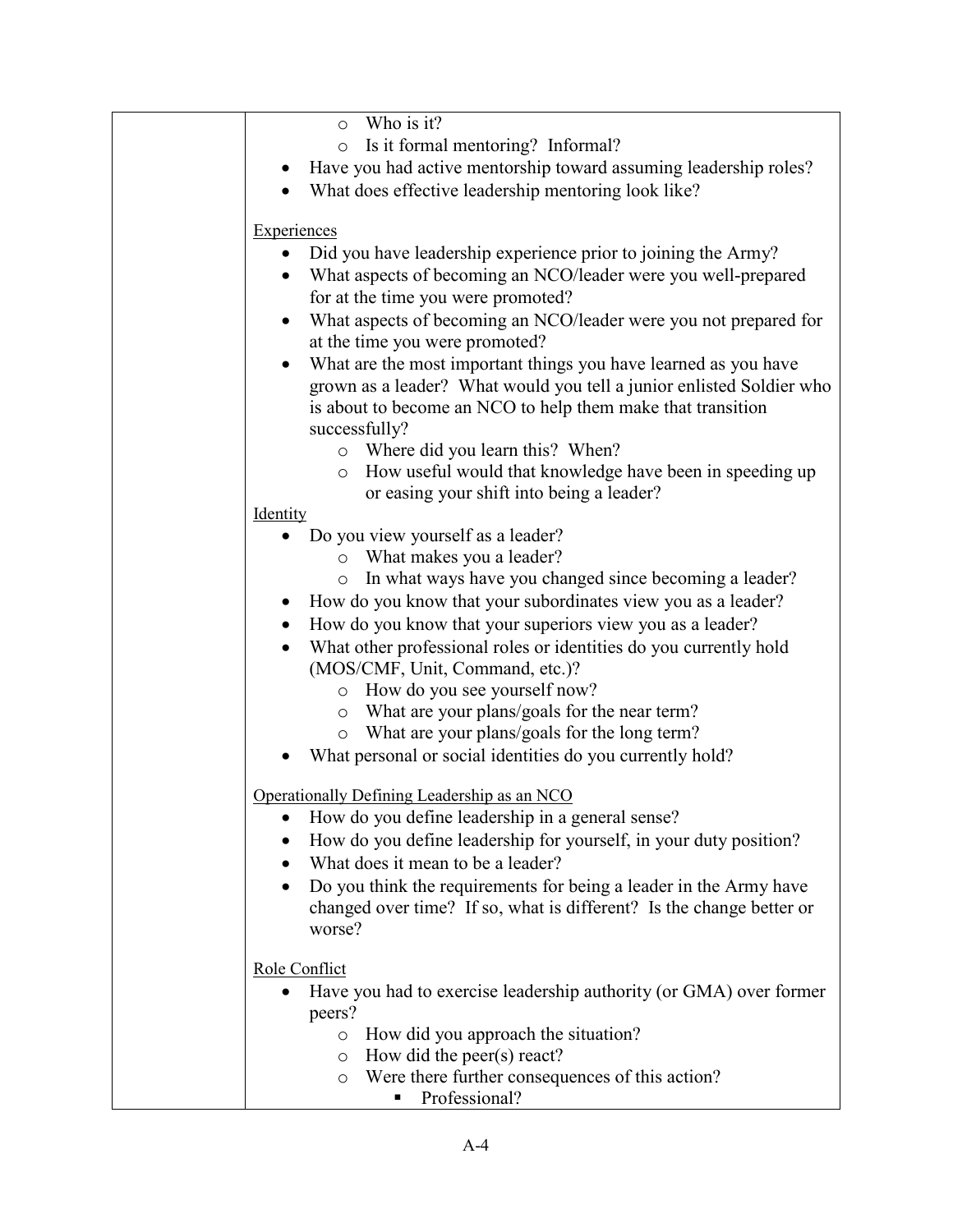|                        | Social?<br>п                                                                         |
|------------------------|--------------------------------------------------------------------------------------|
|                        | Self?                                                                                |
|                        | Have you had any difficulties with social relationships as a result of               |
|                        | becoming a leader?                                                                   |
|                        | o How did you approach the situation?                                                |
|                        | $\circ$ How did the peer(s) react?                                                   |
|                        | o Were there further consequences of this action?                                    |
|                        | <b>Problem Solving</b>                                                               |
|                        | When you recognize a problem or obstacle, what do you do first?                      |
|                        | o What do you do next?                                                               |
|                        | And after that?<br>$\circ$                                                           |
|                        | What steps do you take to resolve it?                                                |
|                        | Do you consult with superiors or peers?                                              |
|                        | Do you include your subordinates?                                                    |
|                        | How do you select a course of action?<br>$\bullet$                                   |
|                        | How do you measure the outcome of the action?                                        |
|                        | <b>Stories of Role Transition</b>                                                    |
|                        | Reflect on your own experiences with (or expectations for)<br>$\bullet$              |
|                        | promotion to NCO. Tell us about a situation in which you employed                    |
|                        | knowledge, training or a novel idea to successfully address an issue                 |
|                        | related to your shift into a leadership role. Or, if you prefer, tell us             |
|                        | about a time you experienced a particularly difficult situation in                   |
|                        | changing roles from team member to leader. (Note - we may select                     |
|                        | one or two Soldiers that have particularly salient readiness stories                 |
|                        | for additional in-depth collection. See "Capturing Role Transition                   |
|                        | Stories" for questions that will be asked).                                          |
| <b>Role Transition</b> | ***Note, the following are potential areas of probing during the focus groups to     |
| (First                 | guide researchers in data collection. The questions utilized in each session will be |
| Sergeants)             | tailored to fit the knowledge and experience of the group members. Some topics       |
|                        | may not be relevant in every session. ***                                            |
|                        | Expectations                                                                         |
|                        | What were your expectations for becoming an NCO?                                     |
|                        | What aspects of being a leader do you think you were prepared to                     |
|                        | manage currently?                                                                    |
|                        | What areas do you think you could have benefitted from additional<br>$\bullet$       |
|                        | knowledge or experience to be an effective leader?                                   |
|                        | How did your professional life change after promotion?<br>$\bullet$                  |
|                        | How did your personal life change after promotion?                                   |
|                        | Mentorship                                                                           |
|                        | Do you have someone you consider a mentor for leadership skills?                     |
|                        | Who is it?<br>$\circ$                                                                |
|                        | Is it formal mentoring? Informal?<br>$\circ$                                         |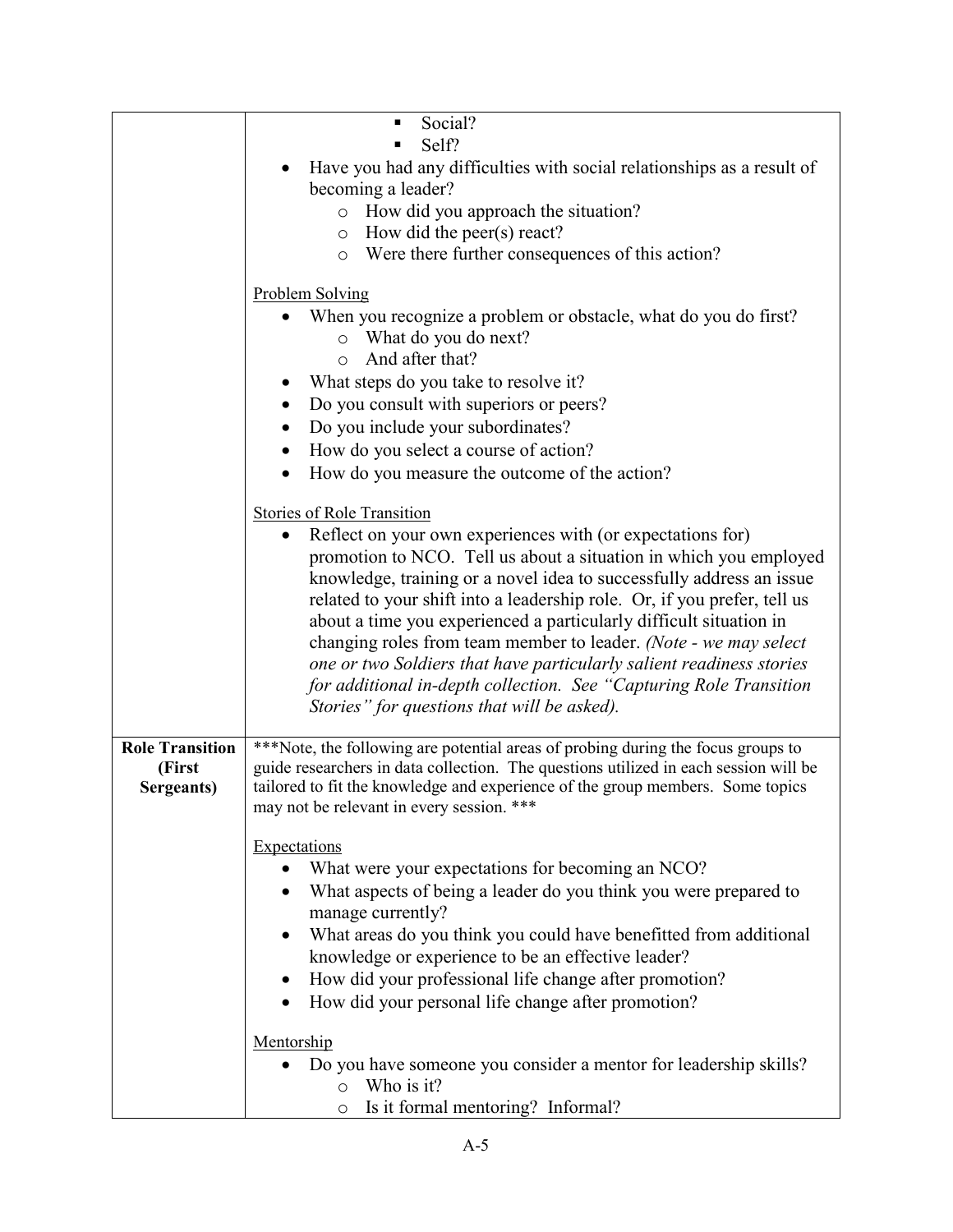| Have you had active mentorship toward assuming leadership roles?<br>$\bullet$ |
|-------------------------------------------------------------------------------|
| What does effective leadership mentoring look like?                           |
|                                                                               |
| <b>Experiences</b>                                                            |
| Did you have leadership experience prior to joining the Army?                 |
| What aspects of becoming an NCO/leader were you well-prepared                 |
| for at the time you were promoted?                                            |
| What aspects of becoming an NCO/leader were you not prepared for<br>$\bullet$ |
| at the time you were promoted?                                                |
| What are the most important things you have learned as you have<br>$\bullet$  |
| grown as a leader? What would you tell a junior enlisted Soldier who          |
| is about to become an NCO to help them make that transition                   |
| successfully?                                                                 |
| o Where did you learn this? When?                                             |
| How useful would that knowledge have been in speeding up<br>$\circ$           |
| or easing your shift into being a leader?                                     |
| Identity                                                                      |
| Do you view yourself as a leader?                                             |
| o What makes you a leader?                                                    |
| In what ways have you changed since becoming a leader?<br>$\circ$             |
| • How do you know that your subordinates view you as a leader?                |
| How do you know that your superiors view you as a leader?<br>$\bullet$        |
| What other professional roles or identities do you currently hold             |
| (MOS/CMF, Unit, Command, etc.)?                                               |
| o What are your plans/goals for the near term?                                |
| What are your plans/goals for the long term?<br>$\circ$                       |
| What personal or social identities do you currently hold?                     |
| Operationally Defining Leadership as an NCO                                   |
| How do you define leadership in a general sense?<br>$\bullet$                 |
| How do you define leadership for yourself, in your duty position?             |
| What does it mean to be a leader?<br>$\bullet$                                |
| How has your definition changed over time?                                    |
| Do you think the requirements for being a leader in the Army have             |
| changed over time? If so, what is different? Is the change better or          |
| worse?                                                                        |
| Role Conflict                                                                 |
| Have you had to exercise leadership authority (or GMA) over former            |
| peers?                                                                        |
| How did you approach the situation?<br>$\circ$                                |
| How did the peer(s) react?<br>$\circ$                                         |
| Were there further consequences of this action?<br>$\circ$                    |
| Professional?                                                                 |
| Social?                                                                       |
| Self?<br>٠                                                                    |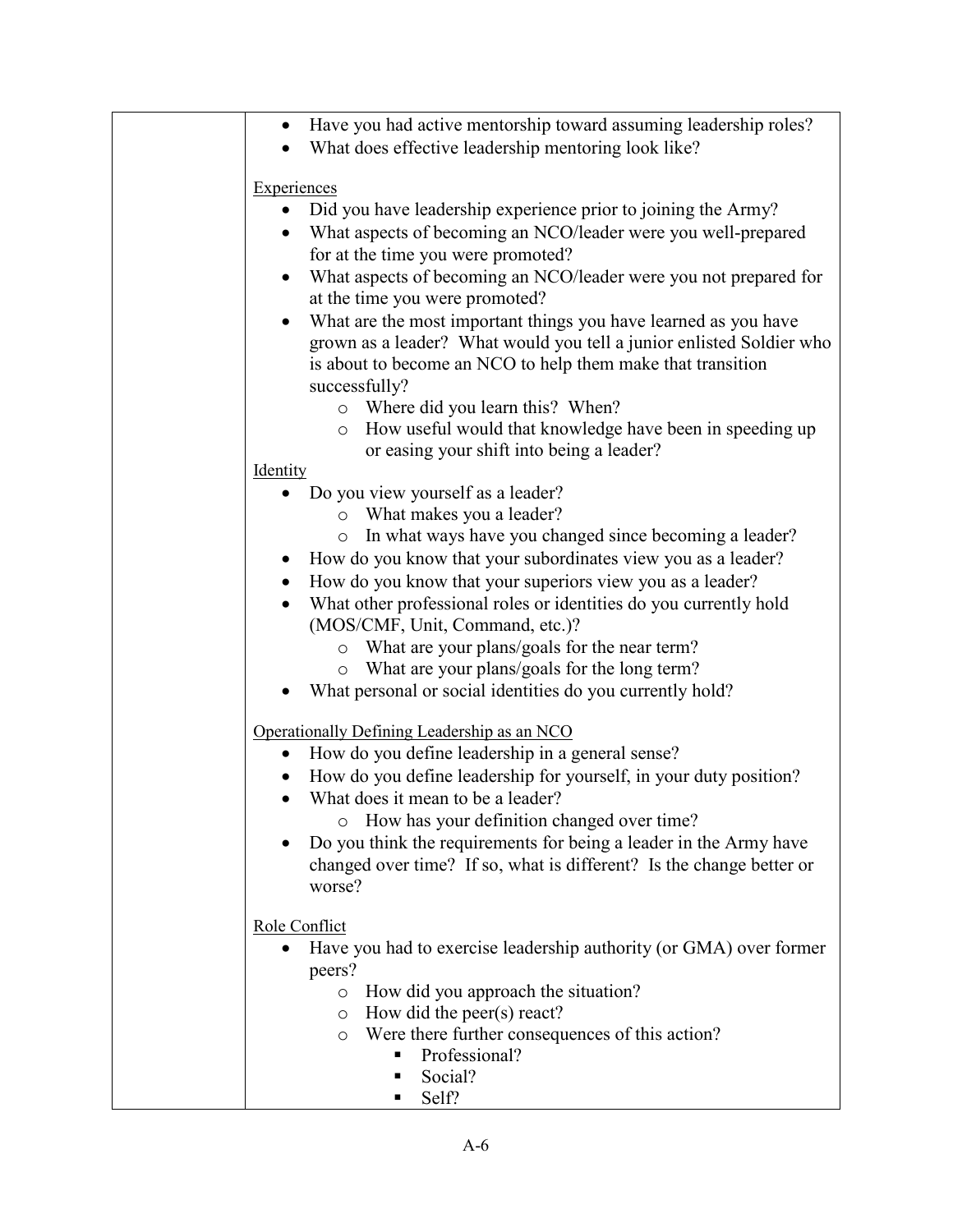|                       | Have you had any difficulties with social relationships as a result of                                                                                         |  |  |
|-----------------------|----------------------------------------------------------------------------------------------------------------------------------------------------------------|--|--|
|                       | becoming a leader?<br>How did you approach the situation?<br>$\circ$                                                                                           |  |  |
|                       | $\circ$ How did the peer(s) react?                                                                                                                             |  |  |
|                       | o Were there further consequences of this action?                                                                                                              |  |  |
|                       |                                                                                                                                                                |  |  |
|                       | <b>Problem Solving</b>                                                                                                                                         |  |  |
|                       | When you recognize a problem or obstacle, what do you do first?<br>o What do you do next?                                                                      |  |  |
|                       | And after that?<br>$\Omega$                                                                                                                                    |  |  |
|                       | What steps do you take to resolve it?                                                                                                                          |  |  |
|                       | Do you consult with superiors or peers?                                                                                                                        |  |  |
|                       | Do you include your subordinates?                                                                                                                              |  |  |
|                       | How do you select a course of action?                                                                                                                          |  |  |
|                       | How do you measure the outcome of the action?                                                                                                                  |  |  |
|                       |                                                                                                                                                                |  |  |
|                       | <b>Stories of Role Transition</b>                                                                                                                              |  |  |
|                       | Reflect on your own experiences with (or expectations for)<br>promotion to NCO. Tell us about a situation in which you employed                                |  |  |
|                       | knowledge, training or a novel idea to successfully address an issue                                                                                           |  |  |
|                       | related to your shift into a leadership role. Or, if you prefer, tell us                                                                                       |  |  |
|                       | about a time you experienced a particularly difficult situation in                                                                                             |  |  |
|                       | changing roles from team member to leader. (Note - we may select                                                                                               |  |  |
|                       | one or two Soldiers that have particularly salient readiness stories                                                                                           |  |  |
|                       | for additional in-depth collection. See "Capturing Role Transition<br>Stories" for questions that will be asked).                                              |  |  |
|                       |                                                                                                                                                                |  |  |
| <b>Capturing Role</b> | ***Note, these are questions that will be asked of a Soldier with a particularly                                                                               |  |  |
| <b>Transition</b>     | salient example, as opportunities occur. While the focus will be on a specific story                                                                           |  |  |
| <b>Stories</b>        | from one participant, relevant input from the group may also be collected.***<br>We would like to learn more about the experiences that you've had or directly |  |  |
|                       | observed for Soldiers making the transition from junior enlisted to NCO. We will                                                                               |  |  |
|                       | use enclosure D-3 (Role Transition Story Map) to write notes.                                                                                                  |  |  |
|                       | Although several examples might come to mind, we will try to focus on one or two                                                                               |  |  |
|                       | examples to gather enough detail to be able to paint a full picture of the situation.                                                                          |  |  |
|                       | Situations or anecdotes in which you (or someone you observed) made a decision or                                                                              |  |  |
|                       | took a deliberate action from which you learned something that helped you to be                                                                                |  |  |
|                       | better equipped to lead or to form your identity as a leader would be most helpful.                                                                            |  |  |
|                       | To start, can you please tell us about a challenging or difficult situation you                                                                                |  |  |
|                       | experienced in assuming a leadership position (or in becoming an NCO)?                                                                                         |  |  |
|                       | Description of who is telling the story                                                                                                                        |  |  |
|                       | Current rank                                                                                                                                                   |  |  |
|                       | Duty position                                                                                                                                                  |  |  |
|                       | Time in service                                                                                                                                                |  |  |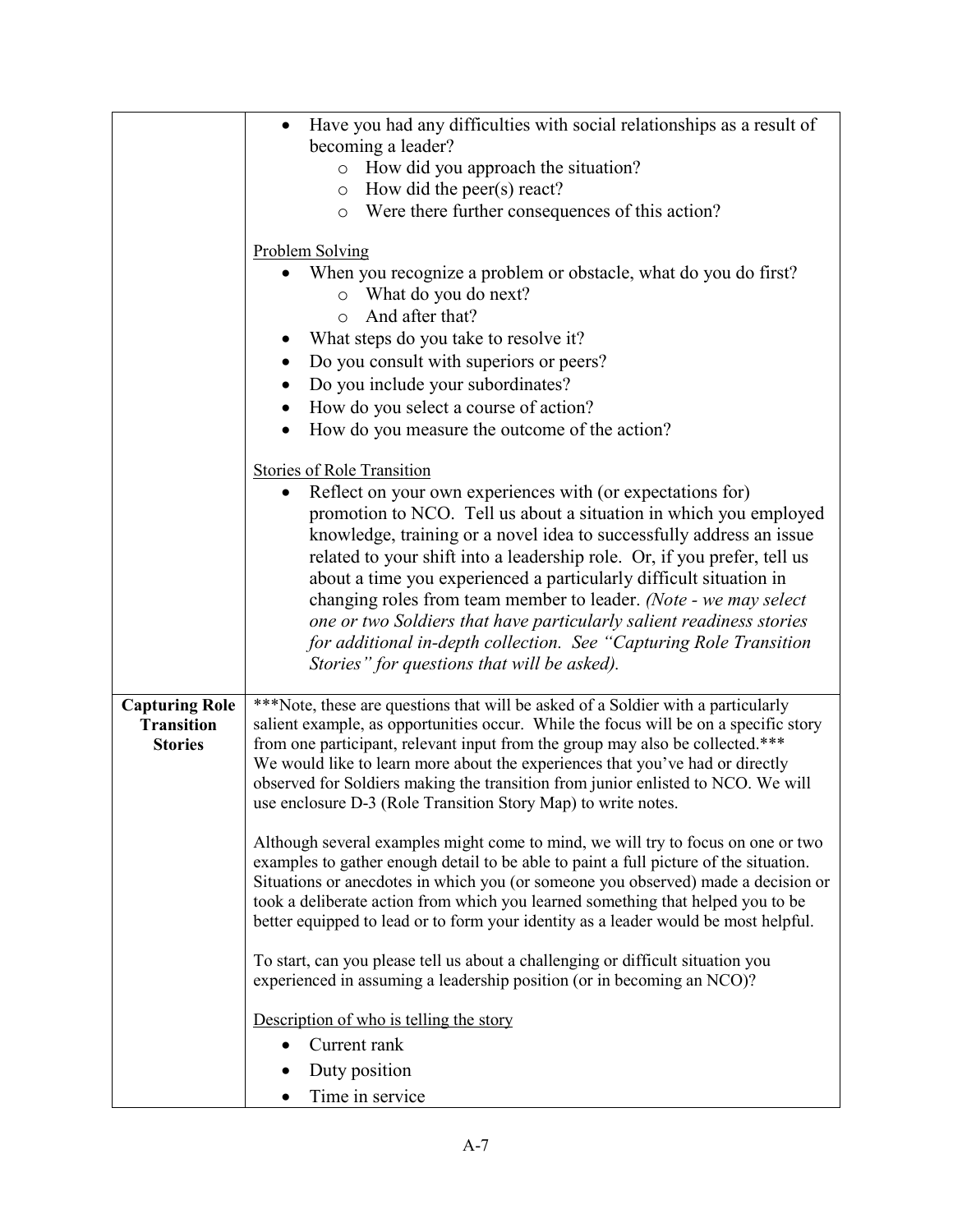|                | Setting                                                                            |
|----------------|------------------------------------------------------------------------------------|
|                | Who were the players in the story? Who is this story about?                        |
|                | What was your role in the situation? Or, is this a story that you heard            |
|                | from someone else?                                                                 |
|                | What was your duty position at time of the story?                                  |
|                | What was the location, environmental factors, time/day,                            |
|                | garrison/deployed, and other relevant METT/TC?                                     |
|                | Challenge/Situation                                                                |
|                | • What was the challenging situation that you faced?                               |
|                | What were the goals of this situation–what were you trying to<br>accomplish?       |
|                | What was the nature of the conflict or problem?<br>$\bullet$                       |
|                | Did you, your Soldiers, and leaders perceive the situation similarly?<br>$\bullet$ |
|                | What external challenges or barriers did you face in this situation?<br>$\bullet$  |
|                | Did the operating environment help or hinder your actions?<br>$\bullet$            |
|                | What actions or decisions did you make to address the situation?<br>$\bullet$      |
|                | What was effective in managing or solving this situation?<br>$\bullet$             |
|                | What did you learn that you could apply later?                                     |
|                | In this situation, did you demonstrate good leadership? How so?                    |
|                | Outcome                                                                            |
|                | Were your actions effective? How do you know?                                      |
|                | Did things you learned from mentors or previous leaders you had<br>$\bullet$       |
|                | help or hinder the outcome?                                                        |
|                | Did leadership training help you to handle the situation?                          |
|                | Looking back, what would you have done differently?                                |
|                | What would have better prepared you for this situation?                            |
| Final thoughts | Those were all of the questions that we wanted to ask.                             |
|                |                                                                                    |
|                | Are we missing anything?                                                           |
|                | Do you have any questions for us?                                                  |
|                |                                                                                    |
|                | Thank you for your time.                                                           |